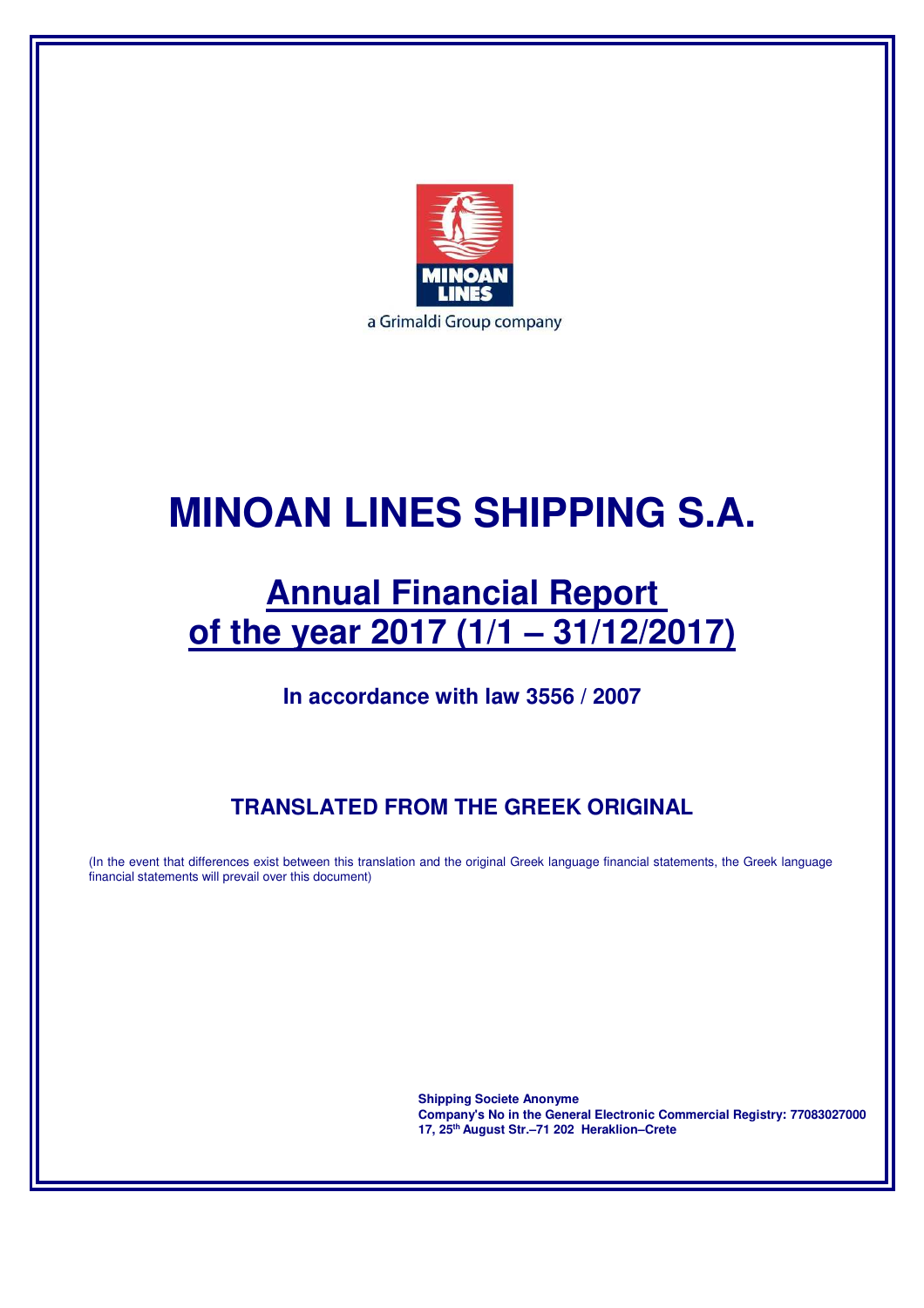# **Table of Contents** Page

| Statements of the members of the Board of Directors                                                                    |             |
|------------------------------------------------------------------------------------------------------------------------|-------------|
| <b>Annual Report of the Board of Directors</b><br>on the financial statements of the year 2017<br>$(1/1 - 31/12/2017)$ | $\mathbf 2$ |
| <b>Independent Auditor's Report</b>                                                                                    | 15          |
| <b>Annual Financial Statements (stand alone and</b><br>consolidated) as of December 31st, 2017                         | 20          |

**The amounts of the interim financial report are presented in thousands of € unless explicitly stated otherwise.** 

**Any last digit discrepancies are due to rounding of the figures.** 

**The comparative amounts of the year 2016 (1/1–31/12/2016) have been adjusted so as to present the continuing operations of the Group and the Company.** 

**The Annual Financial Report has been approved by the Board of Directors on 15/3/2018 and has been uploaded to the Company's web site www.minoan.gr**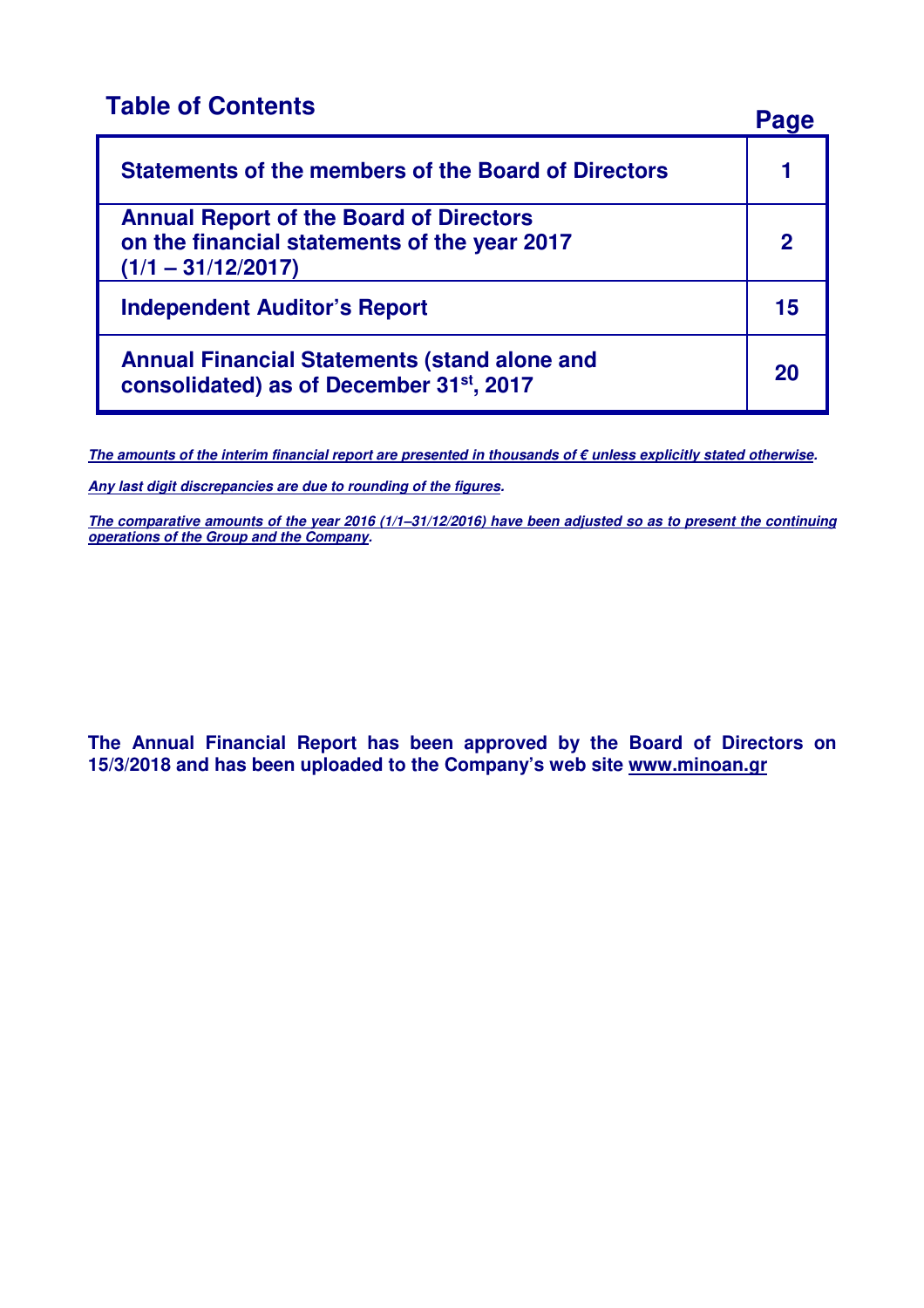# **Statements of the members of the Board of Directors**

(In accordance with article 4 par. 2 of law 3556 / 2007)

We, the undersigned, hereby state that according to our knowledge:

- **1.** The annual separate and consolidated financial statements of the company «MINOAN LINES SHIPPING S.A.» for the period from January 1<sup>st</sup> 2017 to December 31<sup>st</sup> 2017, as prepared in accordance with the applicable International Accounting Standards, give a true view of the assets, liabilities, equity, and the financial results for the period ended, of the company «MINOAN LINES SHIPPING S.A.», and of the companies included in the consolidation, taken as a whole, in accordance with the provisions of the article 4, paragraphs 3–5 of the of law 3556 / 2007 and,
- **2.** The annual report of the Board of Directors, gives a true view of the development, the performance and the financial position of the Company and the companies included in the consolidation, taken as a whole, including the description of all significant risks and uncertainties.

#### **Heraklion, March 15th 2018**

| <b>The Chairman</b> |  |
|---------------------|--|
| of the B.o.D.       |  |

**The Managing Director**

**The Member of the B.o.D.** 

**Emanuele Grimaldi Pass Nο IT / ΑΑ 2179472 ID C No AI 944699 ID C No ΑΚ 469642** 

**Antonios Maniadakis**

**Georgios Papageorgiou**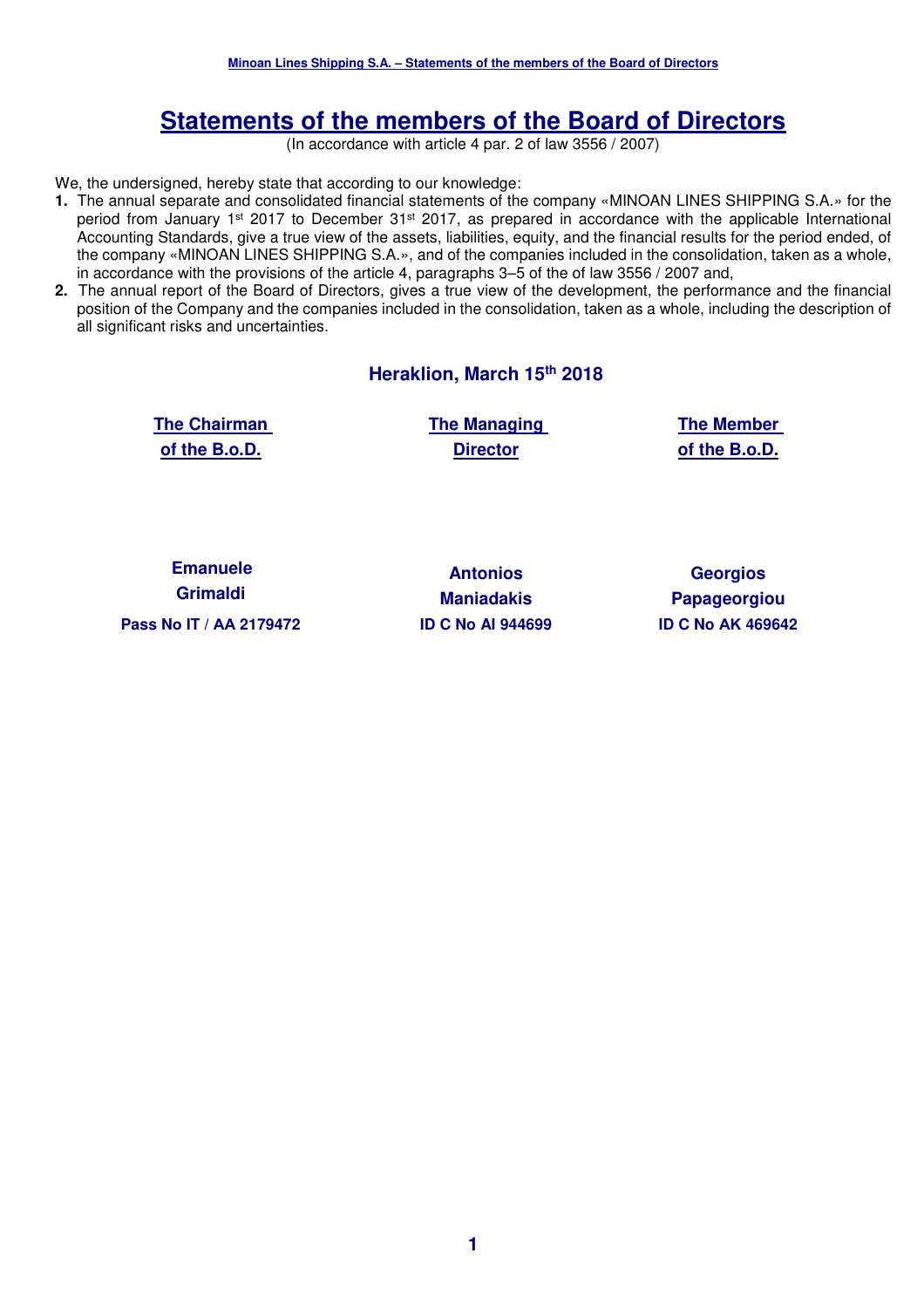# **Annual Report of the Board of Directors on the financial statements of the year 2017 (1/1 – 31/12/2017)**

This report refers to the annual consolidated Financial Statements and to the separate financial statements for the year 2017 and has been prepared in accordance with laws 2190 / 1920, 3556 / 2007 as well as the decision 7 / 448 / 2007 of Hellenic Capital Market Commission.

## **Significant events for the year 2017 – Effect on Financial Statements**

Since 1/1/2017, they were concluded the time-charter agreements of vessels "Cruise Europa" & "Cruise Olympia", which are active in the Adriatic route. The significant change of the economic conditions in the Adriatic market, such as the decrease in passenger traffic volumes as well as the increase in fuel prices, have led the Company to the decision not to renew the time charter agreements of above-mentioned vessels. Consequently, from 1/1/2017 the Company has opted to continue its business activity in Adriatic market through its is appointment as Grimaldi Group's General Sales Agency in Greece for Grimaldi Group vessels operating in the route Patras-Igoumenitsa-Ancona-Venice.

On 26/10/2017, an initial framework agreement with ATTICA Holdings S.A. was concluded, with object the transfer of all the shares the Company currently holds at Hellenic Seaways S.A.as well as the sale of 2 vessels. More specifically, this framework agreement includes the following separate and interrelated (en bloc) transactions:

• The sale from Minoan Lines S.A. to ATTICA Holdings S.A. of 37,667,504 shares of Hellenic Seaways SA which currently represent 48,53% of the paid up share capital, for a consideration of  $\epsilon$  78,500.

• The purchase by Minoan Lines S.A. of the vessel "HIGHSPEED 7", that is owned by Hellenic Seaways S.A., for a total purchasing price of € 25,000. Along with highspeed vessel's purchase, the Company acquires the right to operate on the "Heraklion-Cyclades" route.

The purchase by a company owned by Grimaldi Group, the main shareholder of Minoan Lines SA, of the vessel "SUPERFAST XII" owned by ATTICA FERRIES MARITIME COMPANY, a 100% subsidiary of ATTICA Holdings SA, for a total purchasing price of €74,500.

The implementation of the agreement is, inter alia, conditional on the approval of the Hellenic Competition Commission and on securing the necessary corporate and other approvals. The aforementioned transactions will be completed upon the acquisition of control of Hellenic Seaways S.A. by ATTICA Holdings SA, for which the latter has submitted a notice to the Hellenic Competition Commission on the grounds of another transaction, which is currently being examined.

#### **Traffic Volumes**

In 2017, the Company operated on the "Piraeus-Heraklion" route, retaining its high ranked place by carrying 684 thousand passengers, 101 thousand passengers. cars and 57 thousand trucks.

## **Consolidated Balance Sheet & Financial Results**

In the following table are presented the subsidiary company which, with the Company, is included in the consolidated financial statements and the consolidation method:

| Name                 | <b>Consolidation</b> | <b>Headquarters</b> | % Interest |      |
|----------------------|----------------------|---------------------|------------|------|
|                      | <b>Method</b>        |                     | 2017       | 2016 |
| Minoan Italia S.p.A. | Full                 | Palermo - Italy     | 100%       | 100% |

The most important items of the consolidated Statement of financial position and Statement of profit or loss and other comprehensive income are presented below:

|                                                                          | 2017    | 2016    | Change    |
|--------------------------------------------------------------------------|---------|---------|-----------|
|                                                                          |         |         | €         |
| Statement of financial position – key figures                            |         |         |           |
| Non – Current Assets                                                     | 390.071 | 402,692 | $-12,621$ |
| <b>Current Assets</b>                                                    | 49.887  | 77.679  | $-27,792$ |
| Equity                                                                   | 284.311 | 280,195 | 4,116     |
| <b>Total Liabilities</b>                                                 | 155.647 | 200,176 | $-44,529$ |
| Statement of profit or loss and other comprehensive income – key figures |         |         |           |
| <b>Continuing operations</b>                                             |         |         |           |
| Revenue                                                                  | 79,459  | 62.417  | 17,042    |
| Cost of sales                                                            | 55,309  | 43,778  | 11,531    |
| Selling and Administrative Expenses                                      | 17,552  | 15,304  | 2,248     |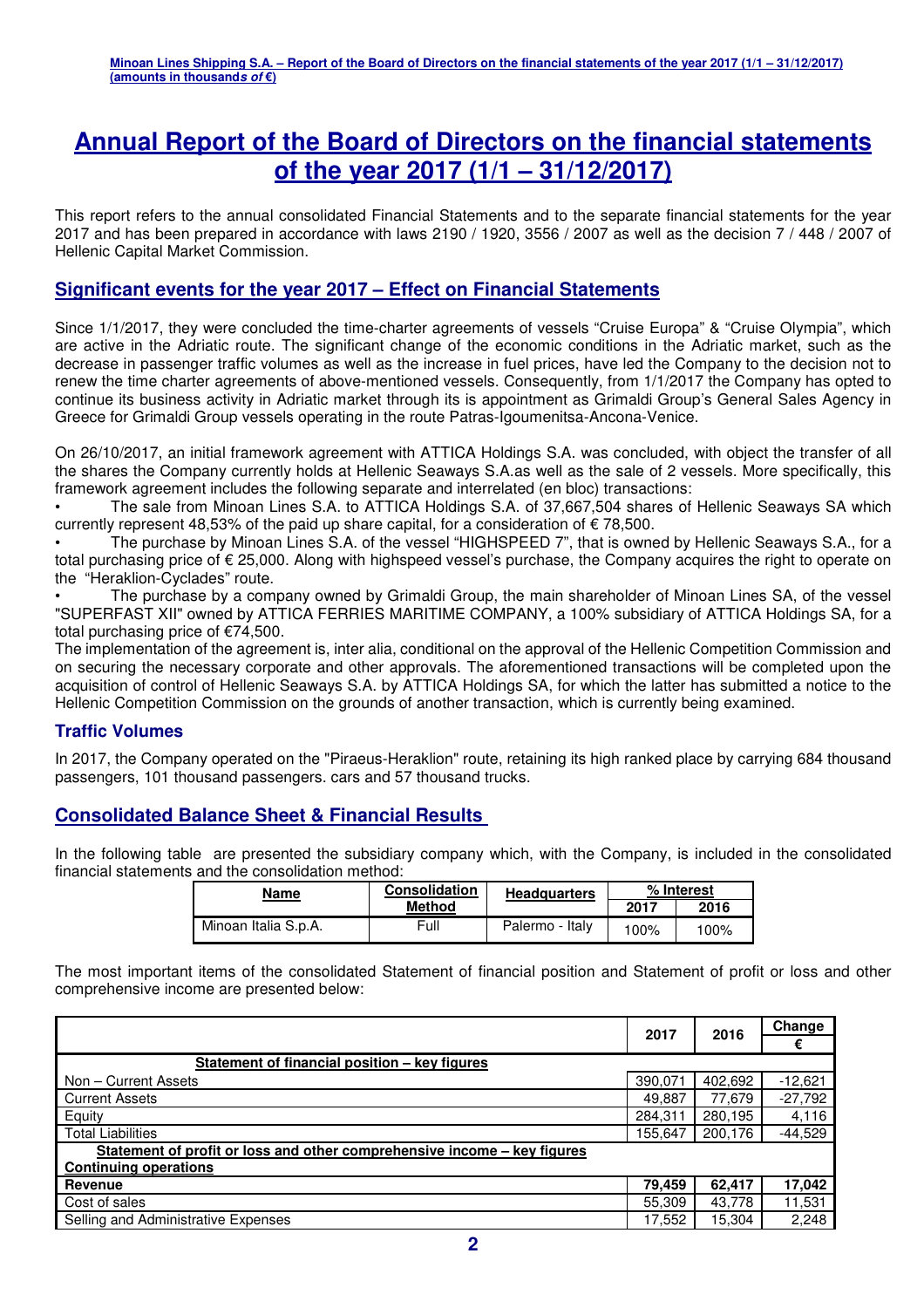| Profit of the year before interest, taxes, depreciation and amortization (E.B.I.T.D.A.) | 20.132 | 19.262 | 870       |
|-----------------------------------------------------------------------------------------|--------|--------|-----------|
| Net Financial and Investing Results                                                     | 1.605  | 1.944  | -339      |
| Profit of the year after taxes from continuing operations                               | 4.159  | 2,251  | 1.908     |
| (Loss) / profit of the year after taxes from dicontinued operations                     | $-78$  | 18.407 | $-18.485$ |
| Profit of the year after taxes                                                          | 4.081  | 20.658 | $-16.577$ |

- The "Non-Current Assets" reached € 390,071 against € 402,692 at 31/12/2016, decreasing by € 12,621 mainly due to depreciation of the year.
- The "Current Assets" decreased by € 27,792 and reached € 49,887 against € 77,679 at 31/12/2016. This change is mainly due to the decrease in trade receivables resulting from the discontinuation of the operation of vessels in the Adriatic market as of 1/1/2017.
- The "Equity" increased by € 4,116 and reached € 284,311 against € 280,195 at 31/12/2016. This change is due to profits of 2017 fiscal year.
- The "Total Liabilities" reached € 155,647 against € 200,176 at 31/12/2016, decreased by € 44,529, mainly resulting from the the discontinuation of the operation of vessels in the Adriatic market as of 1/1/2017, as well as from the installments payment of long-term bank borrowings.

The substantial improvement of financial performance from continuing operations was achieved despite the prolonged economic recession in Greece and the intense competition among shipping companies of ferry sector. Analytically :

- The "Revenues" from continuing operations increased by  $\epsilon$  17,042 and reached  $\epsilon$  79,459 against  $\epsilon$  62,417 in fiscal year 2016, mainly due to the Company's appointment as Grimaldi Group's General Sales Agency in Greece on the "Patra–Igoumenitsa–Ancona–Venice" route.
- The "Cost of Sales" increased by € 11,531 and reached € 55,309 against € 43,778 in 2016 fiscal year. This change is mainly due to costs related with new exploitation undertakings of restaurants – bars – shops on board by the Company on vessels of subsidiaries of the ultimate parent company, as well as to significant increase in fuel price.
- The "Distribution costs and Administration Expenses" increased by € 2,248 compared to previous fiscal year, reaching € 17,552.
- The Operating results before tax, depreciation, financing and investing costs (E.B.I.T.D.A.) from continuing operations increased by € 870 and reached profits of € 20,132 against profits of € 19.262 compared to 2016 fiscal year.
- The "Net Financial Results" presented reduction compared to those of 2016 fiscal year and reached  $\epsilon$  1,605 against  $\epsilon$ 1,944 ( $\epsilon$  339). This change was primarily due to the repayment of long-term bank borrowings.
- The "Net Results after Taxation" from continuing operations reached profits of  $\epsilon$  4,159 against profits of  $\epsilon$  2,251 in previous fiscal year.

## **Financial Ratios**

The main financial ratios of the Group are presented here below:

|                                    | 2017 | 2016 |
|------------------------------------|------|------|
| <b>General Liquidity</b>           | 1.74 | 1.31 |
| <b>Total Current Assets</b>        |      |      |
| Total short term liabilities       |      |      |
| <b>Immediate Liquidity</b>         | 1.66 | 1.25 |
| Total Current Assets - Inventories |      |      |
| Total short term liabilities       |      |      |
| <b>Debt-equity Ratio</b>           | 1.83 | 1.40 |
| Equity                             |      |      |
| <b>Total Liabilities</b>           |      |      |
| Leverage ratio                     | 0.27 | 0.31 |
| Net Borrowings                     |      |      |
| Net Borrowings + Equity            |      |      |

- General Liquidity ratio assesses the entity's capacity to serve its current liabilities and it is derived from Group's balance sheet relevant figures.
- The Quick ratio shows how many times the direct liquidate items covers the current liabilities and arises from the Group's balance sheet relevant figures.
- Debt-Equity Ratio presents the capital structure and the relation between the Equity and Long & Short term liabilities. The said ratio derives from the relevant figures of the Group's balance sheet.
- Leverage ratio is derived from Net Debt and Total Capital Employed and it measures the company's capital structure. Moreover, Net debt is defined as the total bank debt (Long & Short Term) deducting the Cash and cash equivalents while the total capital employed is the sum of Equity and Net debt.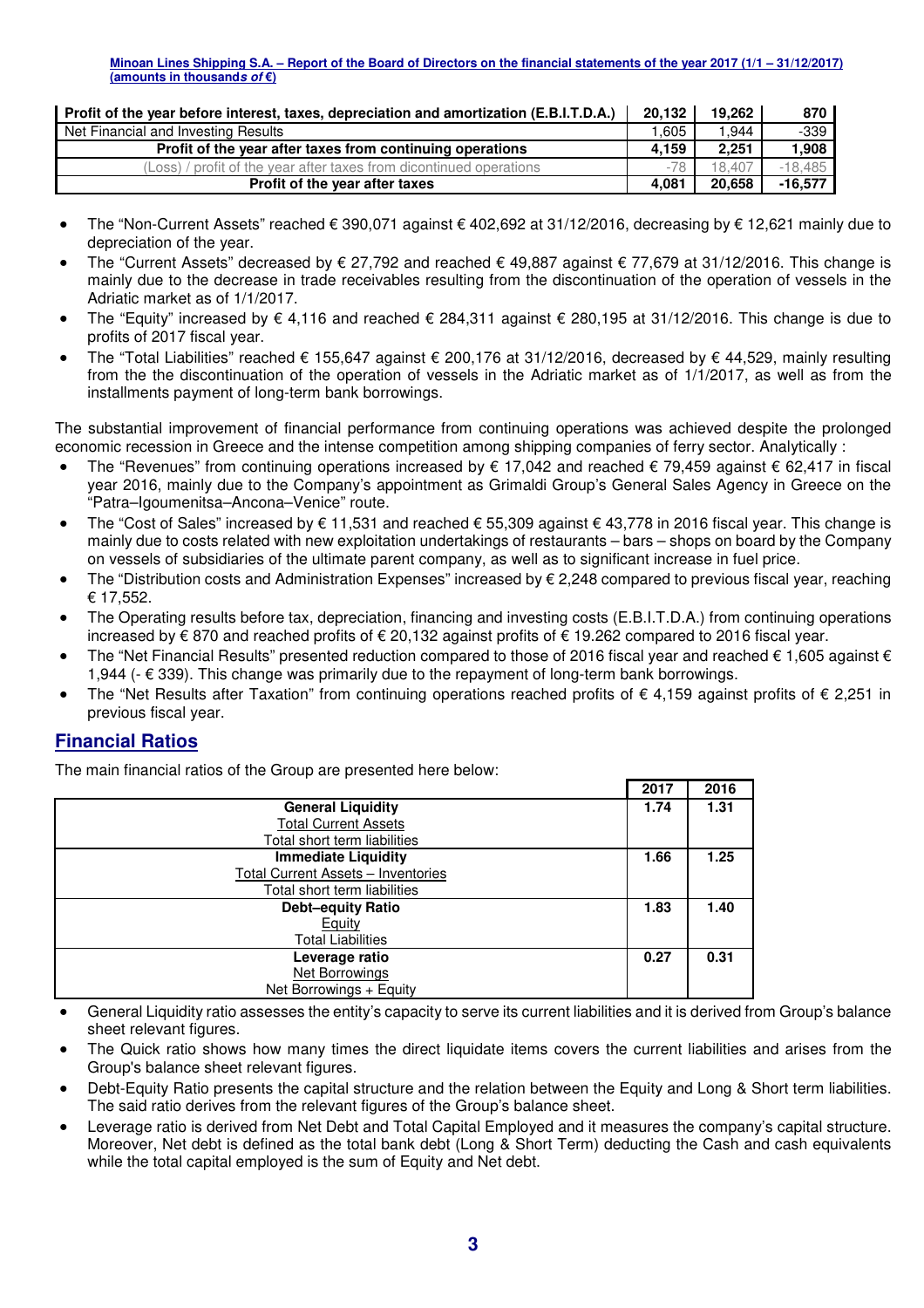## **Balance Sheet & Financial Results at Stand Alone basis**

The most important items of Company's Statement of financial position and Statement of profit or loss and other comprehensive income, prepared in accordance with I.F.R.S., are presented below:

|                                                                                         | 2017    | 2016    | Change    |
|-----------------------------------------------------------------------------------------|---------|---------|-----------|
|                                                                                         |         |         | €         |
| Statement of financial position - key figures                                           |         |         |           |
| Non - Current Assets                                                                    | 378,617 | 392,309 | $-13,692$ |
| <b>Current Assets</b>                                                                   | 49.958  | 76,649  | $-26,691$ |
| Equity                                                                                  | 273.700 | 269,817 | 3,883     |
| <b>Total Liabilities</b>                                                                | 154,875 | 199,141 | $-44,266$ |
| Statement of profit or loss and other comprehensive income – key figures                |         |         |           |
| <b>Continuing operations</b>                                                            |         |         |           |
| Revenue                                                                                 | 69,103  | 52,035  | 17,068    |
| <b>Cost of Sales</b>                                                                    | 49.768  | 38,227  | 11,541    |
| Selling and Administrative Expenses                                                     | 17.400  | 15,156  | 2,244     |
| Profit of the year before interest, taxes, depreciation and amortization (E.B.I.T.D.A.) | 9,942   | 9,050   | 892       |
| Financial Income                                                                        | 167     | 139     | 28        |
| <b>Financial Expenses</b>                                                               | 1,796   | 2,113   | $-317$    |
| Profit of the year after taxes from continuing operations                               | 3,926   | 1,392   | 2,534     |
| (Loss) / profit of the year after taxes from dicontinued operations                     | $-78$   | 18,407  | $-18,485$ |
| Profit of the year after taxes                                                          | 3,848   | 19,799  | $-15,951$ |

#### **Share price**

(amounts in €)

The share price of the Company stood at  $\epsilon$  2.40 on 31/12/2017 while its market value at the same date amounted to  $\epsilon$ 256,752,120.

#### **Subsequent Events**

#### (amounts in  $\epsilon$ )

On January 2018, the charter agreement expired, among Minoan Italia S.p.A. and Compagnia Italiana di Navigazione (C.I.N.), for the two vessels CRUISE BONARIA and MYKONOS PALACE belonging to the subsidiary. On the same day, the two vessels were chartered-out by Minoan Italia S.p.A to a subsidiary of the ultimate parent company for a period of less than 12 months.

On 8/3/2018, the Company's subsidiary Minoan Italia S.p.A. proceeded to the sale of the vessel M/V CRUISE BONARIA to Grimaldi Euromed S.p.A., to which the vessel had been chartered since January 2018. The net procceds for the sale amounted to € 70 million. The total procceds is intended to be used to repay a corresponding portion of the Group's bond loan. The estimated consolidated gain from the above sale is expected to reach approximately  $\epsilon$  1.5 million and will be included in the 2018 financial results.

There are no other subsequent events after year ended on 31/12/2017.

#### **Prospects for the year 2018**

#### $(\overline{\mathsf{amounts}} \text{ in } \epsilon)$

Company's financial results depends, mainly, on the following factors:

- The financial situation in Greece which has an impact on the disposable income of households and the development of companies' business.
- The uncertain environment in the international markets and the international financial evolutions.
- The impact on tourist flows from the social-political developments not only at a national but also at an international level, mainly on issues concerning hostilities in countries of Eastern Mediterranean, the refugee crisis, social unrest etc.
- The level of competition among companies of the shipping sector.
- The fluctuation on the prices of fuel.

The volatile nature of the aforementioned factors makes it difficult to foresee the development and impact on transport volume and on financial figures of the Company in 2018. In any case, the Management of the Company is on vigilance so that it can seize the business opportunities and face the challenges so that financial results of the Company continue their upward trend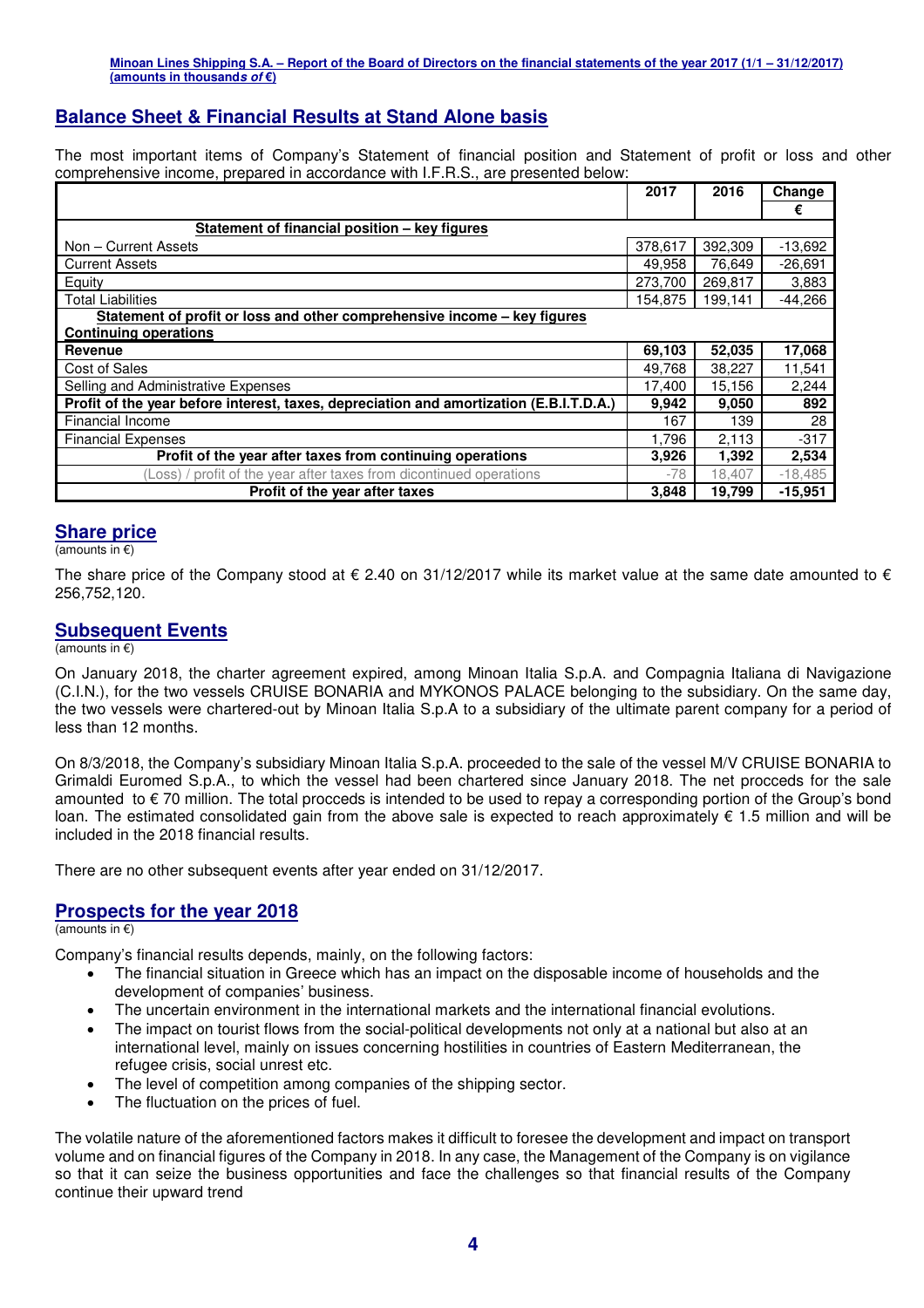## **Corporate Business Model – Main Strategic Goals**

The Company provides maritime transport services contributing to the development of domestic and international tourism & commerce. Company's fleet is composed with vessels which can transport passengers, cars and also trucks. In addition, the Company provides agency services in Adriatic market. Main concern and absolute priority is the constant improvement of the services provided to Company's customents and the building of strong and long term relationships with loyal customers, based on the principles of quality and reliability.

The management of the Company focuses on the application of the following policies:

- Invest in modern vessels technologicaly advanced.
- Provides high-level quality services giving special importance in matters related to safety, security and comfort.
- Continuous improvement and quality upgrade of the provided services according to market standards and expectations in order to achieve a high-level of customer satisfaction.
- Achievement of strong customer loyalty.

The Company's main objectives are the following:

- Optimal operational level of the fleet.
- Strong, competitive performance of invested capital
- On-going healthy finanacial structure
- Long-term corporate value enhacement
- Exploit of arising opportunities for further development of coastal shipping operations.
- Improve competitive position in Greek coastal shipping market.

## **Quality Policies**

The long-lasting Company's presence in Passenger Coastal Siphing, the applied strict policies about quality issues, the fully trained personnel, as well as, the investments in high standard vessels have led the Company to provide a high level of services. Within this framework, the Company has achieved to excel, receiving critical certifications and accepting important awards from established international and domestic organisations :

- ISO 9001:2008, Quality Management System, issued for «Safe and Quality Transport of Passengers and Vehicles" by international classification society RINA.
- ISO 22000:2005, Safe Food Management System for storage, process and service of food and beverages in vessels, issued by TÜV Hellas.
- ISM-Code (International Safety Management) and ISPS-Code (International Ship and Port Facility Security), issued by certification society RINA.
- HACCP certificate (Hazardous Analysis Critical Control Point), issued by ΤÜV HELLAS (member of RWMTÜV Group) for securing health standards in the storage, production and consumption of food and beverages in ships.
- Environmental Management System ISO 14001:2004, issued by certification society RINA.

The above certifications awarded to the Company confirm the strict regulations and procedures followed in the ships and also by Company's staff ashore. It should stated that these certifications are awarded by independent competent inspectors after thorough relevant on-site inspection.

#### **Environmental Issues**

The Company attributes great importance and priority to the management of energy performance improvement aiming to reduce ship's impact and protect the environment

Specifically, for the protection of marine environment the Company implements certain actions including multiple recycling procedures in collaboration with leading companies in the management of solid and liquid residues, in order to mininise the environmental impact.

Furthermore, the company, recognizing the important role that have employees in sea and in land for achieving the goals concerning the protection of the environment, observes the environmental procedures and guidelines, and also, secures the collaboration of all parties involved in order to implement new initiatives aiming the reduction of the negative consequences in the environment.

The Company also supplies environmentally-friendly consumables, spare parts and equipment and ensures the continuous training of crew and land-based personnel, in order to create environmental consciousness while encouraging the awareness of the passengers traveling with its ships.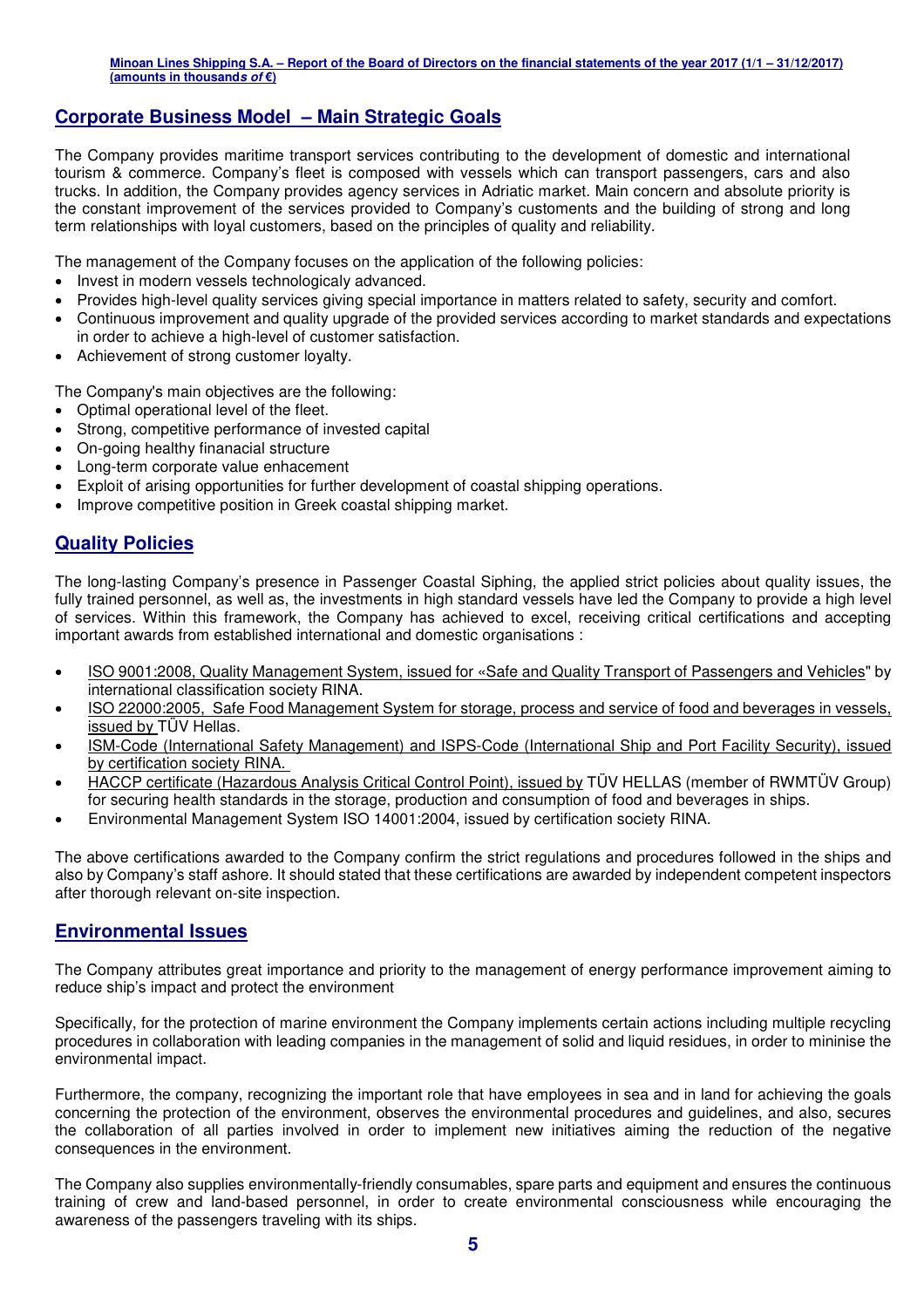In Group's ships suitable propellers have been placed for achieving economy in fuel consumption , while the hull has been coated with silicone, environmentally friendly colors as to ensure the highest possible energy efficiency resulting in a reduction in consumption and emissions of around 24%. The aim of the above actions is to fully harmonize with the SHIP ENERGY EFFICIENCY MANAGEMENT PLAN and at the same time to reduce the emissions of carbon dioxide.

- The Company observes voluntarily the Environmental Management System ISO 14001:2004, which is inspected by certification society RINA on an annual basis.
- Designs routes in low speed as to save fuel and reduce emissions.
- Company ships' consumes only ultra-low sulfur marine gas oil during docking at ports.

Finally, Minoan Lines participates in a research project for the study of the aquatic environment and is a member of "HELMEPA", Hellenic Association for the Protection of the Marine Environment. The Company adheres to a strict system of procedures and controls for the management of waste and sewage on its fleet, in accordance with relevant domestic and international regulations. In 2017, all the waste and sewage, for which our ships meet all applicable standards, managed by the Company were:

| <b>TOTAL WASTE 2017 in Cubic Meters</b> |                     |                     |                 |                          |          |                          |                      |                           |
|-----------------------------------------|---------------------|---------------------|-----------------|--------------------------|----------|--------------------------|----------------------|---------------------------|
| <b>VESSEL</b>                           | <b>Total Sludge</b> | <b>Total Blidge</b> | <b>Plastics</b> | Food<br><b>Residuals</b> | Garbage  | <b>Cooked Edible Oil</b> | <b>Other Garbage</b> | Recycled<br><b>Blidge</b> |
| <b>KNOSSOS</b><br>PALACE                | 297.00              | 311.50              | 298.00          | 342.60                   | 1.100.10 | 0.30                     | 413.50               | 283.50                    |
| <b>FESTOS PALACE</b>                    | 305.00              | 371.30              | 326.65          | 357.60                   | 1.109.40 | 0.65                     | 466.00               | 313.80                    |
| <b>Total Waste</b>                      | 602.00              | 682.80              | 624.65          | 700.20                   | 2.209.50 | 0.95                     | 879.50               | 597.30                    |

## **Human Resource**

The Company believes that the personality of each employee contributes significantly to its success, as a company of high reputation in coastal shipping sector and it aims to employ persons with suitable skills (talents) intending to keep high standard of the services both on land and on board.

The Company co-operates with the most important educational institutions through their career offices and frequently employs students and provides equal opportunities and fair treatment at the employment irrespective of age, sexual orientation, race, nationality, religion or beliefs.

The promotion of the equality and of equal opportunities in the sector of employment constitutes the main goal of the Company and it is applied on all levels of the administrative pyramid. The candidates for each department, administrative position, or supervisory body should have the suitable skills, qualifications, knowledge and experience in the sector or the department of their employment. Furthermore, the Company invests in the training of its employs with the aim to their continuous improvement as well as their professional development, while the rights of the employees are fully respected and protected.

The promotion of the principle of equality in the work place for all the participants, irrespective of their personality traits or/and choices in combination with the continuous training and the code ethics of the Company which includes, among others, principles such as quality, transparency, responsibility, respect, innovation, contribute to the upgrade of the provided services and the overall optimization of the performance of the human resources of the Company.

The Company believes in handling people with respect and dignity, both as individuals and as part of the human resources.

Personnel Employed

- Departments in land  $\rightarrow$  142 employees , of which:
- 69 men (49%) / 73 women (51%) ( 5 women in managerial positions)
- Crew in ships  $\rightarrow$  176, of which 12 women (6.8%)

Personnel Classification by Age

| Land / Persons | Ships / Persons | Age       |
|----------------|-----------------|-----------|
| 13             | 29              | $<$ 30    |
| 99             | 109             | $30 - 50$ |
| 30             | 38              | > 50      |
|                |                 |           |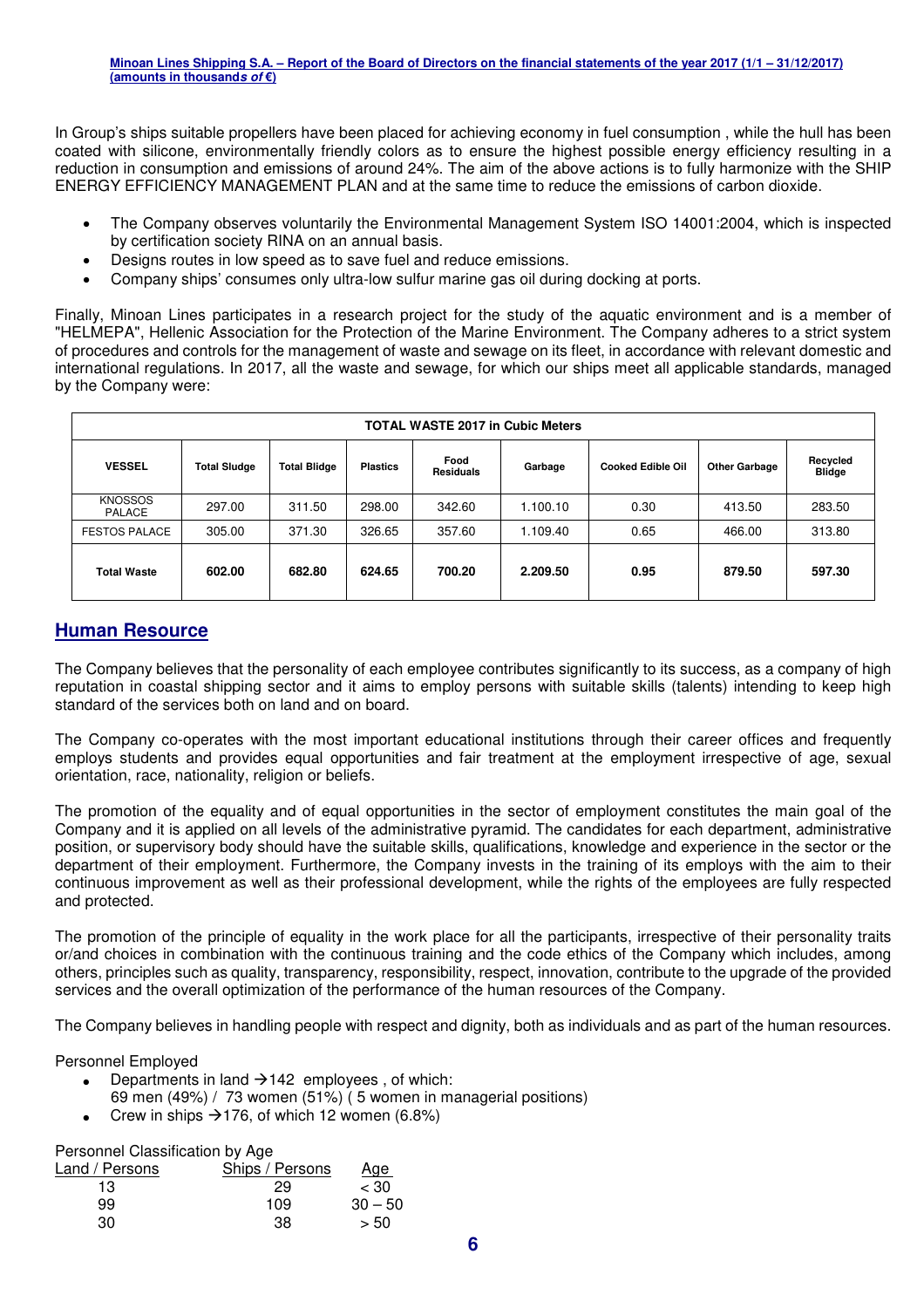#### **Personnel Training – Seminars**

Company's philosophy is to develop and improve the skills of its employees aiming to the improvement and development of quality services (life-long learning). As to realization this goal, the Company urges the employees to attend seminars and educational opportunities through corporate training programs, conferences and workshops. At the same time, the employees who study in parallel at universities are entitled to extra days paid leave, in accordance with the labour agreement.

In 2017, 94 employees of the company in land and ships participated in 16 different seminars completing in total 831 training hours.

## **Personnel Evaluation System**

Personnel's evaluation process is aiming at the description of required actions for the determination of the goals of Company's human resources and the improvement of its performance.

The electronic application for the assessment procedure assures the confidentiality and contributes to the creation of a data base for statistical purposes.

The assessment system works as a tool for development and improvement of Company'shuman resources, assuring a framework of a sincere attitude and dialogue between employees and managers in critical of labour issues.

#### **Health and Safety**

Safety in the work place is Company's first priority. All necessary measures are taken to prevent and to avoid accidents, and also best practices are implemented as to detect and face any possible dangers for the health and safety of the employees as well as of the customers and partners that visit Company' establishments.

The Company has also implemented mechanisms aiming to improve the work conditions and ensure the health and safety personnel.

Accidents in 2017:

- $*$  Fatal labour accidents:  $0 (0\%)$
- $*$  Non-fatal labour accidents :  $1 (0.5\%)$  in sea.

#### **Social Responsibility**

The Company firmly supports a purely anthropocentric philosophy, according to which every business activity ought to have the human being at its center. The awareness of this social responsibility has led the Company to a series of sponsorships, in the form of financial support or free tickets with its vessels, aiming to enhance, encourage and reward valuable initiatives and efforts thus returning part of their financial benefits in the local community of Crete contributing to the prosperity and progress of society.

Minoan Lines, taking into account the socio-economic situation and the actual needs of their passengers, have chosen to support sensitive social groups (poor, unemployed, people with special needs, large families, students, rehabilitation communities, etc.) which are suffering by the current economic conditions. This approach, in social terms, is strategically integrated into Company's annual commercial / pricing policy through the provision of special discounts, reduced prices or even free tickets. In addition, the Company is committed to evaluate consistently and responsibly and satisfy in a balanced way, for the benefit of society and the business, the majority of requests sent on a daily basis for the provision of financial support to individuals / organizations in need.

Minoan Lines' modern plan of the sponsorship actions, in the framework of Corporate Social Responsibility, covers a wide range of beneficiaries such as: Sports Teams, Museums, Cultural Associations, Educational Institutions, Cultural Centers (National Opera House), as well as many Public Benefit Organizations "Doctors of the Aegean Sea", which since 1996 is providing free health and prevention services to vulnerable social groups of isolated areas of Crete and the Greek islands. Recognizing this great social work, Minoan Lines have "adopted" the organization by providing free travel for people, vehicles and equipment.

At the same time, social actions are being reinforced in order to properly manage human resources and develop a safe and friendly working environment, rewarding excellence and promoting teamwork and equal treatment by organizing activities that go beyond the limits of vocational training and are aimed at strengthening personal ties.

In the corporate social responsibility program, the Company have been supporting for 20 years voluntary blood donation, an act of culture, social responsibility and generous donation. This initiative was launched as to strengthen the institution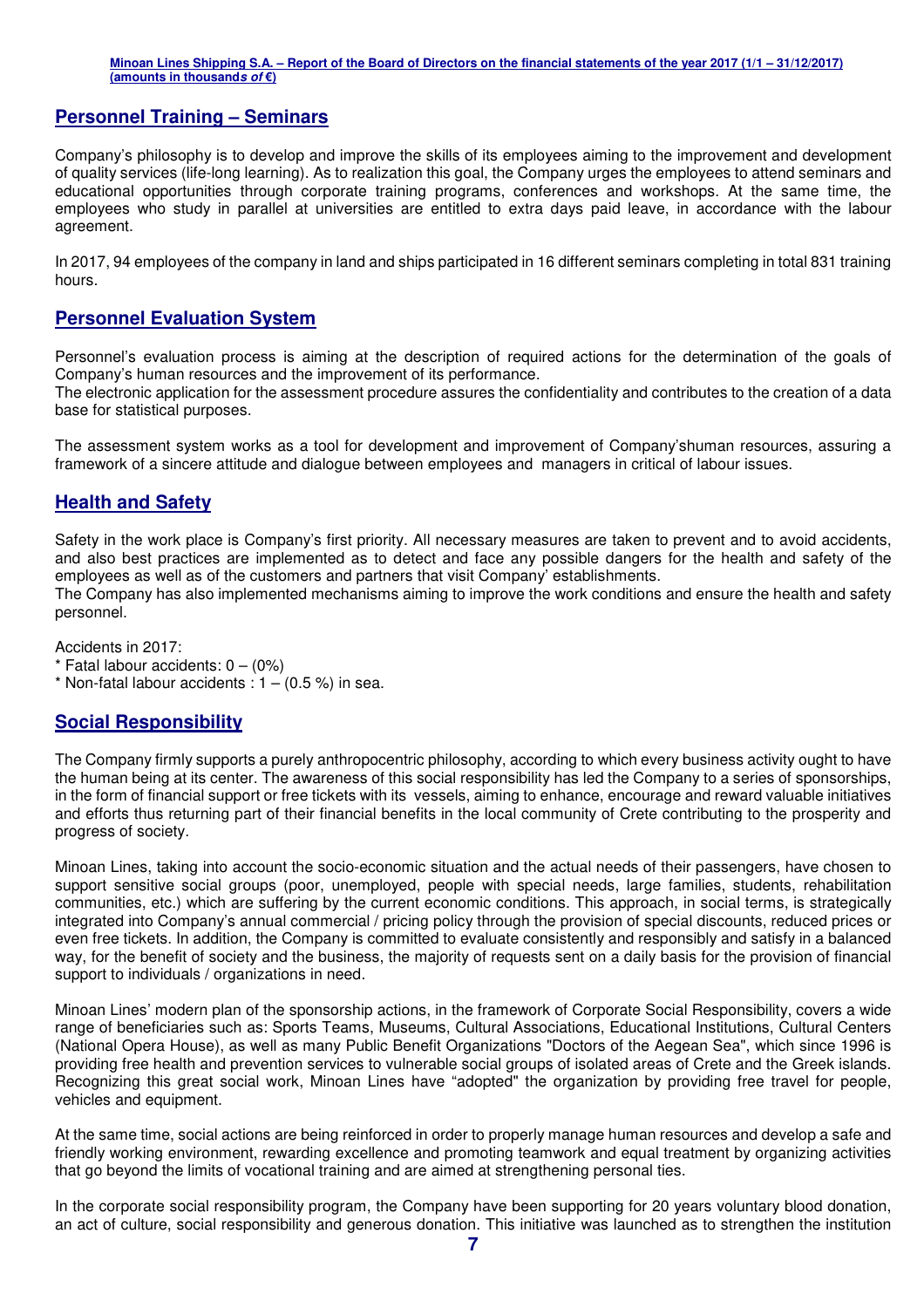of voluntary blood donation that saves lives, and through this effort more than 500 blood units have been collected over the past 20 years.

## **Risks and Uncertainties**

#### **Macroeconomic and operating environment**

The macroeconomic and financial environment in Greece has become volatile especially after the enforcement of capital controls on June 2015, which include constraints affecting domestic transactions and intra-community & international transactions originating from Greece. Capital controls' continuing enforcement, despite the relaxation of relevant legal framework, is gradually presenting a significant effect on national economy.

In 2017 the position of the Greek economy was improved, a fact that contributed positively both to the growth of employment and to private consumption. In addition, there was an increase in the level of trust and confidence of our country which contributed significantly to the de-escalation of Greek bond yields.

Nevertheless, there are still the contry's banking system is sallow, mainly with defaulting loans, as well as the financing of the country following the completion of the agreement with the European Stability Mechanism (E.S.M.) in August 2018, which has a negative impact on its outlook.

Within this political and economic framework, as described above, Group's operations continue without any disruption. while all necessary measures are being taken as to secure a smooth operation

#### **Fuel prices**

The main risk in which the Company is exposed is the sensitivity of fuel prices. Due to the nature of the sector and as fuel cost is the most significant part of cost of sales, the Company is exposed to the said risk. Moreover, the Company considers several financial derivatives' strategies that will be used accordingly in case the proper situation arises.

Having already taken a series of actions, the Company has succeeded in reducing substantially the fuel consumption in the current financial year. Additionally, on 1/1/2017 the time-charter agreements of vessels "Cruise Europa" and "Cruise Olympia", operating in the north Adriatic market, were expired without to be renewed. Hence, the Company depends on a lesser degree from fuel prices fluctuation. It is noted that during 2017 there was a significant increase in the level of international fuel prices in comparison with the respective period of 2016.

#### **Interest rates risk**

The long-term borrowings of the Company have agreed to be remunerated in a floating interest rate of Euribor plus margin. Therefore, the Company is exposed to interest rate risk since in case of a Euribor increase, the Company shall be incurred with additional interest expenses. During 2017, the continuation of interest rates at very low levels, contributed positively to the reduction of Company's borrowing costs.The exposure to the risk of the increase of interest rates is closely monitored and the Company calculates the effect on its operation. Hedging activities have already been considered and financial instruments could be used in case conditions allow it.

A 0.50% fluctuation of the interest rates, would have proportionally increased or decreased the financial results of the Company, as presented by the amounts below :

|                                          | <b>Financial Results Sensitivity</b> |          |  |  |
|------------------------------------------|--------------------------------------|----------|--|--|
|                                          | 0.50%<br>0.50%                       |          |  |  |
|                                          | increase                             | decrease |  |  |
| 31/12/2017                               |                                      |          |  |  |
| Long-term borrowings and bank overdrafts | -696                                 | 696      |  |  |
| <b>Cash flow sensitivity</b>             | $-696$                               | 696      |  |  |
| 31/12/2016                               |                                      |          |  |  |
| Long-term borrowings and bank overdrafts | -766                                 | 766      |  |  |
| <b>Cash flow sensitivity</b>             | $-766$                               | 766      |  |  |

The table above does not include the positive effect from interest rate fluctuations on cash deposits.

#### **Liquidity risk**

The liquidity risk is referred to the Company's or the Group's ability to meet their financial obligations as they fall due.The approach adopted by the Company and the Group regarding liquidity management is to ensure the necessary liquidity to meet their liabilities when due. Therefore, it has ensured an appropriate combination of cash, cash equivalents and approved bank credits.

At 31/12/2017 the Group's cash and cash equivalents amounted to € 33,839 while at 31/12/2016 amounted to € 29,379. Furthermore, the Group maintaining credit lines with cooperating banks, which as at 31/12/2017 and 31/12/2016 amounting to € 7,000, which in total were unused. The interest on the credit lines charged is based on the sum of the EURIBOR rate and the banks' margin and are mainly secured by post–dated cheques. Moreover, a lien has been registered on two of the Company's properties. Considering that the available to the Company bank credit balances as of 31/12/2017 and the level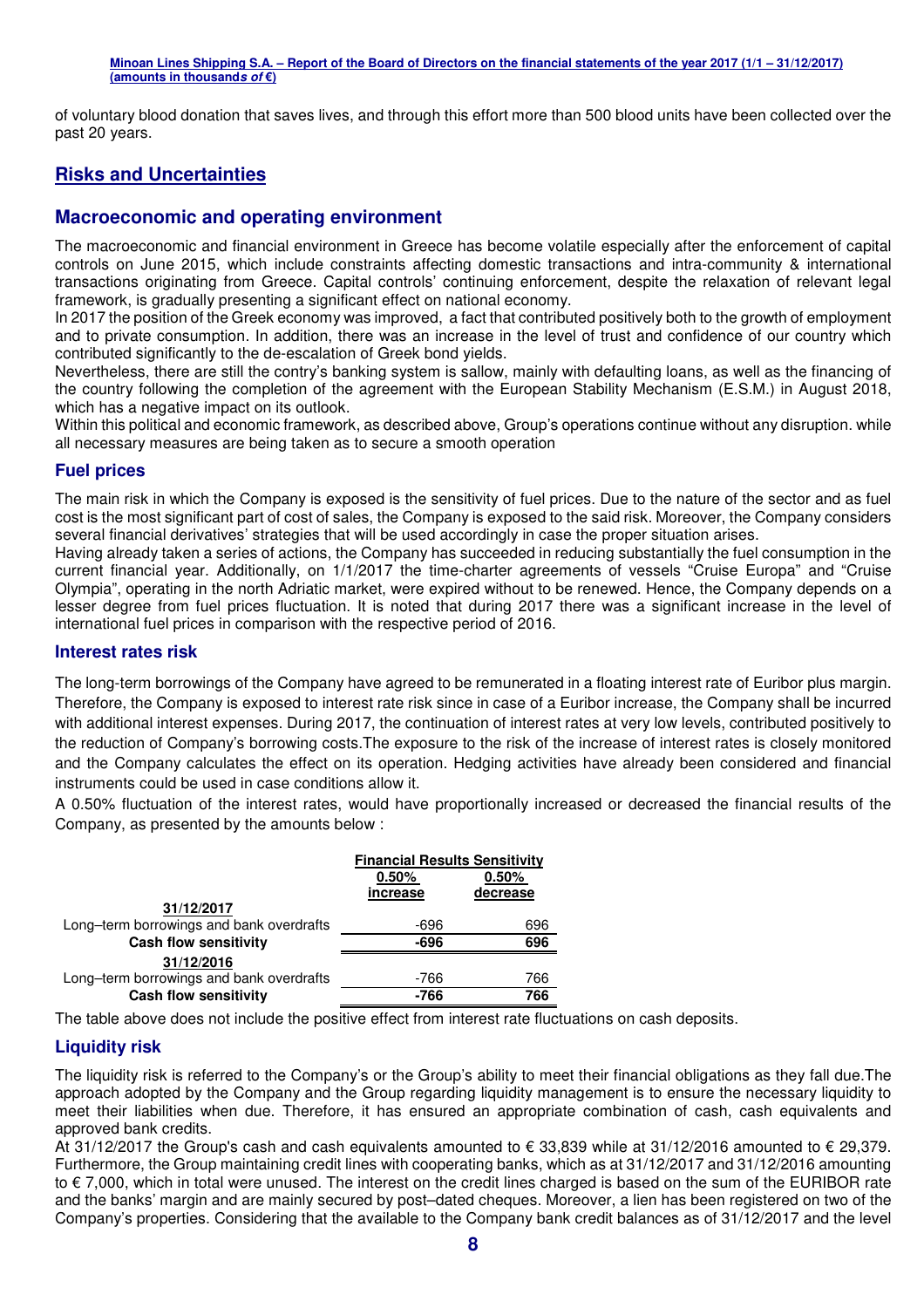of the Group's cash balance, the Management is in a position to claim the non–existence of liquidity risk in the foreseeable future.

#### **Currency risk**

Considering the fact that all transactions performed abroad are mainly in the Euro currency, after the adoption of the common European currency, the company's foreign exchange risk is almost eliminated.

Furthermore, the Company is not subject to foreign currency risk regarding its loans, taking under consideration that these are denominated in Euro. Indirectly, the Company is exposed to currency risk from the bunkers supplies.

#### **Market conditions risk**

A common feature of a perfectly competitive market is the freedom of entry and exit. Thus, the deliberate routes in which the Company operates are highly competitive. The effort for growth and increase of each company's market shares could possibly create an overwhelming competition reflected to the financial results of the sector. In this respect the Company, in cooperation with the overlying parent company's Group, reschedules its itineraries seeking efficiency and profit while remaining competitive in terms of pricing, and also, maintains branches in Greece and abroad. A possible intensification of the market conditions in the routes the Company operates could lead to adverse impacts on its operating results, cash position and financial performance. The Company, in cooperation with the overlying parent company's Group, monitors closely the above mentioned competition and acts accordingly.

The Company's turnover comes from a range of categories like passenger and private vehicles transportation, on board sales (restaurants, bars and shops), transportation of freight units and vessels' chartering. Hence, the Company's customer base is analyzed as follows:

a) Those with professional collaboration such as:

- Travel Agents
- Central Agents
- Cargo Companies
- Cargo Owners
- Car rental companies
- Shipping Companies
- b) Individuals-Passengers

There are ongoing efforts to attract more potential customers (in all the above categories) in order to enhance sales and develop the Company's customer base. Under the Company's set credit policy, every new customer is analyzed individually for creditworthiness before the Company's standard payment and credit terms and conditions are offered. The Company constantly monitors the balance of its clients and examines the prospect of forming provisions. Hence, a possible failure of the clients to meet their obligations, may affect the Company's results through the creation of relevant provisions. It should be noted that the current economic conditions both in Greece and internationally, create cases of high credit risk, resulting in an increasingly imperative need for provisioning of impairment losses, having adverse effects in the financial results and financial condition of the Company.

#### **Supply chain**

The Company has developed a supply chain in order to serve both the needs for its marine operation (fuel supplies, spare parts, etc.) as well as the needs of its hotelier business (stores, restaurants and bars). No particular difficulty or delay in the supply of goods and services has been observed. The capital controls imposed on Greek banking system since June 2015 have not produced any significant delays in Company's supply chain performance.

In addition, the long-term cooperation and the trust relationship that has been developed amongst the Company and its suppliers facilitate all parties to overcome any difficulty that may arise.

#### **Compliance with new Regulation**

Based on the decisions of the IMO Marine Environment Protection Commission, ships are permitted to supply marine fuel with a sulfur content of 3.5% and 1.5% untill 31/12/2019. However, according to regulation enforced, starting form 1/1//2020 it becomes mandatory the use of low-sulfur marine fuel of 0.5% sulfur content for all vessels. The introduction of low sulfur regulation requires that Group's existing fleet should adapt to new fuel standards. Compliance of existing fleet with lowsulfur regulation may involve investments (application of scrubbers technology), or alternatively, the consumption exclusively of low-sulfur marine fuel. In any case, it is not expected low sulfur regulation to have a significant impact on Group's financial position.

#### **Environmental risk**

The Company attributes great attention to environmental issues. In this context, being aware of how important it is to safeguard and to protect the environment from human activities, business evolution and technological progress, it has been created an environmental policy, which complies not only with the IMO ISM Code and ISO 14001:2004 but also with the environmental regulatory framework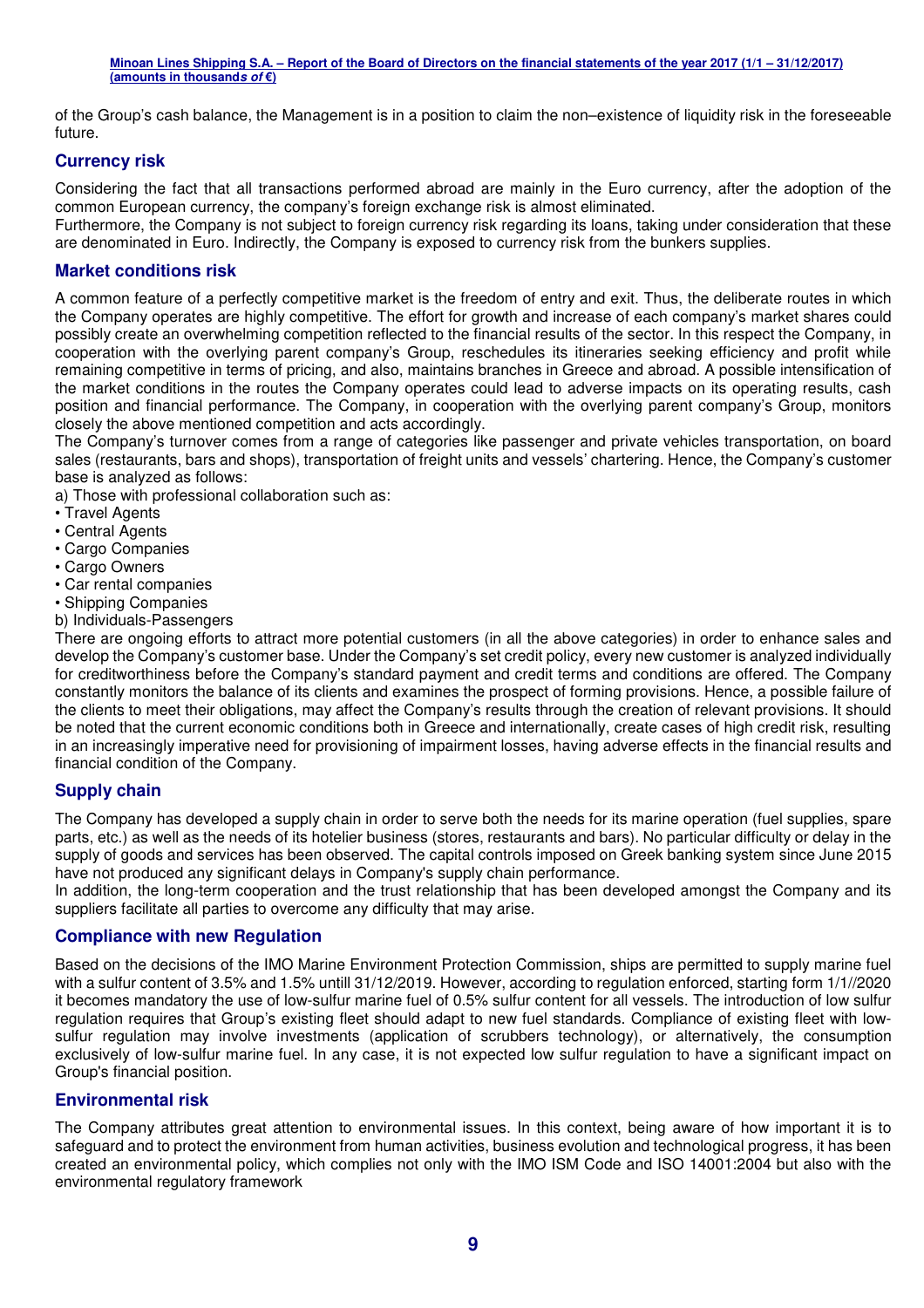## **Significant transactions among the related parties**

The tables below present the most significant transactions among the related parties according to I.A.S. 24 for the year end 2017 and 2016 respectively: **Company The** 

#### **1/1-31/12/2017 The**

| .                                                                                                            |                              |                                      |                                       |                                    |                                |                                           | <b>Company</b> |                                           | <b>Group</b>  |
|--------------------------------------------------------------------------------------------------------------|------------------------------|--------------------------------------|---------------------------------------|------------------------------------|--------------------------------|-------------------------------------------|----------------|-------------------------------------------|---------------|
|                                                                                                              |                              |                                      | <b>Minoan Lines Shipping S.A.</b>     |                                    |                                |                                           |                | Minoan<br>Italia<br>S.p.A.                |               |
| company                                                                                                      | Grimaldi<br>Group<br>S.p.A.* | Grimaldi<br><b>Euromed</b><br>S.p.A. | Grimaldi<br>Deep Sea<br><b>S.p.A.</b> | Grimaldi<br>Germany<br><b>GBMH</b> | <b>Finnlines</b><br><b>Plc</b> | Grimaldi<br><b>Belgium</b><br><u>n.v.</u> | <b>Totals</b>  | Grimaldi<br><b>Group</b><br><b>S.p.A.</b> | <b>Totals</b> |
| Expenses related to the<br>on board sales<br>(concession fees etc)                                           |                              | 9,484                                |                                       |                                    | 14                             |                                           | 9,498          |                                           | 9,498         |
| Attributing agency costs                                                                                     |                              | $-2,398$                             | $-110$                                | 20                                 |                                |                                           | -2,488         |                                           | $-2,488$      |
| Other expenses                                                                                               | -1                           | -8                                   |                                       | -                                  | -                              |                                           | -8             | 20                                        | 12            |
| <b>Totals</b>                                                                                                | -1                           | 7,078                                | $-110$                                | 20                                 | 14                             |                                           | 7,002          | 20                                        | 7,022         |
| Revenue from services<br>rendered (commissions,<br>fees and other revenue<br>related to agency<br>operation) | 128                          | 9,142                                | 25                                    |                                    |                                |                                           | 9,295          |                                           | 9,295         |
| Revenue related to the<br>on board sales                                                                     | 37                           | 3,600                                |                                       |                                    |                                |                                           | 3,637          |                                           | 3,637         |
| Revenue from bunker<br>disposal                                                                              | 318                          | 275                                  |                                       |                                    |                                |                                           | 593            |                                           | 593           |
| <b>Totals</b>                                                                                                | 483                          | 13,017                               | 25                                    |                                    |                                |                                           | 13,525         |                                           | 13,525        |

*\* Grimaldi Tours is included* 

| 1/1-31/12/2016                              |                               |                                 |                                   | <u>The</u>     |                        | <u>The</u>   |
|---------------------------------------------|-------------------------------|---------------------------------|-----------------------------------|----------------|------------------------|--------------|
|                                             |                               |                                 |                                   | <b>Company</b> |                        | <u>Group</u> |
|                                             |                               |                                 | <b>Minoan Lines Shipping S.A.</b> |                | Minoan Italia          |              |
|                                             |                               |                                 |                                   |                | S.p.A.                 |              |
| company                                     | Grimaldi                      | Grimaldi                        | Grimaldi                          |                | Grimaldi               |              |
|                                             | <b>Group</b><br><u>S.p.A.</u> | <b>Euromed</b><br><u>S.p.A.</u> | Deep Sea<br><u>S.p.A.</u>         | <b>Totals</b>  | <b>Group</b><br>S.p.A. | Totals       |
|                                             | 16,163                        | 15,438                          |                                   | 31,601         |                        | 31,601       |
| Chartering cost                             |                               |                                 |                                   |                |                        |              |
| Crew wages cost                             | 216                           | 204                             |                                   | 420            |                        | 420          |
| Adjustment of the on-board operating result | 1,171                         | 1,156                           |                                   | 2,327          |                        | 2,327        |
| Attributing crew wages cost of chartered    |                               |                                 |                                   |                |                        |              |
| owned vessels                               |                               | $-372$                          |                                   | $-372$         |                        | $-372$       |
| Attributing agency costs                    |                               | $-1,746$                        | $-34$                             | -1,780         |                        | $-1,780$     |
| Bunkers cost                                |                               | 268                             |                                   | 268            |                        | 268          |
| Other expenses                              | 4                             | 2,056                           |                                   | 2,060          | 20                     | 2,080        |
| Totals                                      | 17,554                        | 17,004                          | -34                               | 34,524         | 20                     | 34,544       |
| Chartering revenue                          |                               | 2,098                           |                                   | 2,098          |                        | 2,098        |
| Revenue from crew coat reduction of         |                               |                                 |                                   |                |                        |              |
| chartered vessels                           | 165                           | 364                             |                                   | 529            |                        | 529          |
| Revenue from services rendered              | 60                            | 1.778                           | 12                                | 1,850          | -                      | 1,850        |
| Revenue from vessel sale                    |                               | 55,000                          |                                   | 55,000         |                        | 55,000       |
| Revenue from bunker disposal                |                               | 431                             |                                   | 431            |                        | 431          |
| Other revenue                               | 37                            | 719                             |                                   | 756            |                        | 756          |
| <b>Totals</b>                               | 262                           | 60,390                          | 12                                | 60,664         | -                      | 60,664       |

*\* Grimaldi Tours is included* 

The aforementioned transactions were made at arm's length.

Here below the most significant outstanding balances on 31/12/2017 and on 31/12/2016 between the related parties are presented:

| 31/12/2017                                 |                               |                                             |                                    |                                | <b>The Company</b> | The Group     |
|--------------------------------------------|-------------------------------|---------------------------------------------|------------------------------------|--------------------------------|--------------------|---------------|
|                                            |                               |                                             | Minoan Lines Shipping S.A.         |                                |                    |               |
| company                                    | Grimaldi<br>Group<br>S.p.A. * | Grimaldi<br><b>Euromed</b><br><u>S.p.A.</u> | <b>Grimaldi Deep</b><br>Sea S.p.A. | <b>Finnlines</b><br><u>Plc</u> | <b>Totals</b>      | <b>Totals</b> |
| due from                                   | 29                            | 1.243                                       | 49                                 | -                              | 1,321              | 1,321         |
| payable to<br>* Grimaldi Tours is included |                               | –                                           | -                                  | 13                             | 13                 | 13            |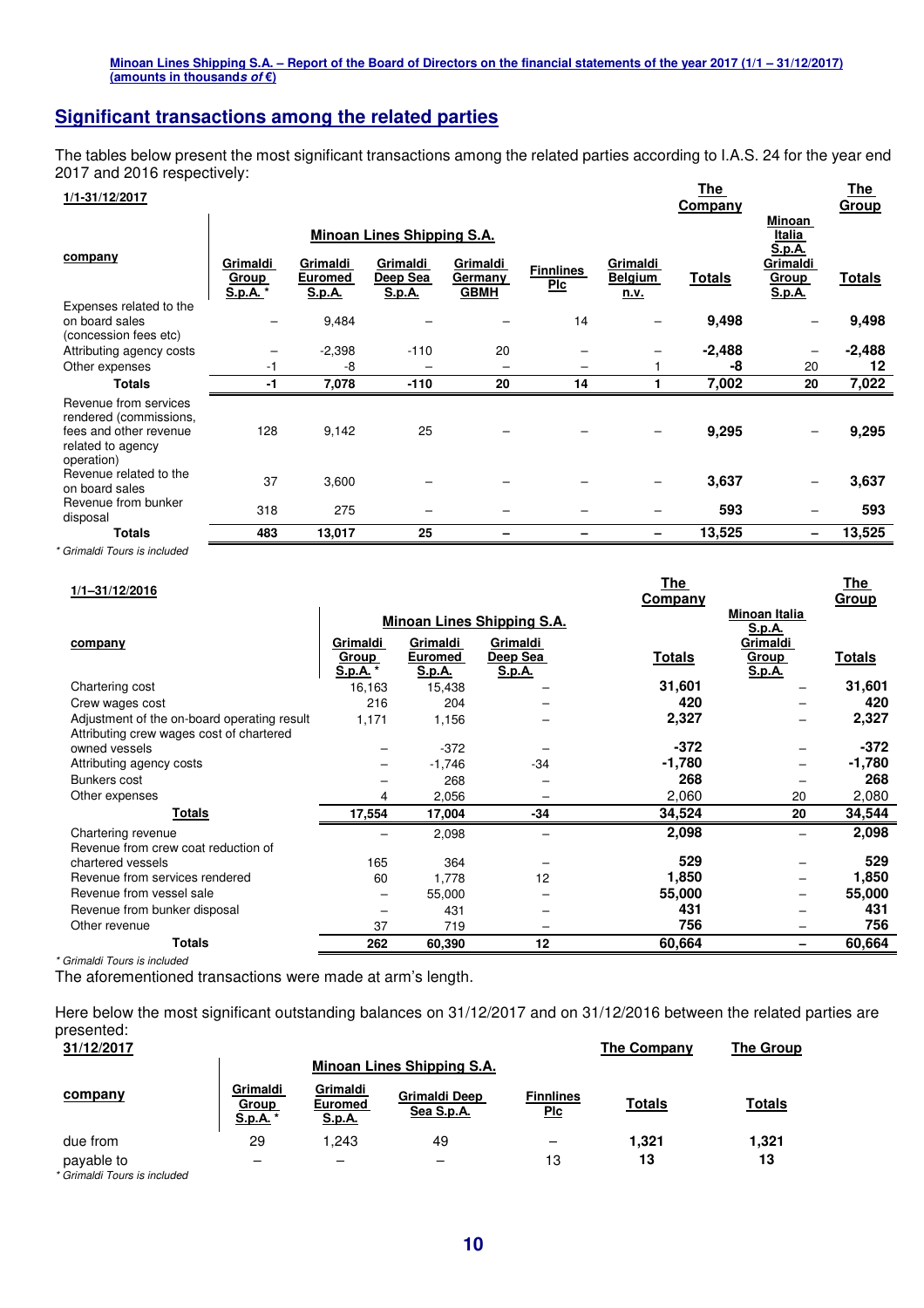| 31/12/2016 |                               |                                      |                                    |                                | The Company   | <b>The Group</b> |
|------------|-------------------------------|--------------------------------------|------------------------------------|--------------------------------|---------------|------------------|
|            |                               |                                      | Minoan Lines Shipping S.A.         |                                |               |                  |
| company    | Grimaldi<br>Group<br>S.p.A. * | Grimaldi<br><b>Euromed</b><br>S.p.A. | <b>Grimaldi Deep</b><br>Sea S.p.A. | <b>Finnlines</b><br><u>Plc</u> | <b>Totals</b> | Totals           |
| due from   | 2.423                         | 16.837                               |                                    |                                | 19.261        | 19.261           |
| payable to |                               |                                      | 48                                 |                                | 48            | 48               |

*\* Grimaldi Tours is included*

In the line of financial statements "Suppliers and other short-term Liabilities" and specifically in the amount representing "Accrued Expenses" it is included an amount of  $\epsilon$  575 (2016:  $\epsilon$  17,091), which it was not invoiced till 31/12/2017 and for this reason it is not included in the liabilities to related parties, but instead it is presented in the transactions for the same period.

#### **Compensations to Directors and members of the Board of Directors**

The short-term compensations of the Company to Directors and members of the Board of Directors for the year 2017 are presented on the table below:

|                           | 31/12/2017 | 31/12/2016 |
|---------------------------|------------|------------|
| Executive directors       | 477        | 511        |
| Non - executive directors | 274        | 190        |
| Management                | 905        | 915        |
| <b>Totals</b>             | 1.656      | 1.616      |

Of the total remunerations above, an amount of  $\epsilon$  64 and  $\epsilon$  63 remains unpaid as of 31/12/2017 and 31/12/2016 respectively. Moreover, for the year ended 31/12/2017, the Company concluded commercial transactions with BoD members amounting to € 202, of which an amount of € 201 was receivable, as of 31/12/2017. Finally, for the year ended 31/12/2017, transactions with relatives of the management and of executives amounted to € 228, while it was unpaid the amount of € 28, as of 31/12/2017. The nature of these transactions was mainly labour (payroll) and commercial cooperation (compensation for goods and services received)

## **Explanatory report of the board of directors (article 4, paragraph 7-8 of Law 3556/2007)**

The explanatory report of the board of directors to the Annual General Meeting of shareholders includes additional information in reference to the issues of paragraphs 7 & 8 of the article 4-law 3556/2007.

#### **Structure of the Company's share capital**

The Company's share capital amounted  $\epsilon$  240,705,112.50 on December 31<sup>st</sup>, 2017 and it is split into 106,980,050 ordinary shares with a nominal value of € 2.25 each. Each share carries all the rights and obligations set out in law.

#### **Limitations on transfer of Company shares**

Company's shares may be transferred as provided by the law and there are no restrictions regarding the transfer of shares.

#### **Significant direct or indirect interests in the context of articles 9 & 11 of Law 3556/2007**

On December 31st 2017, the company «GRIMALDI GROUP S.p.A.» participated in Minoan Lines share capital with 96.05% (89.94% directly and 6.11% indirectly).

#### **Shares carrying special control rights**

None of Company's shares carry any special rights of control.

#### **Limitations on voting rights**

There are no limitations on voting rights.

#### **Agreements among Company's shareholders**

The Company is not aware of any other agreements among shareholders entailing limitations on the transfer of shares or limitations on voting rights.

#### **Rules governing the appointment and replacement of members of the Board of Directors and the amendment of the Articles of Association deviating from those provided in Codified Law 2190/1920**

The rules set out in the Articles of Association of the Company on the appointment and replacement of members of the Board of Directors and the amendment of the provisions of the Articles of Association do not differ from those envisaged in Law 2190/20.

In reference to the Structure of the Board of Directors, article 15 of the Articles of Association defines that " 1. *The company is directed by a Board of Directors which consists of a number of executive and non-executive members, between seven*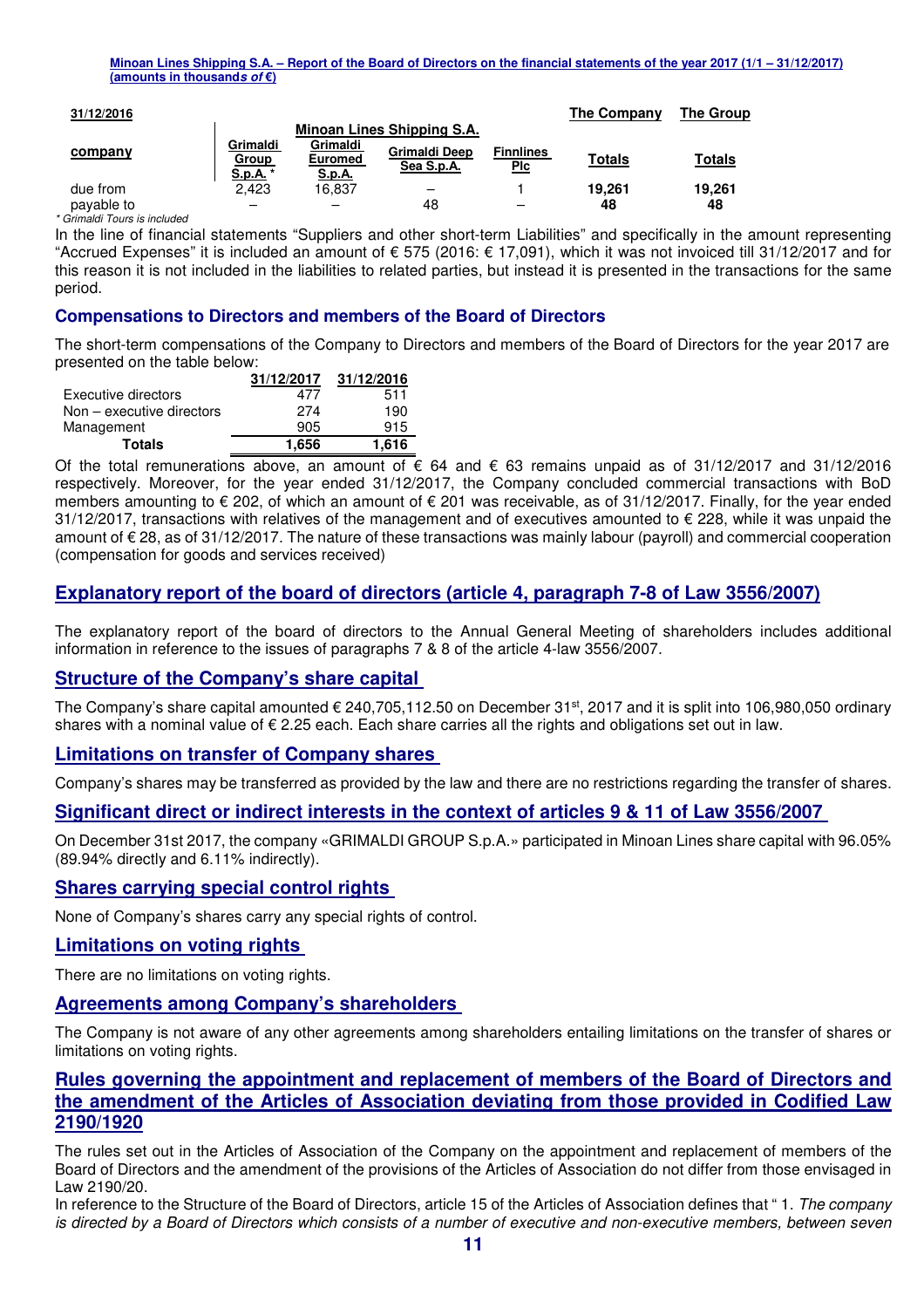*(7) and nine (9), in accordance with L. 3016/2002, as it may be in force, who may or may not be shareholders. 2. Members of the Board may always be re-elected and they remain freely revocable."* 

The members of the Board of Directors that were elected in the Annual General Meeting on 22/6/2017 are nine.

In reference to the term of office and the election of the Board of Directors the article 17 of the Articles of Association defines that "*With the exception of the provisions of article 21 of the company's Articles of Association, the members of the Board of Directors are elected by the General Meeting of the company's shareholders for a four-year term of office which may be extended until the Ordinary General Meeting convened after such term has elapsed."* 

Regarding the Replacement of a member of the Board of Directors, the article 21 of the Articles of *Association defines the following:* 

*1. The Board of Directors may elect members in replacement of members that have resigned, died or lost their capacity in any other way. The above election is effective by decision of the remaining members, if they are at least three (3) and is valid for the rest of the term of the member being replaced. The decision on the election is subject to the publicity formalities of article 7b of law 2190/1920 and is announced by the Board of Directors at the next General Meeting, which can replace the elected members, even if no such subject has been recorded in the agenda.* 

*2. In case of resignation, death or loss of the capacity of a member or members of the Board of Directors in any other way, the remaining members can continue the administration and the representation of the company, even without the replacement of the missing members according to the previous paragraph, on condition that their number exceeds half the number of the members as it was prior to the incurring of the above facts. In every case, such members cannot be fewer than three (3).* 

*3. In any case, the remaining members of the Board of Directors, regardless of their number (even one) can convene the General Meeting for the sole purpose of electing a new Board of Directors.* 

#### **Authority of the Board of Directors or certain of its members to issue new shares or to purchase treasury shares of the Company pursuant to article 16 of codified Law 2190/1920**

There is no authority of the Board of Directors or certain of its members to issue new shares or to purchase treasury shares of the Company, pursuant to article 16 of Law 2190/20.

#### **Significant agreements put in force amended or terminated in the event of a change in the control of the Company following a public offer.**

The Company has no agreements which are put in force, amended or terminated in the event of a change in the control of the Company following a public offer, except for the bond loan agreement which states that any change in the legal or ultimate beneficial ownership of any shares resulting in the change of control of the Company, constitute an event of default.

## **Significant agreements with members of the Board of Directors or employees of the Company**

The Company has no significant agreements with members of the Board of Directors or its employees providing for the payment of compensation, especially in the case of resignation or dismissal without good reason or termination of their period of office or employment. In case of termination of employment of a member of company's personnel, indemnities and compensations according to the relevant legislation apply.

## **Corporate Governance**

## **Ι. Corporate Governance**

The Company has adopted the principles of the Corporate Governance, as they are defined by the valid Greek legislation and the international practice.

According to them the Corporate Governance is a totality of regulations, principles and auditing mechanisms, forming the basis of the organization and the administration of the company, contributing significantly to the transparency of the benefits of all the shareholders and everybody who is related with its operation.

Regarding the diversity policy concerning the administrative, managerial and supervisory bodies, it should be noted that the Company has not implemented a specific policy, but instead, it is adopted in the Code of Conduct a special section where it is stated that all efforts are made by the Company in order to create conditions of equal opportunities for all employees, existing and potential, without permitting discriminations based on gender, origin, religion, political orientation, sexual orientation, socioeconomic background, etc.

#### **ΙΙ. The Corporate Governance Code**

The Company decided the compilation of the Corporate Governance Code (sling in www.minoan.gr), according to the instructions of the Business and Industries Association concerning the listed companies.

Amendments of this Corporate Governance Code are in the absolute discretion of the company.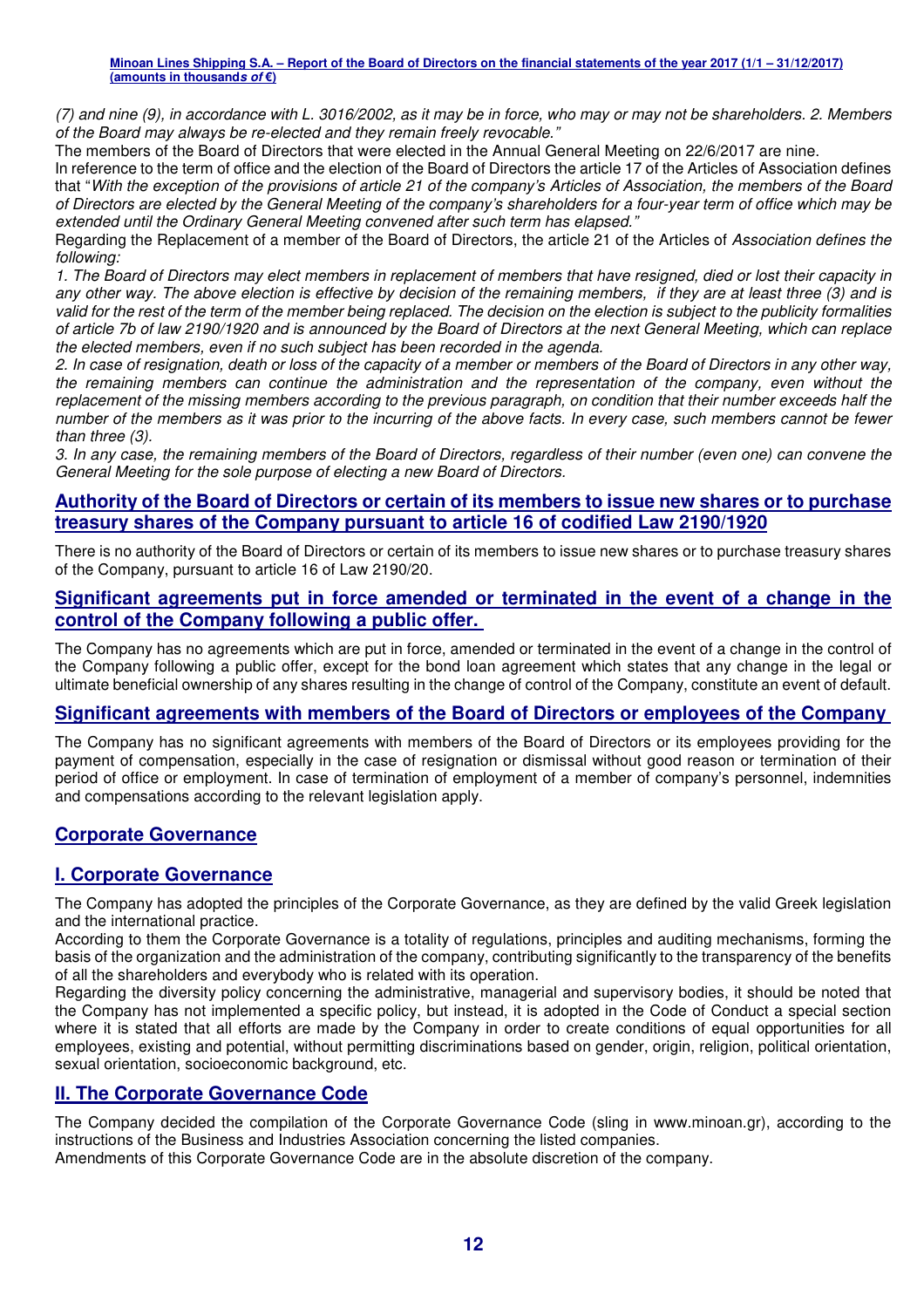#### **ΙΙΙ. Deviations from the instructions of the Corporate Governance Code of the Business and Industries Association and their justification**

#### **The Board of Directors – Role and Competences**

- No distinguished committees have been established by the B.o.D., which care for the procedure of the submission of candidates for the election of its members and submit proposals, regarding the remunerations of the executive members and the administrative officers, as such decisions are taken by a plenary session.

#### **The Board of Directors – Size and Composition**

- $\checkmark$  No independent vice chairman is appointed, who comes from the independent members of the B.o.D. but non-executive because the President and the Managing Director are different persons and the Vice-President fulfills the substantive conditions of independence.
- $\checkmark$  It is to be noted that the B.o.D according to the articles of Association no 19, has the ability to elect, by secret voting, one of its members as Managing Director, by defining, in parallel his competences.
- $\checkmark$  The status of the Chairman or the Vice Chairman of the B.o.D. is an obstacle to his election as Managing Director.

#### **The Board of Directors – Duties and Behavior of its members**

- $\checkmark$  The members of the B.o.D are not obliged to give a detailed notification of their possible professional commitments (including significant non-executive commitments with companies and non-profitable foundations) before their appointment; no limitation exists regarding the number of the B.o.D of listed companies where they may participate, since they correspond efficiently to their duties.
- No approval of the B.o.D is needed for the appointment one of the executive members as non-executive member to a company that is not affiliate or bonded to the company.

#### **The Board of Directors – Nomination of the candidate members**

 $\checkmark$  There is no provision for a committee for the nomination of the candidates for the election of the B. o. D., since due to the structure of the company it is not considered to be necessary.

#### **The Board of Directors – Operation**

- $\checkmark$  No annual schedule/plan of the conventions of the B.o.D. is compiled, since both the call and the convention of the B.o.D. when the circumstances call it or the law imposes it, are easy.
- No meetings of the Chairman with the non-executive members, without the presence of the executive members, are provided, in order to discuss the effectiveness and the remunerations of the executive members, given that, every issue is discussed in the presence of all the members of the B.o.D.
- No schedules of preliminary information of the new members of the B.o.D. are provided, neither a prevision for a continuous professional training for the members exists, given that persons with adequate and proved experience and administrative skills are appointed for the election.
- No allocation of financial sources to the committees of the B.o.D. is foreseen, neither for the recruitment of external counsels, since relevant sources are approved occasionally, based on the current needs.
- The B.o.D. is not supported by a Corporate Secretary, given that the relevant needs are covered effectively by the Administrative Secretary Department.

#### **The Board of Directors – Assessment**

- $\checkmark$  There is no prevision of an institutionalized procedure for the assessment of the effectiveness of the members of the B.o.D. and its committees, neither of the performance of the Chairman. This procedure is not considered necessary given the structure of the company.
- $\checkmark$  There is no prevision of an institutionalized procedure, according to which the regular members and non-executive members convene without the presence of the executive members, in order to assess the effectiveness of the executive members and to define their remunerations.
- In the annual Corporate Governance Statement no procedure for the assessment of the B.o.D. or its committees is provided, given that no assessment procedures are provided.

#### **The Internal Audit System**

- The B.o.D. does not proceed to the assessment of the internal audit system because the Audit Committee studies and expresses its opinion (to the B.o.D.) in the annual Review of the Internal Audit System of the Internal Audit Department.

#### **The Audit Committee**

 $\checkmark$  There is no prevision for the allowance of financial sources to the Committee for the use by the committee, of external counsels, given that the composition of the Committee and the specialized knowledge and the experience of its members secure its effectiveness.

#### **The Board of Directors – Remunerations**

- $\checkmark$  There are no contracts of committed services between the company and the executive members of the B.o.D., according to which the refund of a part or the totality of the bonus that possibly has been awarded to them is foreseen.
- There is no prevision for a Remunerations' Committee, which exclusively consists by non-executive members, independent to their majority, which has, as objective, the definition of the remunerations of the members of the B.o.D. The creation of this committee, given the structure and the operation of the company, is not deemed necessary.
- $\checkmark$  The remuneration of the executive members of the B.o.D. is not approved by the B.o.D. after the proposal of the competent Remunerations' Committee, given that all the remunerations and the allowances to the executive members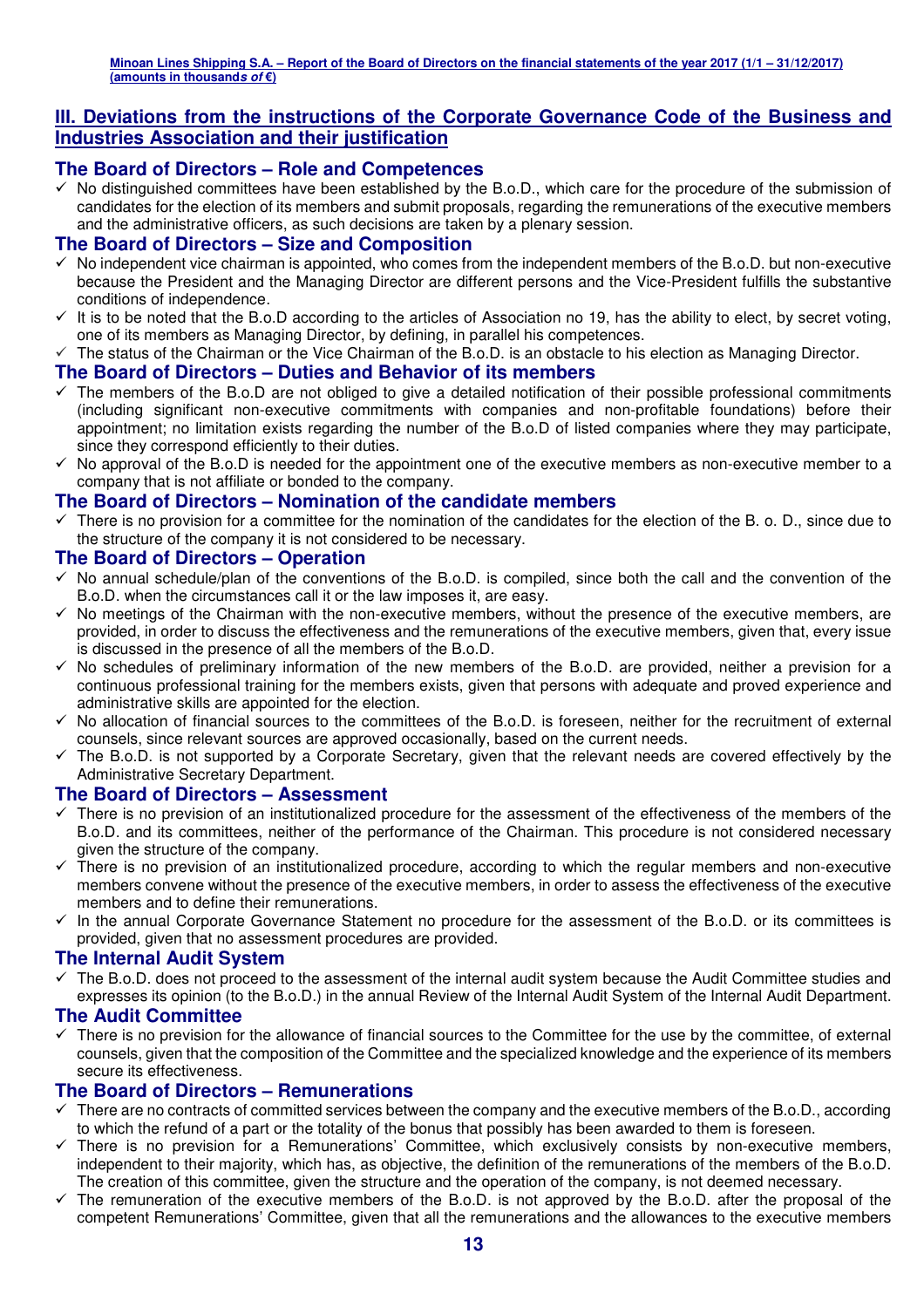of the B.o.D. are defined by its decision and as provided by the law 2190/1920. It is possible that compensation is awarded to the members of the B.o.D., the amount of which is defined by a special decision of the Regular General Meeting of the Shareholders. Any other remuneration or compensation of the members of the B.o.D. is at the company's expenses, if it is approved by a special decision of the Regular General Meeting.

#### **The General Meeting of the Shareholders**

- $\checkmark$  There is no prevision that the summary of the minutes of the general meeting of the shareholders to be published on the web site of the company. However the results of the voting, regarding every decision of the General Meeting, are notified within 5 days after the general meeting is convened, translated into the English language.
- $\checkmark$  The company does not provide voting ways via an electronic vote or via correspondence, encouraging and facilitating the presence in person of the shareholders in the general meetings.

## **IV. Remark of the main features of the Internal Audit System and the Administration of the Risks that are related to the procedure of the compilation of the financial statements**

#### **The Internal Audit System**

The Internal Audit System is a totality of procedures that are followed by the B. o. D., the Management and the personnel of the company, so that the effectiveness and the productivity of the corporate operation, the reliability of the financial information to the investors and the compliance to the valid legislation and guidelines, are secured.

Among these procedures the monitoring of the financial information, the assessment and the improvement of the internal audit systems and the administration of the risks, are included, as well as the verification to the institutionalized policies and processes, as they are mentioned in the Internal Regulation of the Company, the Corporate Governance Code and the Works Regulations, according to the valid legislation and the normative arrangements.

#### **V. Informative data regarding the composition of the Board of Directors**

#### **Composition of the B.o.D.**

The Ordinary General Shareholders' Meeting of 22/6/2017 elected the members of the current Board of Directors of the Company, and also the members of the Audit Committee. The elected on 22/6/2017 B.o.D consists of nine (9) members, of which two executive, five non-executive members and two independent non-executive members. The executive members are occupied in the company or serve it by exerting administrative duties. The non-executive members of the B.o.D. do not exert administrative duties. Moreover, 3 members of the Audit Committee meet the conditions as independent in the sense of the provisions of Law 3016/2002 and have no relationship of dependence with the Company or its affiliated persons, as required by art. 44 par. 1 of Law 4449/2017.

| <b>Name</b>              | <b>Status</b>                                                             | <b>Starting</b><br>of tenure | <b>Expiry of</b><br>tenure |
|--------------------------|---------------------------------------------------------------------------|------------------------------|----------------------------|
| 1. Emanuele Grimaldi     | Chairman - Executive member                                               | 22/6/2017                    | G.A. of 2021               |
| 2. Michael Hatzakis      | Vice Chairman - Non-executive member & member of the Audit Committee      | 22/6/2017                    | G.A. of 2021               |
| 3. Antonis Maniadakis    | Managing Director - Executive member                                      | 22/6/2017                    | G.A. of 2021               |
| 4. Gianluca Grimaldi     | Non-executive member                                                      | 22/6/2017                    | G.A. of 2021               |
| 5. Paul Kyprianou        | Non-executive member & member of the Audit Committee                      | 22/6/2017                    | G.A. of 2021               |
| 6. Diego Pacella         | Non-executive member & member of the Audit Committee                      | 22/6/2017                    | G.A. of 2021               |
| 7. Mario Fuduli          | Non-executive member                                                      | 22/6/2017                    | G.A. of 2021               |
| 8. Constantine Mamalakis | Non-executive member - independent member & member of the Audit Committee | 22/6/2017                    | G.A. of 2021               |
| 9. George Papageorgiou   | Non-executive member – independent member & member of the Audit Committee | 22/6/2017                    | G.A. of 2021               |

## **Heraklion, March 15th 2018 For and on Behalf of the Board of Directors**

**The Chairman of the B.o.D.** 

**The Managing Director** 

**Emanuele Grimaldi Pass Nο IT / ΑΑ 2179472 ID C Nο AI 944699**

**Antonios Maniadakis**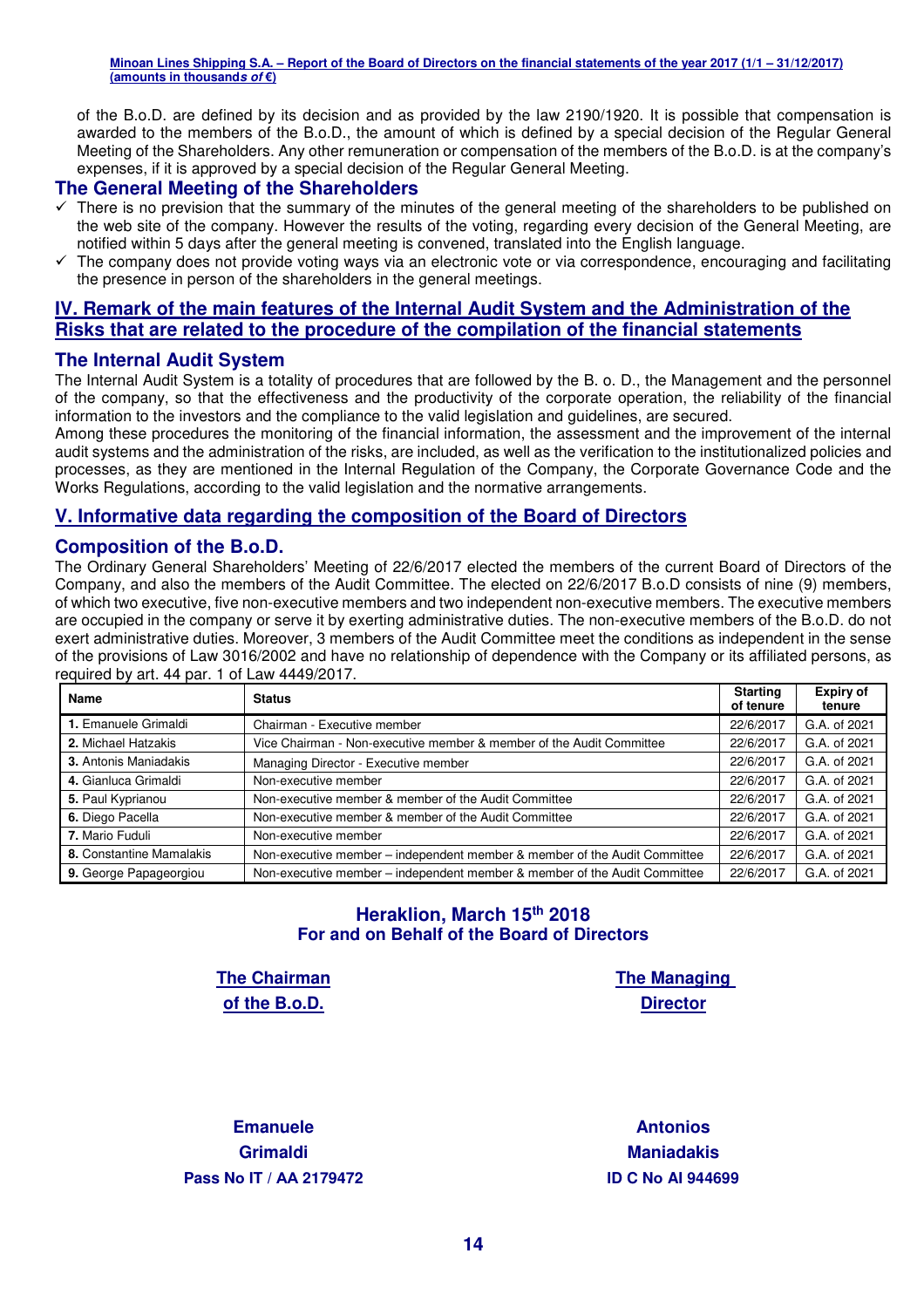

#### **[Translation from the original text in Greek]**

#### **Independent auditor's report**

To the Shareholders of "MINOAN LINES SHIPPING S.A."

#### **Report on the audit of the separate and consolidated financial statements**

#### **Our opinion**

We have audited the accompanying separate and consolidated financial statements of "MINOAN LINES SHIPPING S.A." (Company and Group) which comprise the separate and consolidated statement of financial position as of 31 December 2017, the separate and consolidated statements of profit or loss and other comprehensive income, changes in equity and cash flow statement for the year then ended, and notes to the separate and consolidated financial statements, including a summary of significant accounting policies.

In our opinion, the consolidated financial statements present fairly, in all material respects the separate and consolidated financial position of the Company and the Group as at 31 December 2017, their separate and consolidated financial performance and their separate and consolidated cash flows for the year then ended in accordance with International Financial Reporting Standards, as adopted by the European Union and comply with the statutory requirements of Codified Law 2190/1920*.* 

#### **Basis for opinion**

We conducted our audit in accordance with International Standards on Auditing (ISAs), as they have been transposed into Greek Law. Our responsibilities under those standards are further described in the Auditor's responsibilities for the audit of the separate and consolidated financial statements section of our report.

We believe that the audit evidence we have obtained is sufficient and appropriate to provide a basis for our opinion.

#### **Independence**

During our audit we remained independent of the Company and the Group in accordance with the International Ethics Standards Board for Accountants' Code of Ethics for Professional Accountants (IESBA Code) that has been transposed into Greek Law, and the ethical requirements of Law 4449/2017 and of Regulation (EU) No 537/2014, that are relevant to the audit of the separate and consolidated financial statements in Greece. We have fulfilled our other ethical responsibilities in accordance with Law 4449/2017, Regulation (EU) No 537/2014 and the requirements of the IESBA Code.

We declare that the non-audit services that we have provided to the Company and its subsidiaries are in accordance with the aforementioned provisions of the applicable law and regulation and that we have not provided non-audit services that are prohibited under Article 5(1) of Regulation (EU) No 537/2014.

The non-audit services that we have provided to the Company and its subsidiaries, in the period from 1st January 2017 to 31 December 2017 are disclosed in the note 36 to the separate and consolidated financial statements.

#### **Key audit matters**

Key audit matters are those matters that, in our professional judgment, were of most significance in our audit of the separate and consolidated financial statements of the current period. These matters were addressed in the context of our audit of the separate and consolidated financial statements as a whole, and in forming our opinion thereon, and we do not provide a separate opinion on these matters.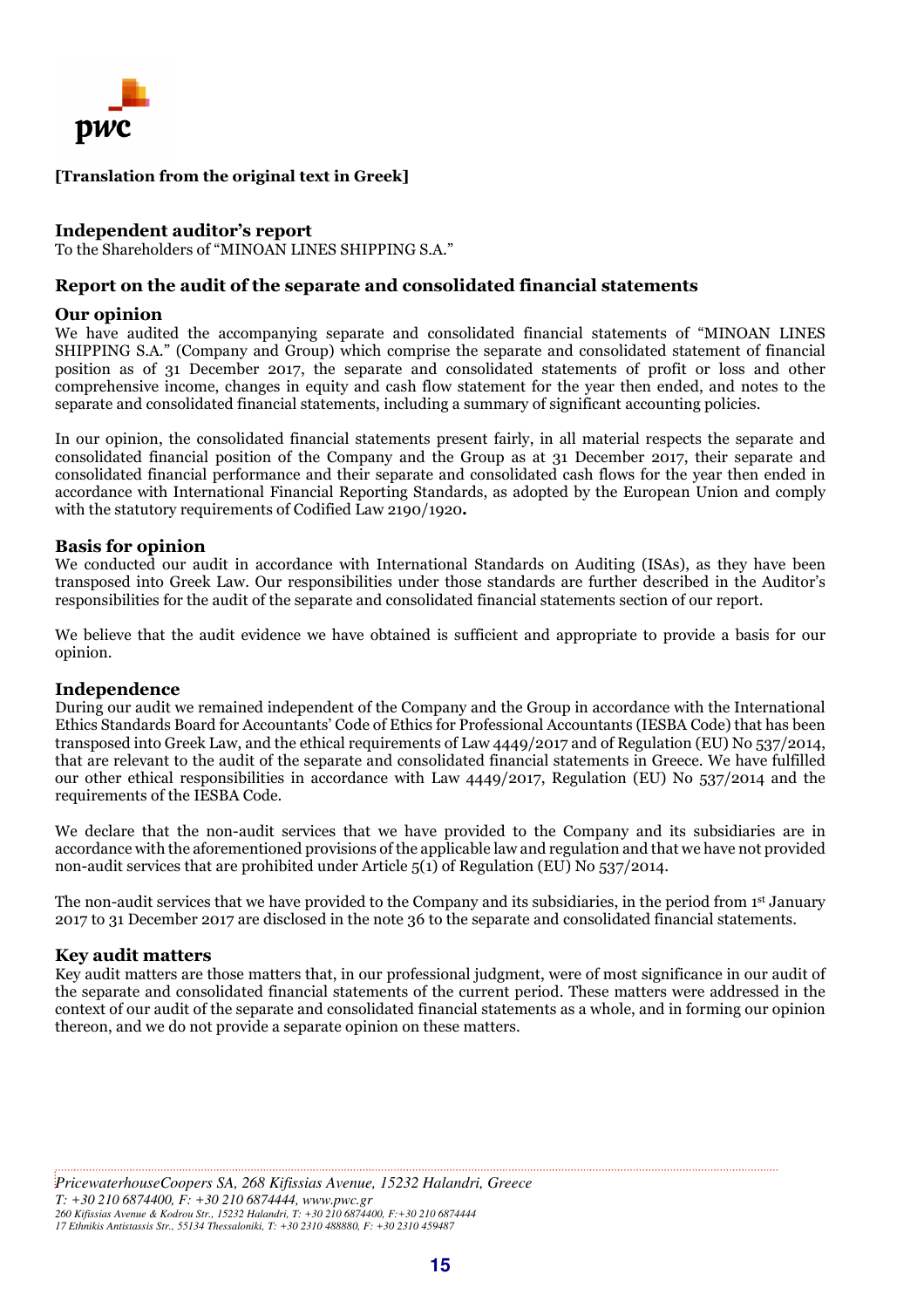#### *Key audit matter How our audit addressed the key audit matter*

#### **Valuation of Available for sale financial assets. (separate and consolidated financial statements)**

As described in Notes 17 and 30 the company holds an investment in HELLENIC SEA WAYS (''HSW'') (an unlisted entity) with a value of Euro 83,4 million. This is classified as an available for sale financial asset in non-current assets.

Moreover, during 2017 the company announced that has come to a framework agreement with ATTICA Holdings S.A. for the transfer of the above mentioned shares for an agreed consideration. Nevertheless the transaction is subject to a significant number of approvals and as a result the investment continues to be classified as available for sale in the non-current assets.

The company in order to assess the fair value of the financial asset obtained a valuation from an independent appraiser who has used available appraising methods in order to reach the fair value of the investment, (discounted free cash flow as well as comparable transactions). During that process estimates such as discount rate and growth rate were used. Following the valuation of the investment no change in values was recorded.

We assessed this as a Key Audit Matter due to the significant magnitude of the balance and managements estimates involved in assessing the fair value of the investment at each reporting date as well as management's judgment in relation to the classification of this investment.

We performed the following procedures in order to assess that the valuation was prepared based on generally accepted accounting methods, was mathematically correct and was based on reasonable assumptions.

We together with our valuation specialists, challenged management on the suitability of the valuation model and reasonableness of the assumptions ( discount rate, growth rate) and performed the following :

- Benchmarking key assumptions in management's valuation model with market data and trends and assumptions made in the prior years.
- Testing the mathematical accuracy of the model.
- Assessing the sensitivity of valuation models to changes in significant assumptions

We also assessed the independence and objectivity of the external valuer used by management.

We validated the appropriateness of the related disclosures included in Notes 17 and 30 to the financial statements.

Based on our work, no exceptions were noted and we consider management's key assumptions used in the valuation to be within a reasonable range.

#### **Other Information**

The members of the Board of Directors are responsible for the Other Information. The Other Information, which is included in the Annual Report in accordance with Law 3556/2007, is the Statements of Board of Directors members and the Board of Directors Report (but does not include the financial statements and our auditor's report thereon), which we obtained prior to the date of this auditor's report.

Our opinion on the separate and consolidated financial statements does not cover the Other Information and except to the extent otherwise, explicitly stated in this paragraph of our Report, we do not express an audit opinion or other form of assurance thereon.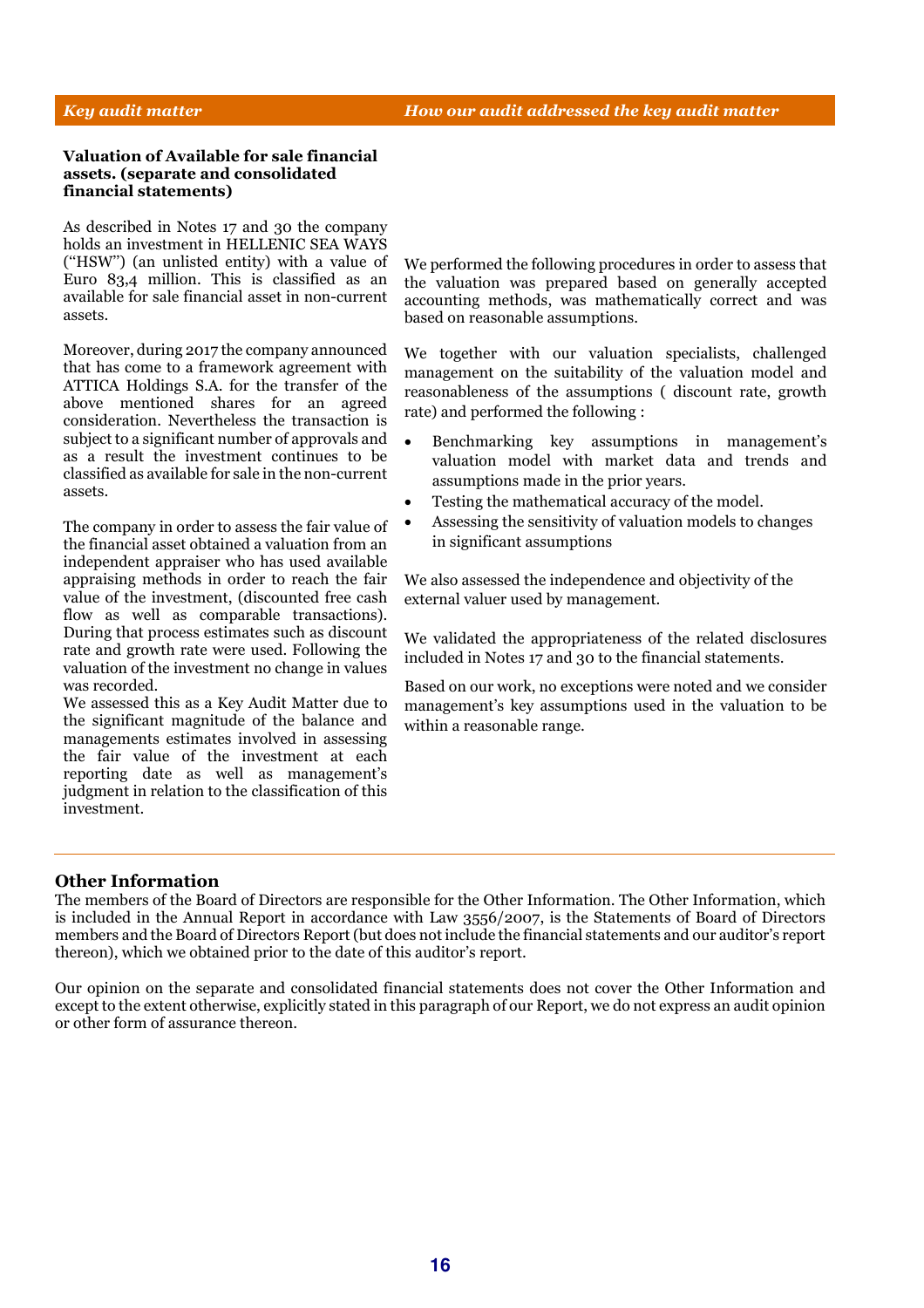In connection with our audit of the separate and consolidated financial statements, our responsibility is to read the Other Information identified above and, in doing so, consider whether the Other Information is materially inconsistent with the separate and consolidated financial statements or our knowledge obtained in the audit, or otherwise appears to be materially misstated.

We considered whether the Board of Directors report includes the disclosures required by Codified Law 2190/1920 and the Corporate Governance Statement required by article 43bb of Codified Law 2190/1920 has been prepared.

Based on the work undertaken in the course of our audit, in our opinion:

- The information given in the the Board of Directors' report for the year ended at 31 December 2017 is consistent with the separate and consolidated financial statements,
- The Board of Directors' report has been prepared in accordance with the legal requirements of articles 43a and 107A of the Codified Law 2190/1920,
- The Corporate Governance Statement provides the information referred to items c and d of paragraph 1 of article 43bb of the Codified Law 2190/1920.

In addition, in light of the knowledge and understanding of the Company and Group and their environment obtained in the course of the audit, we are required to report if we have identified material misstatements in the Board of Directors' report and Other Information that we obtained prior to the date of this auditor's report. We have nothing to report in this respect.

#### **Responsibilities of management and those charged with governance for the separate and consolidated financial statements**

The Board of Directors is responsible for the preparation *and fair presentation of the separate and consolidated financial statements* in accordance with International Financial Reporting Standards, as adopted by the European Union and comply with the requirements of Codified Law 2190/1920, and for such internal control as management determines is necessary to enable the preparation of separate and consolidated financial statements that are free from material misstatement, whether due to fraud or error.

In preparing the separate and consolidated financial statements, the Board of Directors is responsible for assessing the Company's and Group's ability to continue as a going concern, disclosing, as applicable, matters related to going concern and using the going concern basis of accounting unless management either intends to liquidate the Company and Group or to cease operations, or has no realistic alternative but to do so.

Those charged with governance are responsible for overseeing the Company's and Group's financial reporting process.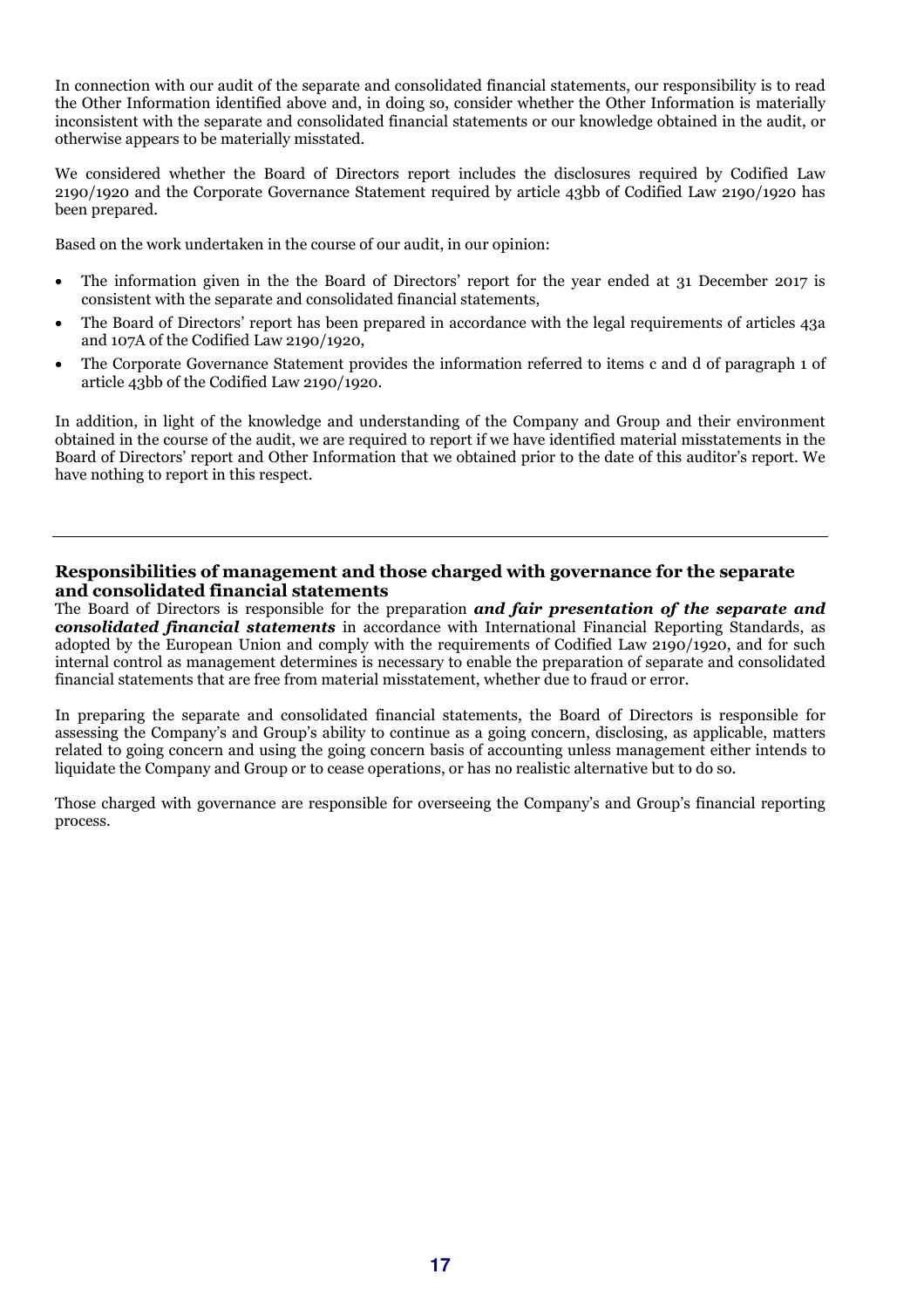#### **Auditor's responsibilities for the audit of the separate and consolidated financial statements**

Our objectives are to obtain reasonable assurance about whether the separate and consolidated financial statements as a whole are free from material misstatement, whether due to fraud or error, and to issue an auditor's report that includes our opinion. Reasonable assurance is a high level of assurance, but is not a guarantee that an audit conducted in accordance with ISAs will always detect a material misstatement when it exists. Misstatements can arise from fraud or error and are considered material if, individually or in the aggregate, they could reasonably be expected to influence the economic decisions of users taken on the basis of these separate and consolidated financial statements.

As part of an audit in accordance with ISAs, we exercise professional judgment and maintain professional scepticism throughout the audit. We also:

- Identify and assess the risks of material misstatement of the separate and consolidated financial statements, whether due to fraud or error, design and perform audit procedures responsive to those risks, and obtain audit evidence that is sufficient and appropriate to provide a basis for our opinion. The risk of not detecting a material misstatement resulting from fraud is higher than for one resulting from error, as fraud may involve collusion, forgery, intentional omissions, misrepresentations, or the override of internal control.
- Obtain an understanding of internal control relevant to the audit in order to design audit procedures that are appropriate in the circumstances, but not for the purpose of expressing an opinion on the effectiveness of the Company's and Group's internal control.
- Evaluate the appropriateness of accounting policies used and the reasonableness of accounting estimates and related disclosures made by management.
- Conclude on the appropriateness of management's use of the going concern basis of accounting and, based on the audit evidence obtained, whether a material uncertainty exists related to events or conditions that may cast significant doubt on the Company's and Group's ability to continue as a going concern. If we conclude that a material uncertainty exists, we are required to draw attention in our auditor's report to the related disclosures in the separate and consolidated financial statements or, if such disclosures are inadequate, to modify our opinion. Our conclusions are based on the audit evidence obtained up to the date of our auditor's report. However, future events or conditions may cause the Company and Group to cease to continue as a going concern.
- Evaluate the overall presentation, structure and content of the separate and consolidated financial statements, including the disclosures, and whether the separate and consolidated financial statements represent the underlying transactions and events in a manner that achieves fair presentation.
- Obtain sufficient appropriate audit evidence regarding the financial information of the entities or business activities within the Group to express an opinion on the consolidated financial statements. We are responsible for the direction, supervision and performance of the Company and Group audit. We remain solely responsible for our audit opinion.

We communicate with those charged with governance regarding, among other matters, the planned scope and timing of the audit and significant audit findings, including any significant deficiencies in internal control that we identify during our audit.

We also provide those charged with governance with a statement that we have complied with relevant ethical requirements regarding independence, and to communicate with them all relationships and other matters that may reasonably be thought to bear on our independence, and where applicable, related safeguards.

From the matters communicated with those charged with governance, we determine those matters that were of most significance in the audit of the separate and consolidated financial statements of the current period and are therefore the key audit matters. We describe these matters in our auditor's report.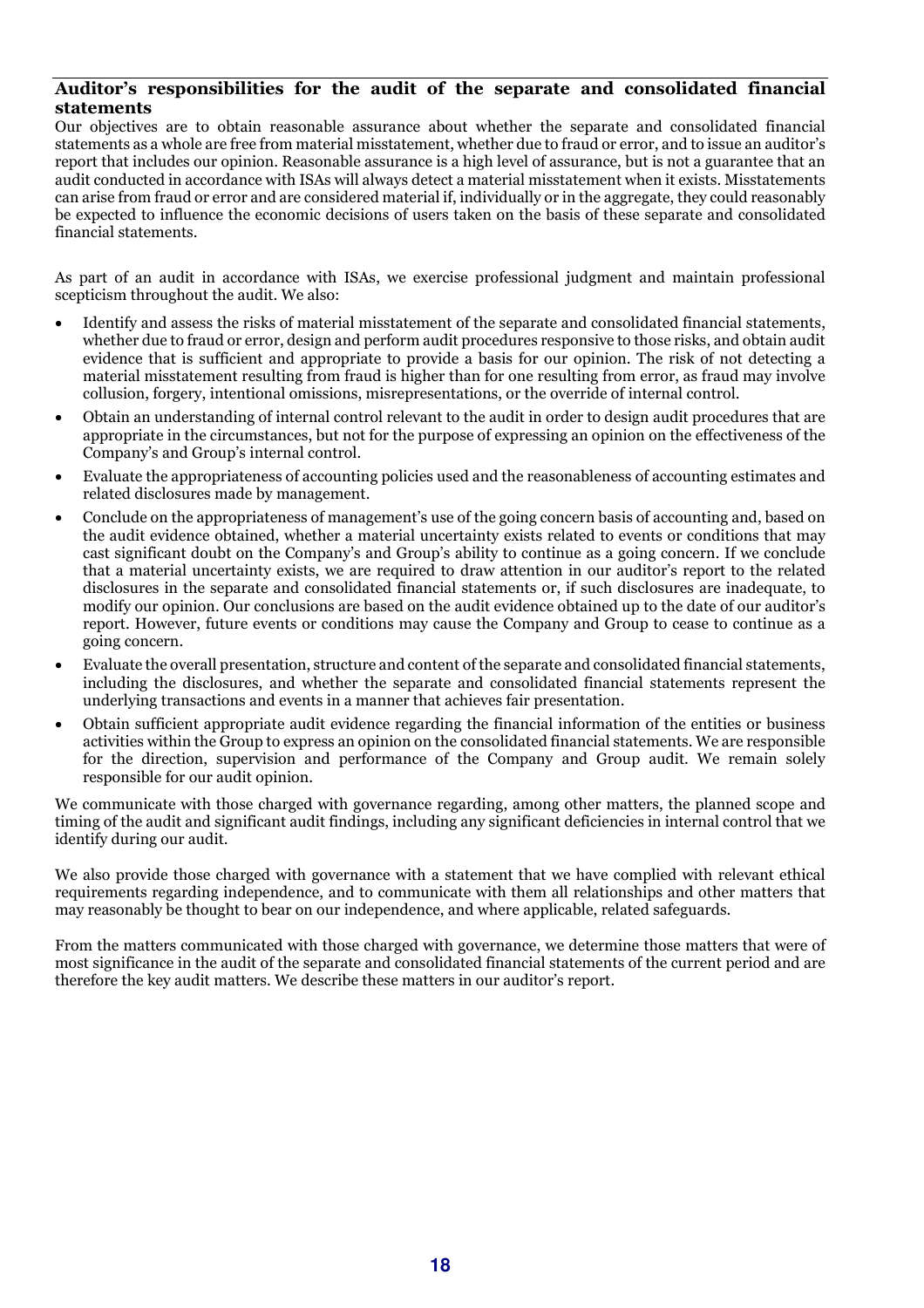## **Report on other legal and regulatory requirements**

#### **1. Additional Report to the Audit Committee**

Our opinion on the accompanying separate and consolidated financial statements is consistent with our Additional Report to the Audit Committee of the Company.

#### **2. Appointment**

We were first appointed as auditors of the Company by the decision of the annual general meeting of shareholders on June 22, 2012. Our appointment has been renewed annually by the decision of the annual general meeting of shareholders for a total uninterrupted period of appointment of 6 years.

No previous renewals and reappointments exists.

Athens, 16 March 2018



PricewaterhouseCoopers S.A. The Certified Auditor 268 Kifissias Avenue Despina Marinou 152 32 Halandri, Greece SOEL Reg. No.17681 SOEL Reg. No. 113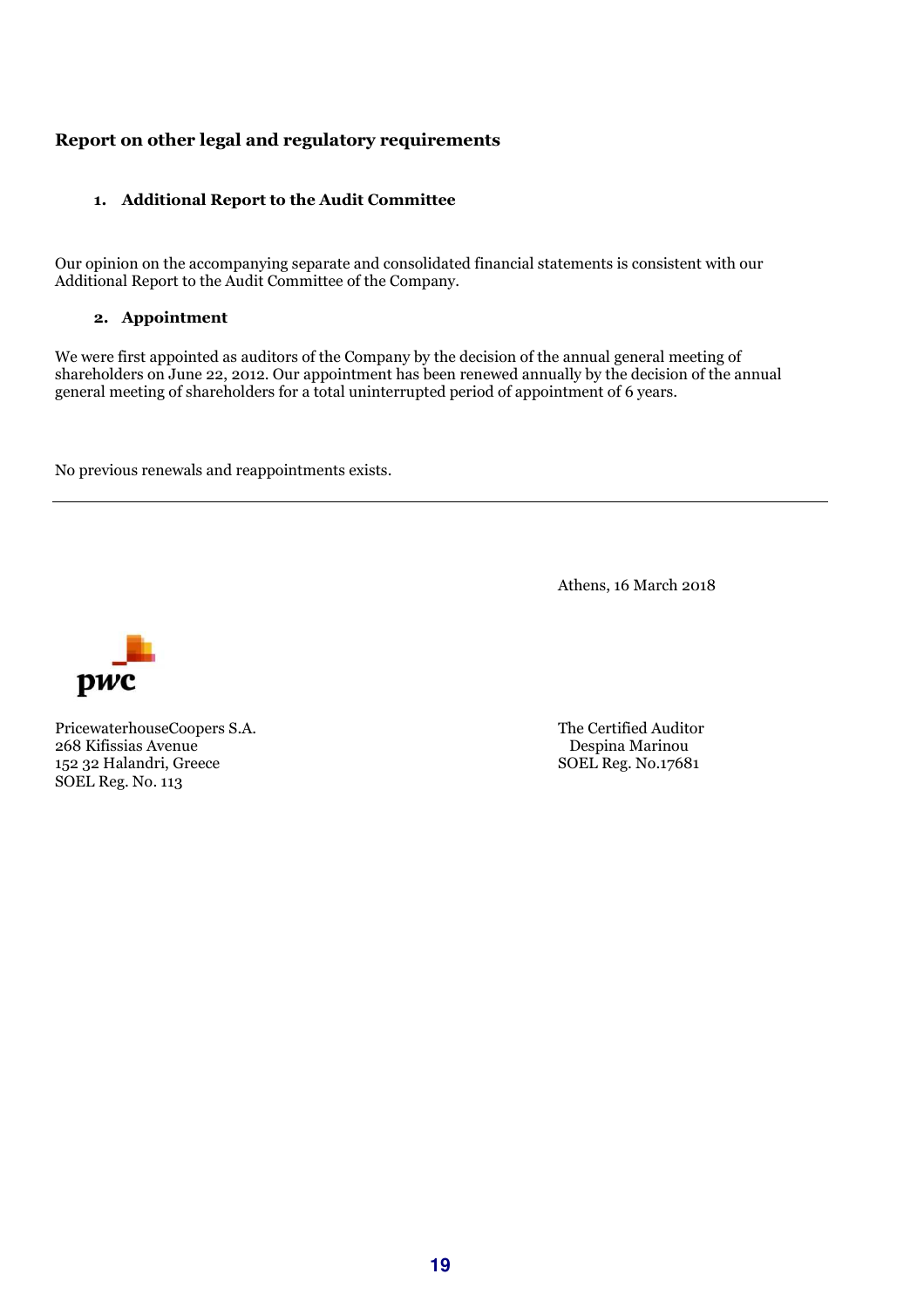

# **Annual Financial Statements (stand alone and consolidated) as of December 31st, 2017**

In accordance with International Financial Reporting Standards

## **TRANSLATED FROM THE GREEK ORIGINAL**

(In the event that differences exist between this translation and the original Greek language financial statements, the Greek language financial statements will prevail over this document)

The accompanying Financial Statements on pages 24 to 54 have been approved by the Board of Directors on March 15<sup>th</sup> 2018 and have been uploaded to the Company's web site www.minoan.gr.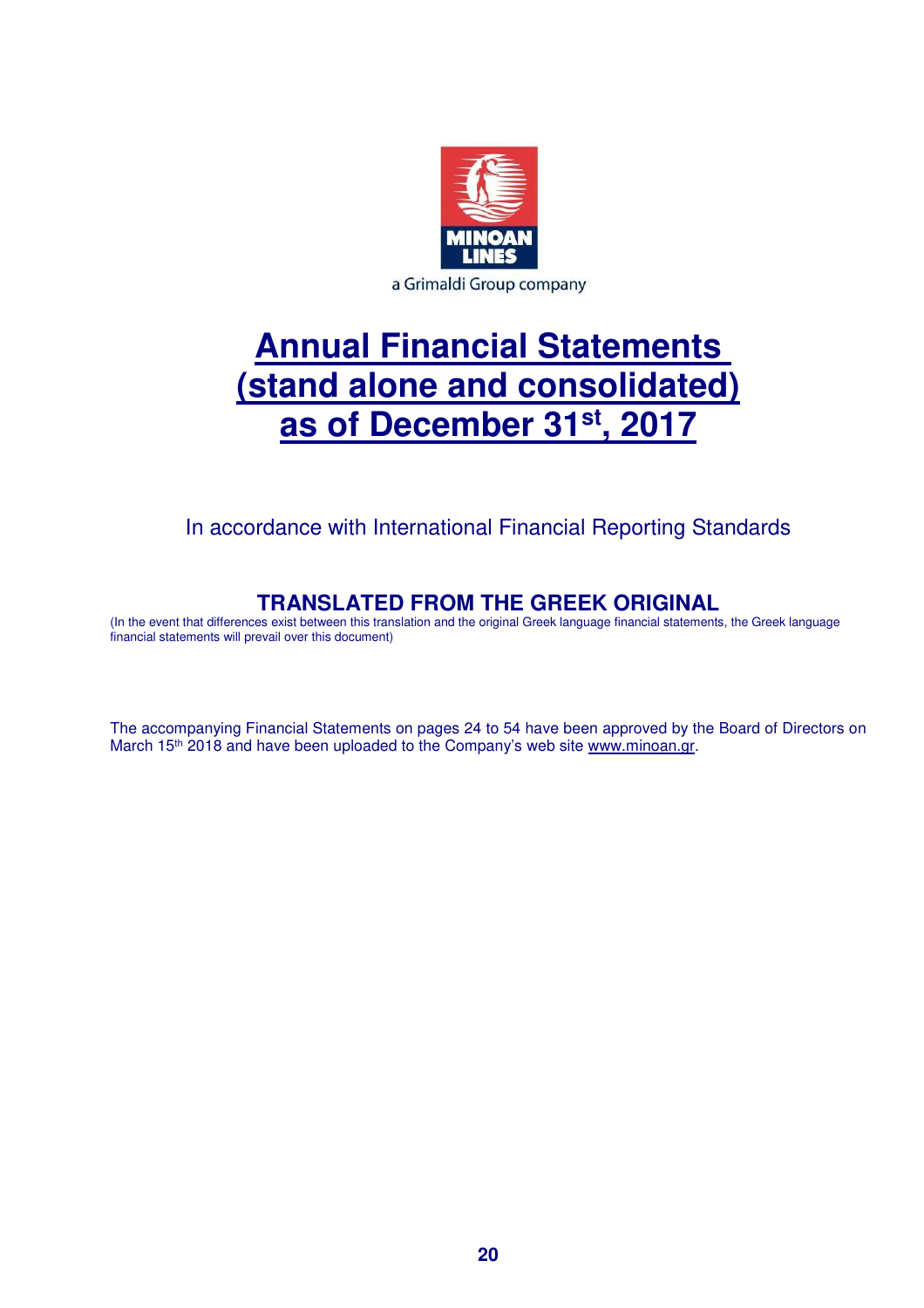| <b>Table of Contents</b>                      |                                                                   | Page |
|-----------------------------------------------|-------------------------------------------------------------------|------|
|                                               | <b>Statement of Profit or Loss and Other Comprehensive Income</b> | 24   |
|                                               | <b>Statement of Financial Position</b>                            | 25   |
| <b>Company Statement of Changes in Equity</b> |                                                                   |      |
|                                               | <b>Consolidated Statement of Changes in Equity</b>                | 27   |
| <b>Statement of Cash Flows</b>                |                                                                   | 28   |
| <b>Note</b>                                   |                                                                   |      |
| 1                                             | <b>General Company's information</b>                              | 29   |
| $\overline{2}$                                | <b>Basis of preparation of the Financial Statements</b>           | 29   |
| 2.1                                           | <b>Statement of Compliance</b>                                    | 29   |
| 2.2                                           | <b>Basis of Preparation</b>                                       | 29   |
| 2.3                                           | <b>Use of estimates</b>                                           | 29   |
| 3                                             | <b>Significant Accounting Policies</b>                            | 30   |
| 3.1                                           | <b>Basis of Consolidation</b>                                     | 30   |
| 3.1.1                                         | <b>Subsidiaries</b>                                               | 30   |
| 3.1.2                                         | <b>Associates</b>                                                 | 30   |
| 3.1.3                                         | <b>Transactions eliminated on Consolidation</b>                   | 30   |
| 3.2                                           | <b>Foreign Currency Transactions and Functional Currency</b>      | 31   |
| 3.3                                           | <b>Financial Instruments</b>                                      | 31   |
| 3.3.1                                         | Non-derivative financial instruments                              | 31   |
| 3.3.1.a                                       | <b>Trade and Other receivables</b>                                | 31   |
| 3.3.1.b                                       | <b>Available for sale financial assets</b>                        | 31   |
| 3.3.1.c                                       | Financial instruments at fair value through income statement      | 31   |
| 3.3.1.d                                       | <b>Cash and Cash equivalents</b>                                  | 31   |
| 3.3.1.e                                       | <b>Interest bearing loans and borrowings</b>                      | 31   |
| 3.3.1.f                                       | <b>Trade and other payables</b>                                   | 31   |
| 3.3.1.g                                       | <b>Offsetting of financial assets and liabilities</b>             | 31   |
| 3.4                                           | <b>Share capital</b>                                              | 32   |
| 3.5                                           | <b>Tangible and intangible assets</b>                             | 32   |
| 3.6                                           | <b>Investment property</b>                                        | 32   |
| 3.7                                           | <b>Leases</b>                                                     | 32   |
| 3.8                                           | <b>Inventories</b>                                                | 32   |
| 3.9                                           | <b>Impairment</b>                                                 | 33   |
| 3.9.1                                         | <b>Financial assets</b>                                           | 33   |
| 3.9.2                                         | <b>Non - Financial assets</b>                                     |      |
|                                               |                                                                   | 33   |
| 3.10                                          | Non - Current assets held for sale                                | 33   |
| 3.11                                          | <b>Dividends</b>                                                  | 33   |
| 3.12                                          | <b>Employee benefits</b>                                          | 33   |
| 3.12.1                                        | <b>Defined contribution plans</b>                                 | 33   |
| 3.12.2                                        | <b>Defined benefit plans</b>                                      | 33   |
| 3.12.3                                        | <b>Termination benefits</b>                                       | 33   |
| 3.12.4                                        | <b>Short - term benefits</b>                                      | 34   |
| 3.13                                          | <b>Provisions</b>                                                 | 34   |
| 3.14                                          | <b>Revenue</b>                                                    | 34   |
| 3.14.1                                        | Operating revenue (fares - chartering - agency services)          | 34   |
|                                               |                                                                   |      |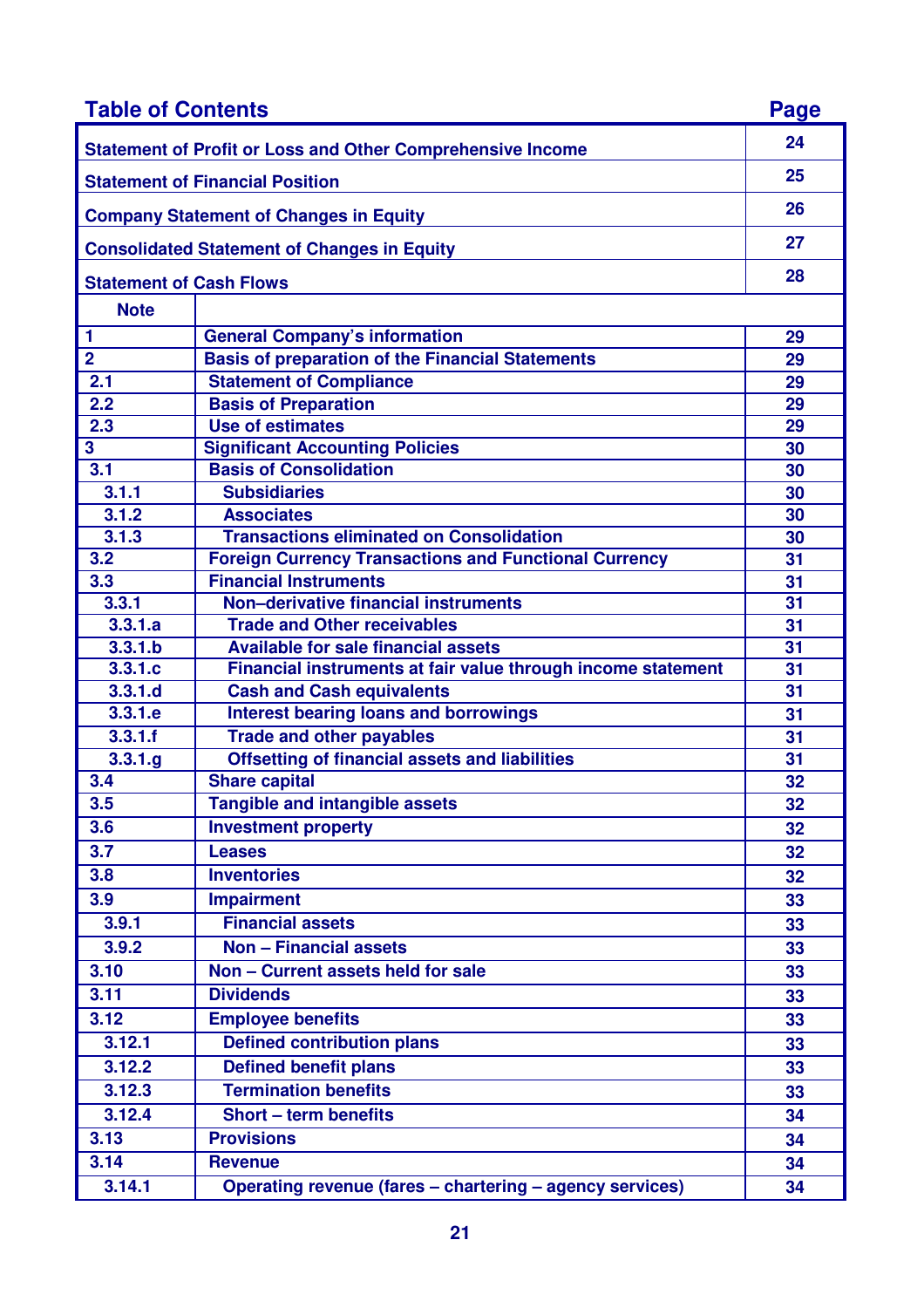| <b>Note</b>      |                                                                               | Page |
|------------------|-------------------------------------------------------------------------------|------|
| 3.14.2           | Revenue from on - board sales                                                 | 34   |
| 3.14.3           | Other income                                                                  | 34   |
| 3.14.4           | <b>Dividend income</b>                                                        | 34   |
| 3.14.5           | <b>Government grants</b>                                                      | 34   |
| 3.15             | <b>Net Financial Results</b>                                                  | 34   |
| 3.16             | <b>Income Tax</b>                                                             | 34   |
| 3.17             | <b>Earnings per share</b>                                                     | 35   |
| 3.18             | <b>Operating Segments</b>                                                     | 35   |
| 3.19             | New standards, interpretations and amendments of existing<br><b>standards</b> | 35   |
| 4                | <b>Revenue</b>                                                                | 37   |
| 5                | <b>Cost of sales</b>                                                          | 37   |
| $6\phantom{1}6$  | <b>Other operating income</b>                                                 | 37   |
| $\overline{7}$   | <b>Selling expenses</b>                                                       | 38   |
| 8                | <b>Administrative expenses</b>                                                | 38   |
| $\boldsymbol{9}$ | <b>Other operating expenses</b>                                               | 38   |
| 10               | <b>Finance income</b>                                                         | 38   |
| 11               | <b>Finance expenses</b>                                                       | 38   |
| 12               | <b>Personnel expenses</b>                                                     | 39   |
| 13               | <b>Income Tax</b>                                                             | 39   |
| 14               | <b>Tangible and intangible assets</b>                                         | 39   |
| 15               | <b>Investment property</b>                                                    | 40   |
| 16               | <b>Investments in subsidiaries</b>                                            | 41   |
| 17               | <b>Available for sale financial assets</b>                                    | 41   |
| 18               | <b>Other non-current assets</b>                                               | 42   |
| 19               | <b>Inventories</b>                                                            | 42   |
| 20               | Trade and Other receivables - Other current assets                            | 42   |
| 21               | <b>Cash and Cash equivalents</b>                                              | 42   |
| 22               | <b>Share capital</b>                                                          | 42   |
| 23               | <b>Reserves</b>                                                               | 42   |
| 24               | <b>Dividends</b>                                                              | 43   |
| 25               | Loans - Short term bank borrowings                                            | 43   |
| $\overline{26}$  | <b>Employee defined benefit obligations</b>                                   | 43   |
| 27               | <b>Trade and other payables</b>                                               | 44   |
| 28               | <b>Offsetting of financial assets and liabilities</b>                         | 44   |
| 29               | <b>Financial Risk Management</b>                                              | 45   |
| 29.1             | <b>General</b>                                                                | 45   |
| 29.2             | <b>Macroeconomic conditions in Greece - Capital controls</b>                  | 45   |
| 29.3             | <b>Credit risk</b>                                                            | 45   |
| 29.3.1           | <b>Credit Risk exposure</b>                                                   | 46   |
| 29.3.2           | <b>Impairment loss</b>                                                        | 46   |
| 29.4             | <b>Liquidity risk</b>                                                         | 46   |
| 29.5             | <b>Market conditions risk</b>                                                 | 47   |
| 29.5.1           | <b>Currency risk</b>                                                          | 47   |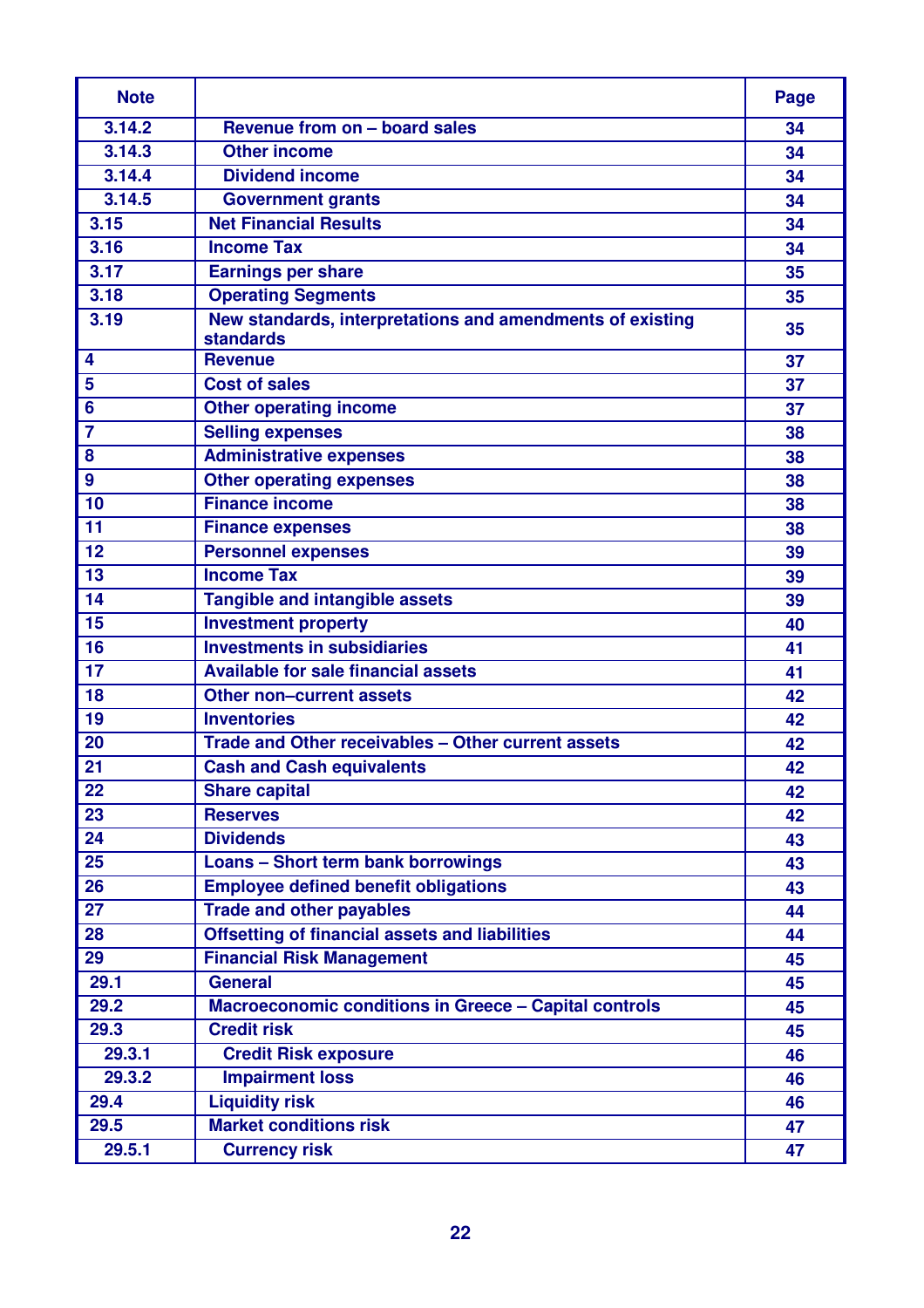| <b>Note</b> |                                                         | Page |
|-------------|---------------------------------------------------------|------|
| 29.5.2      | <b>Interest Rate Risk</b>                               | 47   |
| 29.5.2.a    | Sensitivity analysis on interest rate cash flows        | 47   |
| 29.6        | <b>Capital management</b>                               | 48   |
| 29.7        | <b>Supply chains</b>                                    | 48   |
| 29.8        | <b>Fuel price</b>                                       | 48   |
| 29.9        | <b>Compliance with new Regulation</b>                   | 48   |
| 29.10       | <b>Environmental risk</b>                               | 48   |
| 30          | <b>Fair value estimation</b>                            | 48   |
| 31          | <b>Operating segments</b>                               | 49   |
| 32          | <b>Earnings per share</b>                               | 50   |
| 33          | <b>Related Party transactions</b>                       | 50   |
| 33.1        | <b>Group of Ultimate Parent Company</b>                 | 50   |
| 33.2        | <b>Subsidiaries</b>                                     | 52   |
| 33.3        | <b>Members of the Board of Directors and management</b> | 52   |
| 34          | <b>Discontinued operations</b>                          | 52   |
| 35          | <b>Contingent liabilities</b>                           | 53   |
| 36          | <b>Audit fees</b>                                       | 54   |
| 37          | <b>Subsequent events</b>                                | 54   |

**The amounts of the annual financial statements are presented in thousands of € unless explicitly stated otherwise.** 

**Any last digit discrepancies are due to rounding of the figures.** 

**The comparative amounts of the year 2016 (1/1–31/12/2016) have been adjusted so as to present the continuing operations of the Group and the Company.**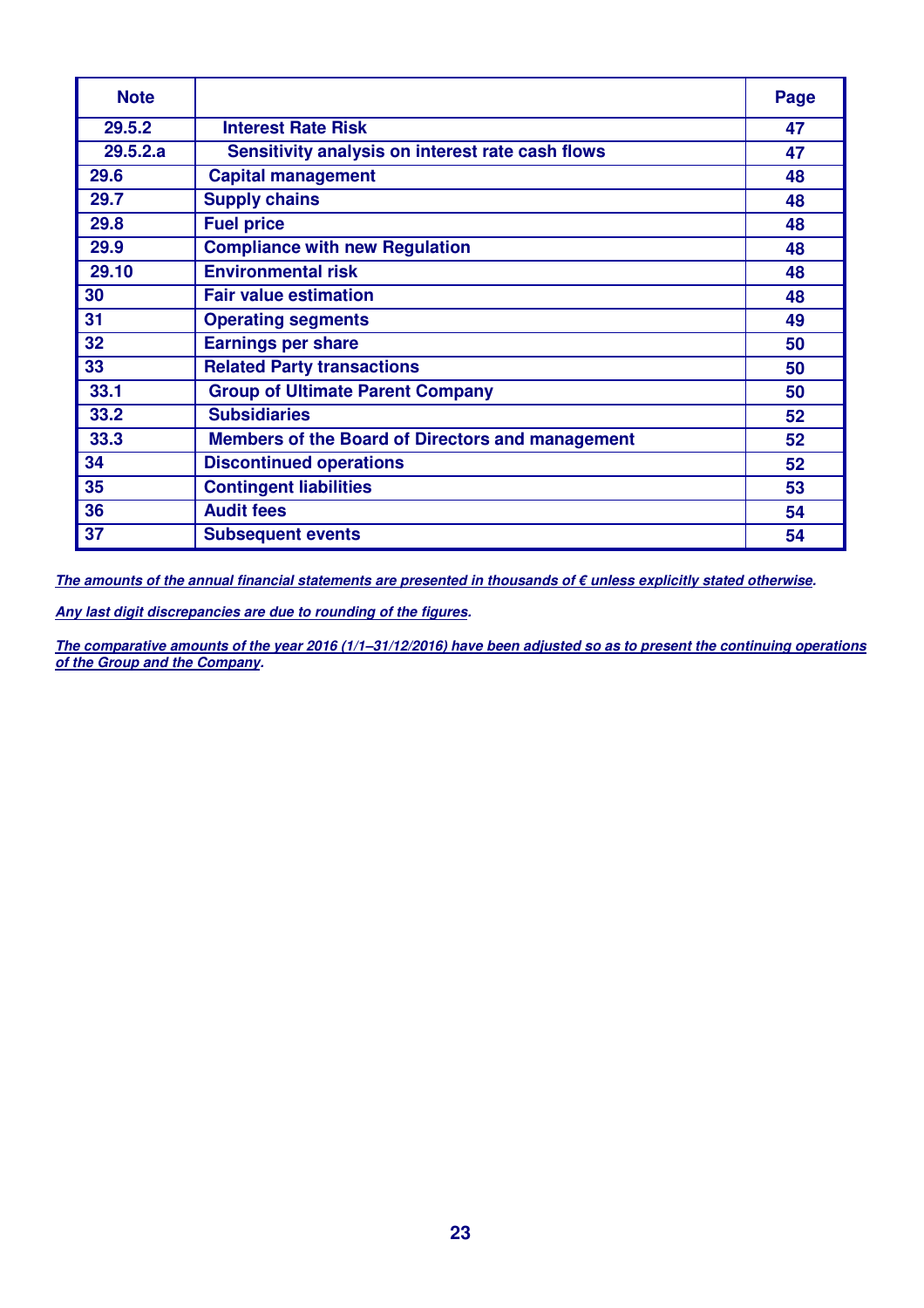## **STATEMENT OF PROFIT or LOSS and OTHER COMPREHENSIVE INCOME**

|                                                                                                                                                                                                                |                |                          | <b>The Group</b>         | <b>The Company</b> |                    |  |
|----------------------------------------------------------------------------------------------------------------------------------------------------------------------------------------------------------------|----------------|--------------------------|--------------------------|--------------------|--------------------|--|
|                                                                                                                                                                                                                | <b>Note</b>    | $1/1 - 31/12/2017$       | $1/1 - 31/12/2016$       | 1/1-31/12/2017     | $1/1 - 31/12/2016$ |  |
| <b>Continuing operations</b>                                                                                                                                                                                   |                |                          |                          |                    |                    |  |
| Revenue                                                                                                                                                                                                        | $\overline{4}$ | 79,459                   | 62,417                   | 69,103             | 52,035             |  |
| Cost of sales                                                                                                                                                                                                  | 5              | $-55,309$                | $-43,778$                | $-49,768$          | $-38,227$          |  |
| <b>Gross Profit of the year</b>                                                                                                                                                                                |                | 24,150                   | 18,639                   | 19,335             | 13,808             |  |
| Other operating income                                                                                                                                                                                         | 6              | 1,168                    | 3,848                    | 1,168              | 3,848              |  |
| Selling expenses                                                                                                                                                                                               | $\overline{7}$ | $-11,254$                | $-8,997$                 | $-11,137$          | $-8,884$           |  |
| Administrative expenses                                                                                                                                                                                        | 8              | $-6,298$                 | $-6,307$                 | $-6,263$           | $-6,272$           |  |
| Other operating expenses                                                                                                                                                                                       | 9              | $-1,822$                 | $-1,714$                 | $-1,822$           | $-1,713$           |  |
| Operating Profit of the year before financing costs                                                                                                                                                            |                | 5,944                    | 5,469                    | 1,281              | 787                |  |
| Finance income                                                                                                                                                                                                 | 10             | 191                      | 169                      | 167                | 139                |  |
| Finance expenses                                                                                                                                                                                               | 11             | $-1,796$                 | $-2,113$                 | $-1,796$           | $-2,113$           |  |
| <b>Net finance results</b>                                                                                                                                                                                     |                | $-1,605$                 | $-1,944$                 | $-1,629$           | $-1,974$           |  |
| Dividend income from participations                                                                                                                                                                            | 16             | $\overline{\phantom{m}}$ | $\overline{\phantom{0}}$ | 4,274              | 3,610              |  |
| Profit of the year before taxes                                                                                                                                                                                |                | 4,339                    | 3,525                    | 3,926              | 2,423              |  |
| Income tax                                                                                                                                                                                                     | 13             | $-180$                   | $-1,274$                 |                    | $-1,031$           |  |
| Profit of the year after taxes<br>from continuing operations                                                                                                                                                   |                | 4,159                    | 2,251                    | 3,926              | 1,392              |  |
| (Loss) / profit of the year after taxes<br>from dicontinued operations                                                                                                                                         | 34             | $-78$                    | 18,407                   | $-78$              | 18,407             |  |
| Profit of the year after taxes                                                                                                                                                                                 |                | 4,081                    | 20,658                   | 3,848              | 19,799             |  |
| Other comprehensive income of the year (B)<br>Items that will not be reclassified subsequently to<br>profit or loss<br>Actuarial Gain / (loss)                                                                 | 26             | 35                       | $-28$                    | 35                 | $-28$              |  |
| Total comprehensive income of the year after<br>taxes $(A) + (B)$                                                                                                                                              |                | 4,116                    | 20,630                   | 3,883              | 19,771             |  |
| The Profit of the year is attributable to:<br>Owners of the parent company<br>Non-controlling Interests<br>Profit of the year after taxes<br>The total comprehensive income of the year is<br>attributable to: |                | 4,081<br>4,081           | 20,658<br>20,658         | 3,848<br>3,848     | 19,799<br>19,799   |  |
| <b>Owners of the parent</b><br>Non-controlling interests<br>Total comprehensive income of the year after                                                                                                       |                | 4,116                    | 20,630                   | 3,883              | 19,771             |  |
| taxes                                                                                                                                                                                                          |                | 4,116                    | 20,630                   | 3,883              | 19,771             |  |
| Basic Earnings per Share after Taxes (in €)                                                                                                                                                                    | 32             | 0.0381                   | 0.1931                   | 0.0360             | 0.1851             |  |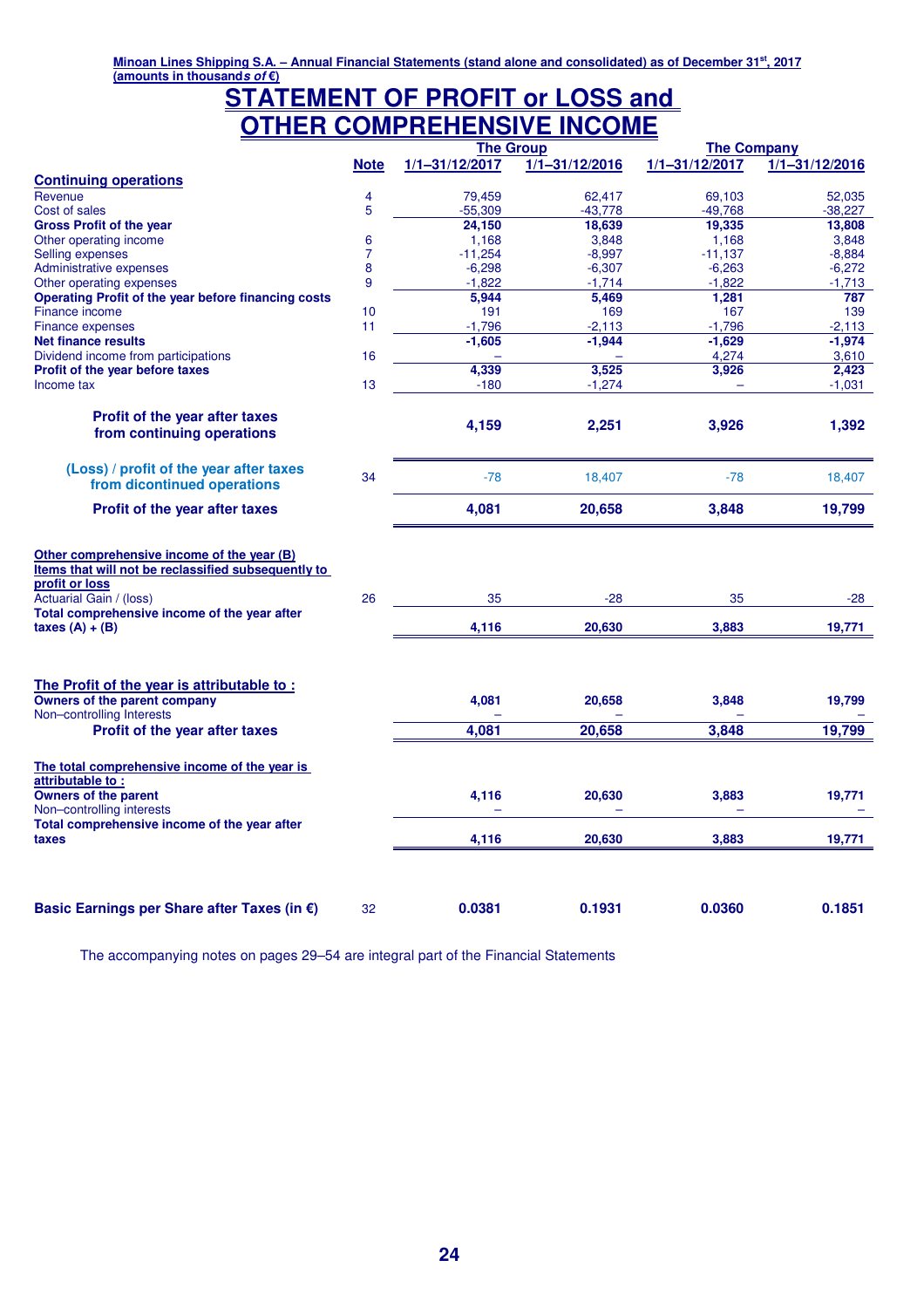# **STATEMENT OF FINANCIAL POSITION**

|                                                           |             |            | <b>The Group</b> |            | <b>The Company</b> |
|-----------------------------------------------------------|-------------|------------|------------------|------------|--------------------|
|                                                           | <b>Note</b> | 31/12/2017 | 31/12/2016       | 31/12/2017 | 31/12/2016         |
| <b>Assets</b>                                             |             |            |                  |            |                    |
| Non - current assets                                      |             |            |                  |            |                    |
| Property, plant and equipment                             | 14          | 292,067    | 303,308          | 154,970    | 160,682            |
| Intangible assets                                         | 14          | 138        | 105              | 138        | 105                |
| Investment property                                       | 15          | 1,176      | 1,217            | 1,176      | 1,217              |
| Investments in subsidiaries                               | 16          |            |                  | 125,643    | 132,243            |
| Available for sale financial assets                       | 17 & 30     | 83,414     | 82,907           | 83,414     | 82,907             |
| Other long term assets - receivables                      | 18          | 13,276     | 15,155           | 13,276     | 15,155             |
| Total non - current assets                                |             | 390,071    | 402,692          | 378,617    | 392,309            |
| <b>Current assets</b>                                     |             |            |                  |            |                    |
| <b>Inventories</b>                                        | 19          | 2,476      | 3,261            | 2,476      | 3,261              |
| Trade and other receivables                               | 20          | 13,002     | 41,638           | 19,587     | 42,109             |
| Other current assets                                      | 20          | 570        | 3,401            | 506        | 2,006              |
| Cash and cash equivalents                                 | 21          | 33,839     | 29,379           | 27,389     | 29,273             |
| <b>Total current assets</b>                               |             | 49,887     | 77,679           | 49,958     | 76,649             |
| <b>Total Assets</b>                                       |             | 439,958    | 480,371          | 428,575    | 468,958            |
|                                                           |             |            |                  |            |                    |
| <b>Equity and liabilities</b>                             |             |            |                  |            |                    |
| <b>Equity</b>                                             |             |            |                  |            |                    |
| Share capital                                             | 22          | 240,705    | 240,705          | 240,705    | 240,705            |
| Share premium                                             |             | 25,744     | 25,744           | 25,744     | 25,744             |
| Other reserves                                            | 23          | 13,818     | 13,558           | 13,108     | 13,073             |
| <b>Retained earnings</b>                                  |             | 4,044      | 188              | $-5,857$   | $-9,705$           |
| Total Equity attributable to equity holders of the parent |             | 284,311    | 280,195          | 273,700    | 269,817            |
| Non - controlling interests                               |             |            |                  |            |                    |
| <b>Total Equity</b>                                       |             | 284,311    | 280,195          | 273,700    | 269,817            |
| Non - current liabilities                                 |             |            |                  |            |                    |
| Loans                                                     | 25          | 125,221    | 138,928          | 125,221    | 138,928            |
| Deferred tax liabilities                                  | 13          | 179        | 246              |            |                    |
| Retirement benefit obligations                            | 26          | 1,420      | 1,473            | 1,420      | 1,473              |
| Other provisions                                          |             | 188        | 161              | 188        | 161                |
| <b>Total Non - current liabilities</b>                    |             | 127,008    | 140,808          | 126,829    | 140,562            |
| <b>Current liabilities</b>                                |             |            |                  |            |                    |
| Loans-current portion of long term loans                  | 25          | 13,818     | 13,930           | 13,818     | 13,930             |
| Income tax obligations                                    | 13          |            | 1,072            |            | 1,031              |
| Trade and other payables                                  | 27          | 14,821     | 44,366           | 14,228     | 43,618             |
| <b>Total Current liabilities</b>                          |             | 28,639     | 59,368           | 28,046     | 58,579             |
| <b>Total Liabilities</b>                                  |             | 155,647    | 200,176          | 154,875    | 199,141            |
| <b>Total Equity and Liabilities</b>                       |             | 439,958    | 480,371          | 428,575    | 468,958            |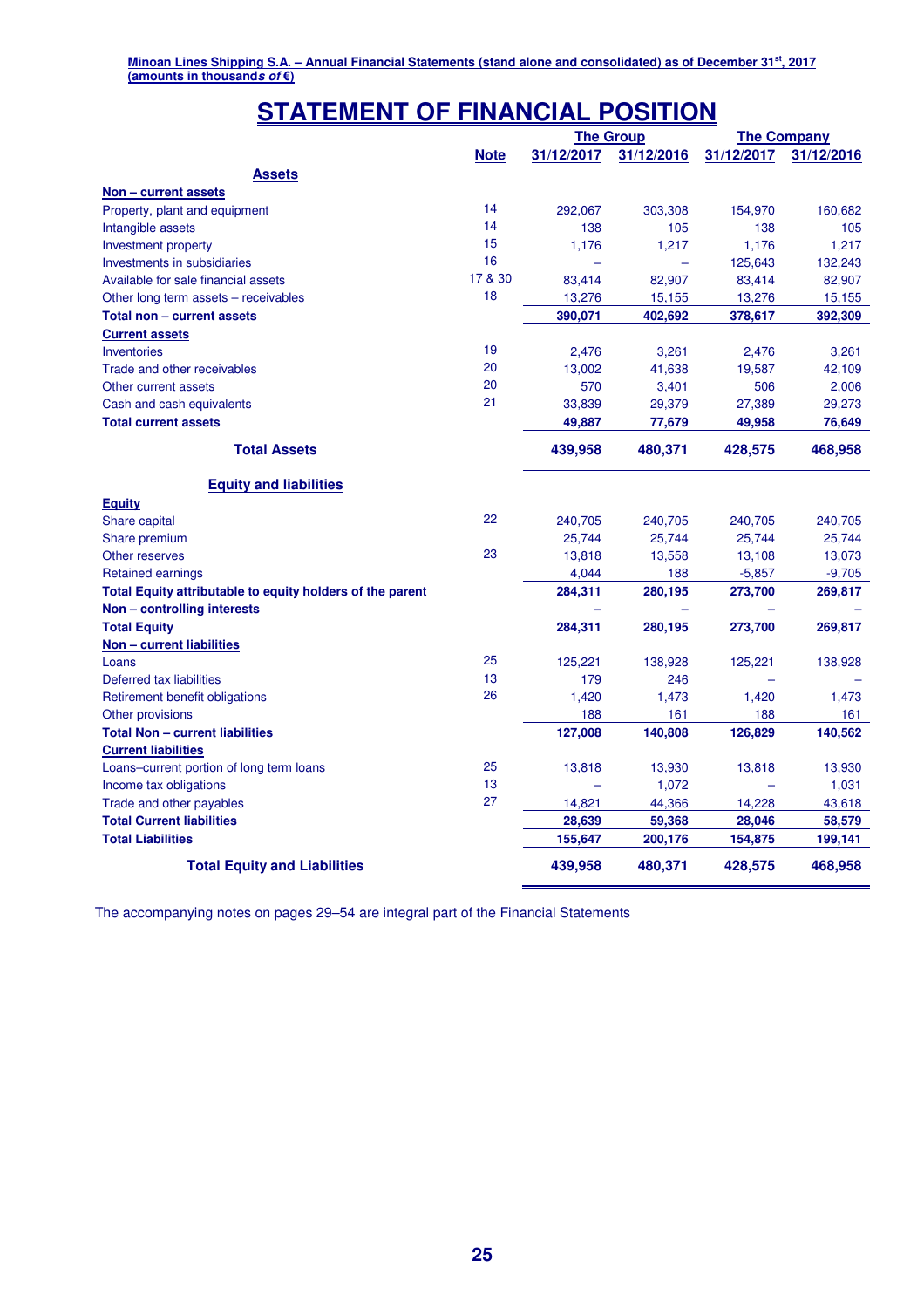# **COMPANY STATEMENT OF CHANGES IN EQUITY**

|                                                                                              | <b>Note</b> | <b>Share</b><br><b>Capital</b> | <b>Share</b><br><b>Premium</b> | <b>Other</b><br><b>Reserves</b> | Retained<br><b>Earnings</b> | <u>Total</u><br><b>Equity</b> |
|----------------------------------------------------------------------------------------------|-------------|--------------------------------|--------------------------------|---------------------------------|-----------------------------|-------------------------------|
| <b>Balance as at 1/1/2016</b>                                                                |             | 240,705                        | 25,744                         | 60,239                          | $-76,642$                   | 250,046                       |
| Changes in equity 1/1-31/12/2016                                                             |             |                                |                                |                                 |                             |                               |
| Transfer of other reserves to the retained earnings                                          |             |                                |                                | $-47,138$                       | 47,138                      |                               |
| Profit of the year after taxes<br>Actuarial (Loss)<br>Other comprehensive income of the year | 26          |                                |                                | $-28$                           | 19,799                      | 19,799<br>$-28$               |
| Total comprehensive income of the year after taxes                                           |             |                                |                                | $-28$                           | 19,799                      | 19,771                        |
| <b>Balance as at 31/12/2016</b>                                                              |             | 240,705                        | 25,744                         | 13,073                          | $-9,705$                    | 269,817                       |
| Balance as at 1/1/2017                                                                       |             | 240,705                        | 25,744                         | 13,073                          | $-9,705$                    | 269,817                       |
| Changes in equity 1/1-31/12/2017                                                             |             |                                |                                |                                 |                             |                               |
| Profit of the year after taxes<br>Actuarial Gain<br>Other comprehensive income of the year   | 26          |                                |                                | 35                              | 3,848                       | 3,848<br>35                   |
| Total comprehensive income of the year after taxes                                           |             |                                |                                | 35                              | 3,848                       | 3,883                         |
| <b>Balance as at 31/12/2017</b>                                                              |             | 240,705                        | 25,744                         | 13,108                          | $-5,857$                    | 273,700                       |
|                                                                                              |             |                                |                                |                                 |                             |                               |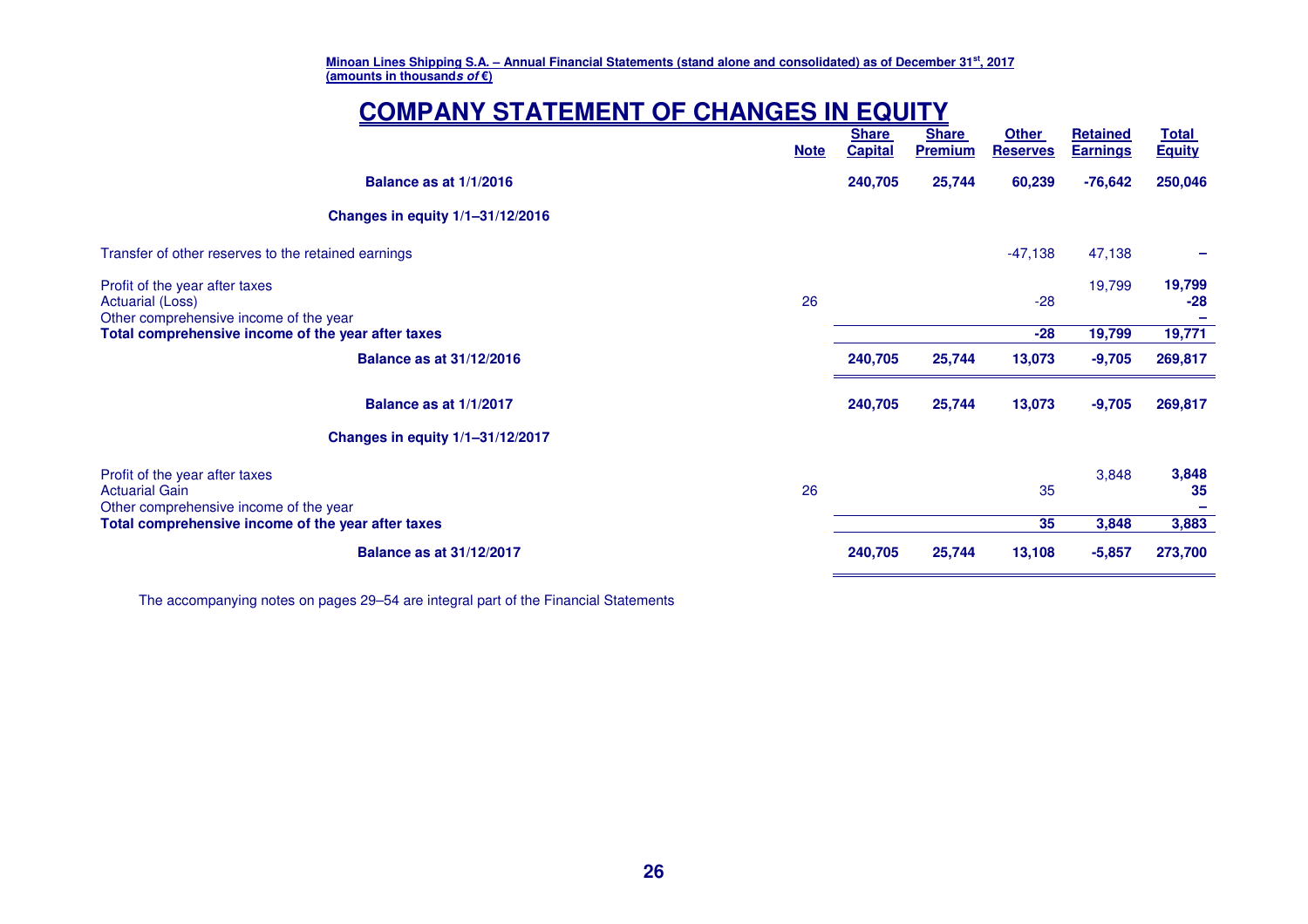# **CONSOLIDATED STATEMENT OF CHANGES IN EQUITY**

|                                                                                                                                 | <b>Note</b> |                                | Attributed to owners of the parent company |                                 |                                    |                                                       |                                                  |                               |
|---------------------------------------------------------------------------------------------------------------------------------|-------------|--------------------------------|--------------------------------------------|---------------------------------|------------------------------------|-------------------------------------------------------|--------------------------------------------------|-------------------------------|
|                                                                                                                                 |             | <b>Share</b><br><b>Capital</b> | <b>Share</b><br><b>Premium</b>             | <b>Other</b><br><b>Reserves</b> | <b>Retained</b><br><b>Earnings</b> | <b>Total</b><br><b>Shareholders'</b><br><b>Equity</b> | <u>Non---</u><br>controlling<br><b>interests</b> | <b>Total</b><br><b>Equity</b> |
| Balance as at 1/1/2016                                                                                                          |             | 240,705                        | 25,744                                     | 60,534                          | $-67,418$                          | 259,565                                               |                                                  | 259,565                       |
| Changes in equity 1/1-31/12/2016                                                                                                |             |                                |                                            |                                 |                                    |                                                       |                                                  |                               |
| Transfer of other reserves to the retained earnings<br>Transfer between retained earnings and other reserves (ordinary reserve) |             |                                |                                            | $-47,138$<br>190                | 47,138<br>$-190$                   |                                                       |                                                  |                               |
| Profit of the year after taxes<br><b>Actuarial (Loss)</b><br>Other comprehensive income of the year                             | 26          |                                |                                            | $-28$                           | 20,658                             | 20,658<br>$-28$                                       |                                                  | 20,658<br>$-28$               |
| Total comprehensive income of the year after taxes                                                                              |             |                                |                                            | $-28$                           | 20,658                             | 20,630                                                | -                                                | 20,630                        |
| <b>Balance as at 31/12/2016</b>                                                                                                 |             | 240,705                        | 25,744                                     | 13,558                          | 188                                | 280,195                                               |                                                  | 280,195                       |
| Balance as at 1/1/2017                                                                                                          |             | 240,705                        | 25,744                                     | 13,558                          | 188                                | 280,195                                               |                                                  | 280,195                       |
| Changes in equity 1/1-31/12/2017                                                                                                |             |                                |                                            |                                 |                                    |                                                       |                                                  |                               |
| Transfer between retained earnings and other reserves (ordinary reserve)                                                        |             |                                |                                            | 225                             | $-225$                             |                                                       |                                                  |                               |
| Profit of the year after taxes<br><b>Actuarial Gain</b><br>Other comprehensive income of the year                               | 26          |                                |                                            | 35                              | 4,081                              | 4,081<br>35                                           |                                                  | 4,081<br>35                   |
| Total comprehensive income of the year after taxes                                                                              |             |                                |                                            | 35                              | 4,081                              | 4,116                                                 | ÷                                                | 4,116                         |
| <b>Balance as at 31/12/2017</b>                                                                                                 |             | 240,705                        | 25,744                                     | 13,818                          | 4,044                              | 284,311                                               | -                                                | 284,311                       |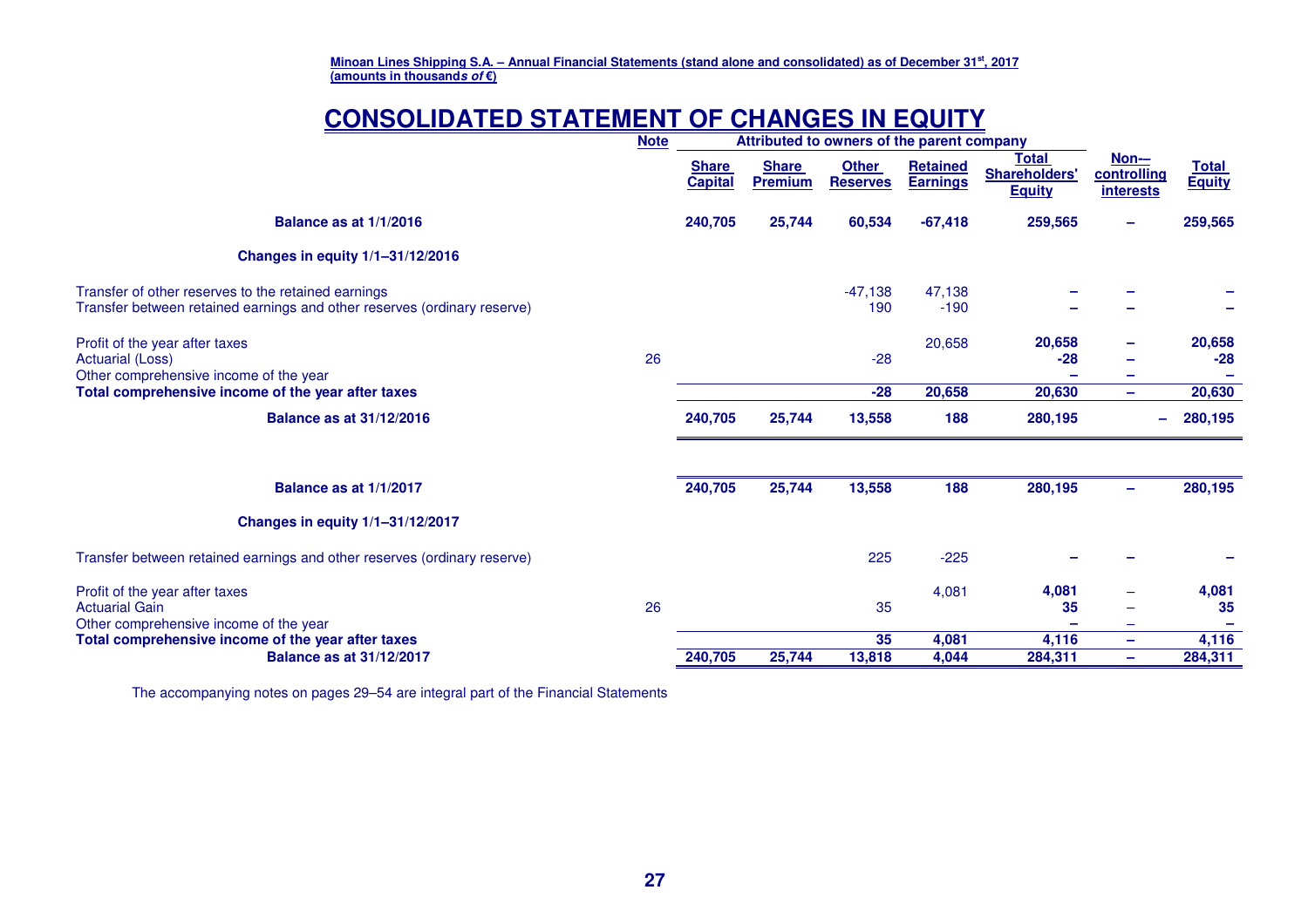| <b>STATEMENT OF CASH FLOWS</b>                                                 |             |                    |                    |                    |                    |  |  |
|--------------------------------------------------------------------------------|-------------|--------------------|--------------------|--------------------|--------------------|--|--|
| <b>Indirect Presentation Method</b>                                            |             | <b>The Group</b>   |                    | <b>The Company</b> |                    |  |  |
|                                                                                | <b>Note</b> | $1/1 - 31/12/2017$ | $1/1 - 31/12/2016$ | $1/1 - 31/12/2017$ | $1/1 - 31/12/2016$ |  |  |
| <b>Cash Flows from Operating Activities</b><br>Profit of the year before taxes |             | 4,261              | 21,932             | 3,848              | 20,830             |  |  |
| Plus / Less adjustments for:                                                   |             |                    |                    |                    |                    |  |  |
| Net depreciation                                                               |             | 14,188             | 13,951             | 8,660              | 8,422              |  |  |
| <b>Provisions</b>                                                              |             | 1,112              | 1,204              | 1,112              | 1,204              |  |  |
| Net Foreign Exchange losses                                                    |             | $-3$               | 4                  | -3                 | 4                  |  |  |
| (Income), (gains) from investing activities                                    |             | $\equiv$           | $-3,521$           | $-4,274$           | $-7,131$           |  |  |
| Interest and other financial expenses                                          |             | 1,796              | 2,128              | 1,796              | 2,128              |  |  |
| Adjustments for changes in working capital<br>or operating activities          |             |                    |                    |                    |                    |  |  |
| Decrease / (Increase) in inventories                                           |             | 785                | $-645$             | 785                | $-645$             |  |  |
| Decrease / (Increase) in trade and other                                       |             | 29.945             | $-6,067$           | 28,628             | $-7,898$           |  |  |
| receivables<br>liabilities                                                     |             |                    |                    |                    |                    |  |  |
| (Decrease)<br>in<br>other<br>than<br>borrowings                                |             | $-28,770$          | $-1,863$           | $-28,629$          | $-1,728$           |  |  |
| Less :                                                                         |             |                    |                    |                    |                    |  |  |
| Interest and related expenses paid                                             |             | $-1,675$           | $-1,928$           | $-1,675$           | $-1,928$           |  |  |
| Income taxes paid                                                              |             | $-1,333$           | $-259$             | $-1,031$           |                    |  |  |
| Net cash generated by                                                          |             | 20,306             | 24,936             | 9,217              | 13,258             |  |  |
| operating activities (a)                                                       |             |                    |                    |                    |                    |  |  |
| <b>Cash Flows from Investing activities</b>                                    |             |                    |                    |                    |                    |  |  |
| Participation in share capital increases of                                    |             |                    |                    |                    |                    |  |  |
| other investments                                                              | 17          | $-507$             | $-32,300$          | $-507$             | $-32,300$          |  |  |
| Return of capital from affiliate                                               | 16          |                    |                    | 471                | 8.100              |  |  |
| Purchase of tangible and intangible assets                                     | 14          | $-1,409$           | $-1,086$           | $-1,409$           | $-1,086$           |  |  |
| Proceeds from sale of tangible and                                             |             |                    | 55,000             |                    | 55,000             |  |  |
| intangible assets                                                              |             |                    |                    |                    |                    |  |  |
| Dividends received                                                             | 16          |                    |                    | 4,274              | 3,610              |  |  |
| Net cash generated by / (used in)<br>investing activities (b)                  |             | $-1,916$           | 21,614             | 2,829              | 33,324             |  |  |
| <b>Cash Flows from Financing activities</b>                                    |             |                    |                    |                    |                    |  |  |
| Repayment of long/short term borrowings                                        | 25          | $-13,930$          | $-41,875$          | $-13,930$          | $-41,875$          |  |  |
| Net cash (used in)                                                             |             |                    |                    |                    |                    |  |  |
| financing activities (c)                                                       |             | $-13,930$          | $-41,875$          | $-13,930$          | $-41,875$          |  |  |
| Net Increase in cash and cash<br>equivalents $(a) + (b) + (c)$                 |             | 4,460              | 4,675              | $-1,884$           | 4,707              |  |  |
| <b>Cash and cash equivalents</b><br>at the beginning of the year               |             | 29,379             | 24,704             | 29,273             | 24,566             |  |  |
| <b>Cash and cash equivalents</b><br>at the end of the year                     | 21          | 33,839             | 29,379             | 27,389             | 29,273             |  |  |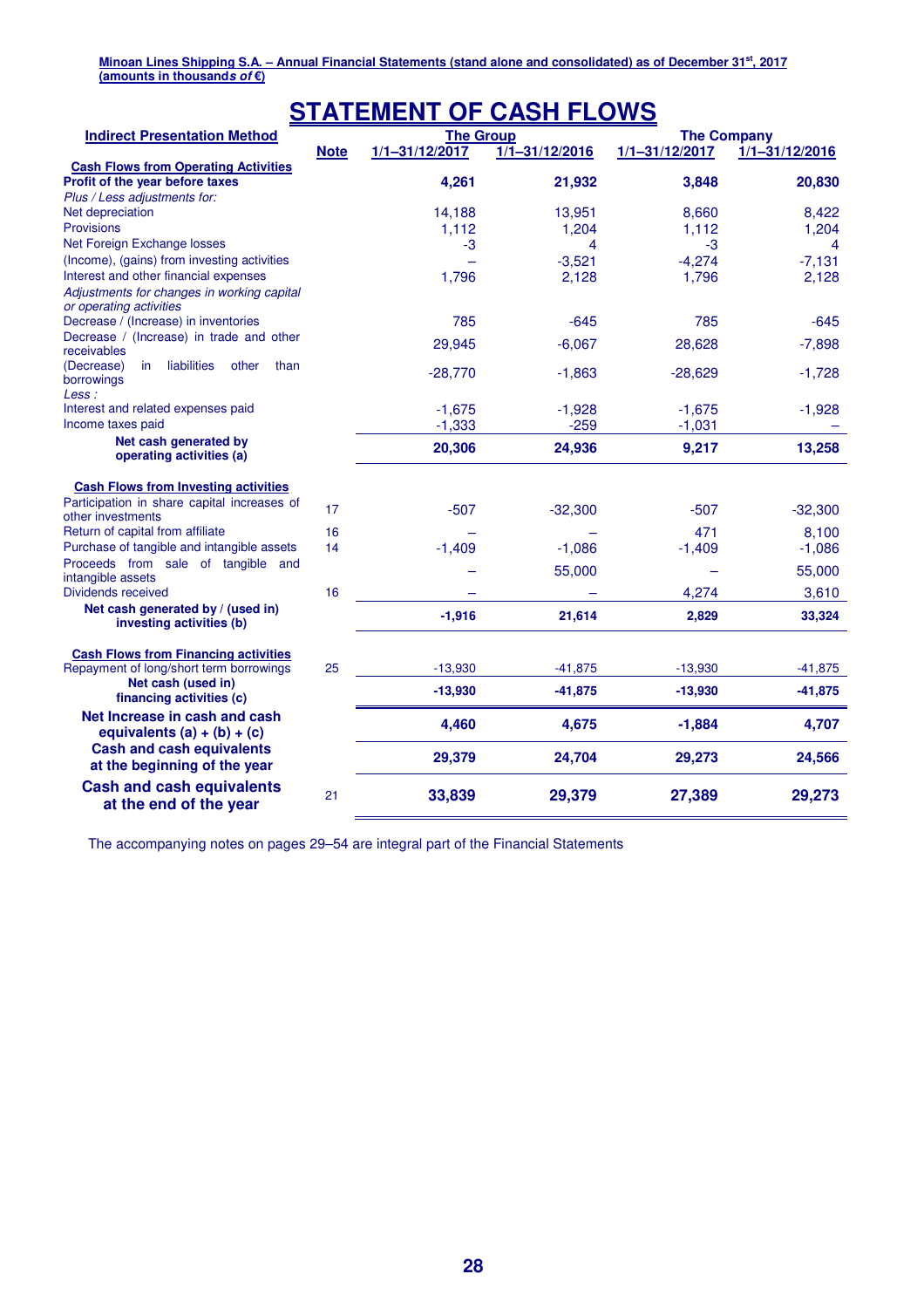# **Notes to the annual financial statements of the year 2017 (1/1 – 31/12/2017)**

# **1. General Company's information**

The Company was established on May 25th 1972 (FEK 939–25/5/1972), is based in the Municipality of Heraklion–Crete and its discrete name is "MINOAN LINES". It operates in the Ferry shipping sector both in Domestic and International sea routes.

The Company's shares are listed on the Athens Stock Exchange (code: MINOA). The corresponding code under Reuters is MILr.AT and under Bloomberg is MINOA GA.

As at 31/12/2017 and 31/12/2016 the total number of ordinary shares outstanding was 106,980,050. The total market capitalization on 31/12/2017 reached  $\epsilon$  256,752. Every share carries one voting right.

From 2008, the majority of the Company's shares are held by "Grimaldi Group S.p.A", a member of the Grimaldi Group which is based in Palermo – Italy and became overlying parent company which has control of both the Company and the Group.

The General Shareholders' Meeting elects the Board of Directors which consists of 7–9 members. The current structure of the Board of Directors is comprised by nine (9) members, who were elected by the General Shareholders' Meeting held on 22/6/2017. On 31/12/2017, two (2) members of the board were executive, five (5) were non–executive and two (2) were non–executive–independent members.

The Annual Financial Statements for the year ended 31/12/2017 include the Company and consolidated financial statements (the "Financial Statements") and were approved by the Board of Directors on March 15<sup>th</sup>, 2018, while are subject to the final approval by the Shareholders' Annual General Meeting. The consolidated financial statements include the Company and its subsidiary (the Group).

The subsidiary that is included in the consolidated financial statements and the ownership interest that the parent company holds, directly or indirectly, is outlined in the table below:

|                      | <b>Consolidation</b> |                     |      | % Interest |  |  |
|----------------------|----------------------|---------------------|------|------------|--|--|
| company              | Method               | <b>Headquarters</b> | 2017 | 2016       |  |  |
| Minoan Italia S.p.A. | Full                 | Palermo – Italv     | 100% | 100%       |  |  |

## **2. Basis of preparation of the Financial Statements**

# **2.1 Statement of Compliance**

The financial statements have been prepared in accordance with the International Financial Reporting Standards (IFRS) as issued by the International Accounting Standards Board and adopted by the European Union.

These financial statements have been prepared on the basis that the Group operates as a going concern which implies that it takes all necessary measures and proceeds to all the necessary actions and negotiations in order to has sufficient financial resources to meet its financial and operating obligations for the foreseeable future. More specifically, the Group through the measures taken by the Management in the previous years as well as in the current year has generated profitable results. Moreover, despite the difficulties created by the recent imposition of capital controls in Greece (note 29.2), the Group has sufficient liquidity and is fully consistent with its debt obligations as well as its obligations to the Social Security's Organizations, to the Tax Authorities, to its employees and to its suppliers. This fact enables the Group to smoothly continue its activities.The comparative amounts of the statement of profit or loss and other comprehensive income and the related notes have been adjusted to include continuing operations. The presentation of discontinued operations is presented in note 34.

The amounts of the annual financial statements are presented in thousands of €, unless explicitly stated otherwise. Any last digit discrepancies are due to the rounding of the figures.

## **2.2 Basis of Preparation**

The financial statements are prepared on the historical cost basis except for available for sale financial assets which are measured as indicated in note 3.3.1.b.

## **2.3 Use of estimates**

The preparation of the financial statements in conformity with IFRS requires management to make judgements, estimates and assumptions that affect the application of policies and reported amounts of assets and liabilities, income and expenses. The estimates and underlying assumptions are based on historical experience and various other factors that are considered to be reasonable under the circumstances. The results of the aforementioned estimates form the basis of making decisions about carrying values of assets and liabilities that are not readily apparent from other sources. Actual results may differ from these estimates.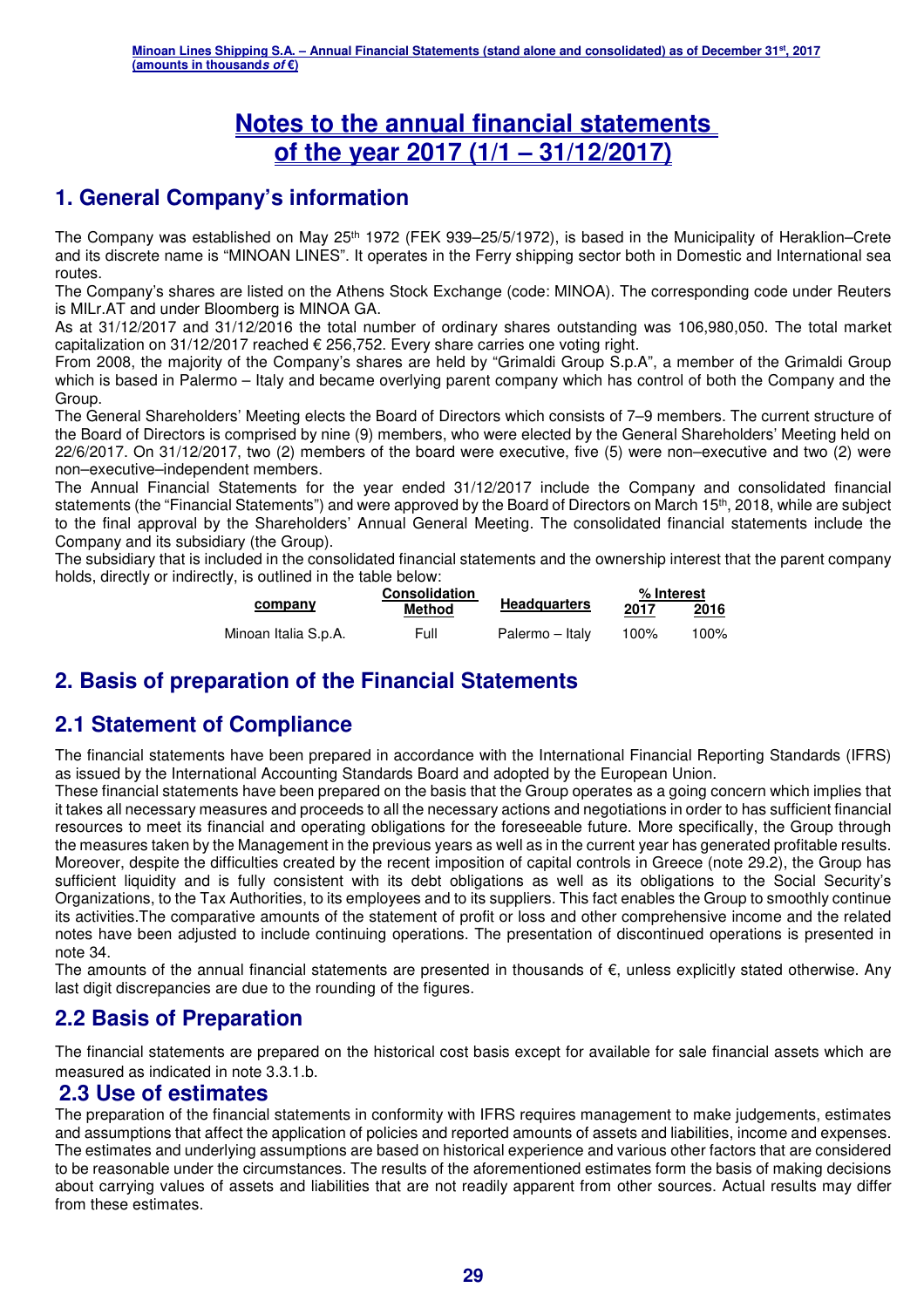The estimates and underlying assumptions are reviewed on an on – going basis. Revisions to accounting estimates are recognized in the period in which the estimate is revised if the revision affects only that period or in the period of the revision and future periods if the revision affects both current and future periods.

Information about significant estimates and critical judgements in applying accounting policies that have significant effect on the financial statements as well as those which involve potential adjustment risks for the next fiscal year or years are as follows:

- Tangible and intangible assets (depreciation): The Group and the Company must estimate the useful life of property, plant and equipment and intangible assets recognized at acquisition or as a result of a business combination. These estimates are revisited at least on an annual basis taking into account new developments and market conditions.(note 3.5 and 14).
- Available for sale financial assets: Their valuation based on studies by independent appraisers taking into account all available appraising methods in order to reach the fair value of the investment. Additionally, where applicable, Management uses its experience to take into account other qualitative or quantitative factors that should be included in such a way that their fair value is considered reliable and objective (note 3.3.1.β, 17 and 30).
- Employee Defined Benefit Obligation: The present value of the liabilities for post-employment benefits depends on a number of factors defined on actuarial basis via the use off a significant number of assumptions. The assumptions used for the determination of the net cost (income) for post-employment benefits include the discount rate. Any changes in the assumption would have material effect on the accounting measurement of the liabilities for post-employment benefits. The Group defines the appropriate discount rate in each reporting period. It is the interest rate applicable for the calculation of the present value of the estimated future payments required for the settlement of the benefit liabilities. For the estimation of the appropriate discount rate the Group takes into consideration the interest rates prevailing in high credit rating corporate bonds denominated in the currency of the benefit payments and with maturity dates similar to the ones of the respective liabilities. Other significant accounting assumptions for post-employment benefit liabilities are based in part on the current market conditions (note 3.12.2 and 26).
- Financial Risk Management: For the adequacy of provisions for doubtful and disputed claims, in relation to credit policy, Management conducts an assessment taking documentation, based on historical data, of its legal advisors handling the cases, the existence of debtors' assets and recent developments (note 3.3.1.α, 18, 20 and 29.3).
- Contingent liabilities: their existence requires the Management conducting durable assumptions and estimates concerning the likelihood of future events and their relative impact on Group results (note 35).

## **3. Significant Accounting Policies**

The significant accounting policies presented below, have been consistently adopted in all periods presented in these financial statements by all companies of the Group.

## **3.1 Basis of Consolidation**

## **3.1.1 Subsidiaries**

Subsidiaries are entities managed and controlled directly or indirectly by the Company. Control exists when the Company has the power to govern the financial and operating policies of an entity so as to obtain benefits from its activities. In assessing control, potential voting rights that are presently are exercisable or convertible are taken into account. The financial statements of the subsidiaries are included in the consolidated financial statements from the date that control commences until the date that control ceases.

In the Company's financial statements, investment in subsidiaries is presented at the acquisition cost less any impairment loss.

When the Group sells a subsidiary, this action is measured at its net selling price less cost of disposal, at the date of disposal or when the control is lost, with the change in carrying amount recognized as profit or loss.

## **3.1.2 Associates**

Associates are those entities in which the Company has significant influence, but not control, over their financial and operating policies and do not meet the requirements to consider them as subsidiaries. They are initially recognized at cost plus any goodwill arising on acquisition. In the consolidated financial statements, associates are accounted for using the equity method. The consolidated financial statements include the Group's share of the income and expenses of equity accounted investees, from the date that significant influence commences until the date that significant influence ceases. When the Group's share of losses exceeds its interest in an equity accounted investee, the carrying amount of that interest is reduced to nil and the recognition of further losses is discontinued except to the extent that the Group has an obligation or has made payments on behalf of the investee. In the individual consolidated financial statements of the parent company, investments in associates are accounted at cost less any possible impairment.

## **3.1.3 Transactions eliminated on Consolidation**

Intra – group balances and transactions, and any income and expenses arising from intra–group transactions, are eliminated in preparing the consolidated financial statements. Gains and losses arising from transactions with equity accounted investees are eliminated against the investment to the extent of the Group's interest in the investee.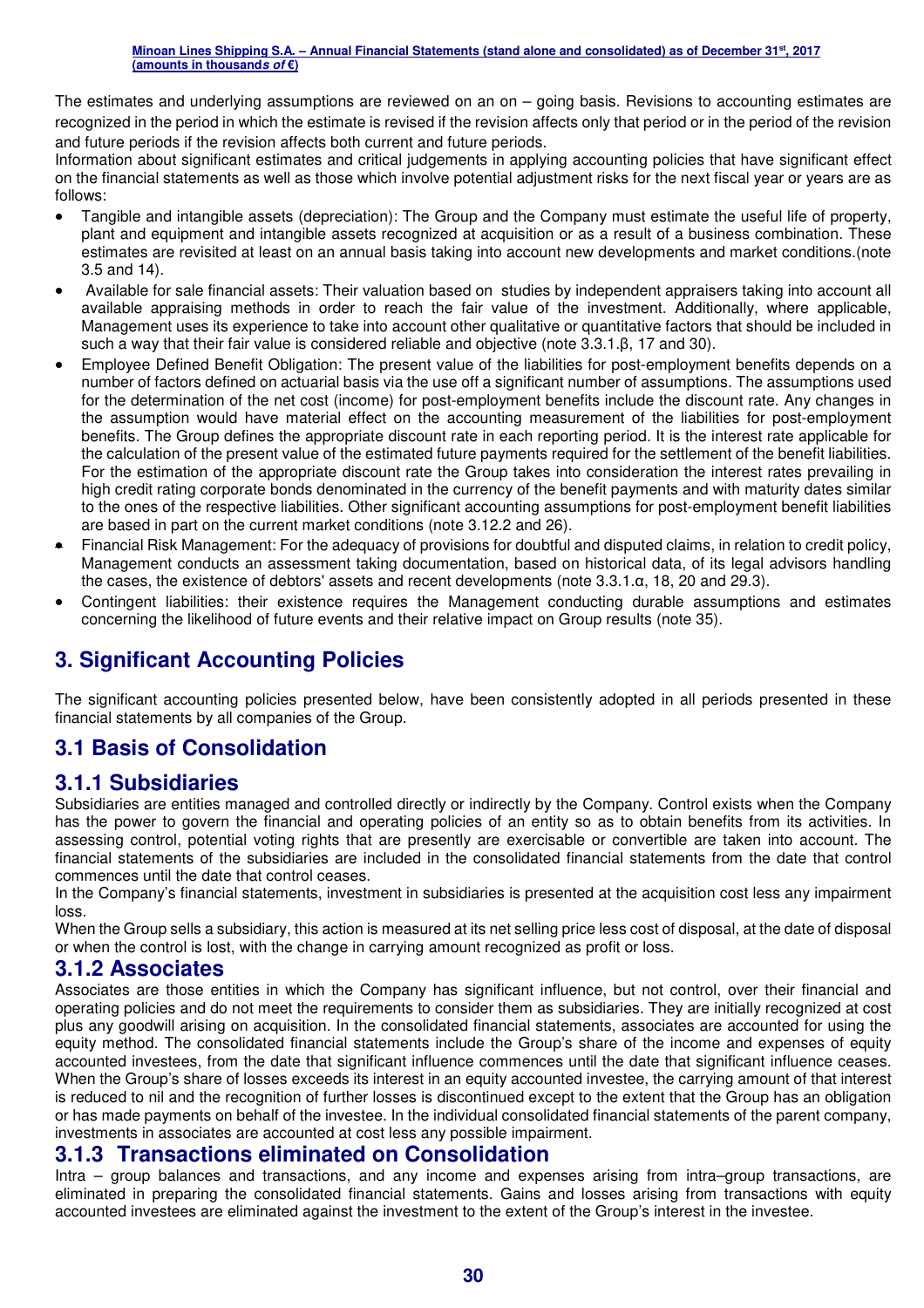## **3.2 Foreign Currency Transactions and Functional Currency**

The companies of the Group maintain their books in Euro and the financial statements are presented in Euro (functional currency). Transactions in foreign currencies are translated to Euro at the exchange rates at the date of the transaction. Monetary assets and liabilities denominated in foreign currencies at the balance sheet date are translated to Euro at the closing exchange rate on that date. Foreign exchange differences arising out of transaction are recognized in the income statement. Non–monetary assets that are accounted for at cost are translated at the exchange rate at the date of the transaction.

## **3.3 Financial Instruments**

## **3.3.1 Non – derivative financial instruments**

Non – derivative financial instruments comprise of: financial instruments at fair value through profit or loss, available for sale securities, trade and other receivables, cash and cash equivalents, loans and borrowings, and trade and other payables.

Non – derivative financial instruments are initially recognized at fair value plus (for instruments not at fair value through profit or loss) any directly attributable transaction costs. Subsequent to initial recognition, non–derivative financial instruments are measured as described below.

Non–derivative financial instruments are recognized in the financial statements when the Company and the Group transact as parties with scope these financial instruments. Financial assets are derecognized, when the Group's contractual rights on the financial assets cash flows expire, or the financial assets are transferred to a third party without retaining control or material benefit or risk. The financial assets purchases and sales in the ordinary course of business are recorded in the financial statements at the transaction date which corresponds to the date of purchasing or selling by the Group. Financial liabilities are derecognized in the financial statements at the time that the contractual obligations of the Group is expired or cancelled.

#### **3.3.1.a Trade and Other receivables**

Trade and Other Receivables are stated at amortized cost using the effective interest rate, except of the cases in which indications of impairment exist. In such cases, a provision is determined for the estimated impairment loss. Receivables whose recovery is estimated to take place in a period of less or equal than a year are classified as short term receivables, while those ones with an estimated recovery period of more than a year are classified as long term receivables. Receivables with a short–term duration are not discounted.

#### **3.3.1.b Available for sale financial assets**

Available for sale financial assets include investments in non–listed entities which are classified as financial instruments available for sale and are recognized at the acquisition cost plus any transaction costs. Subsequent to the initial recognition, available for sale financial assets for listed entities are stated at their fair value (the quoted bid price at the balance sheet date) and any changes therein are recognized directly in equity, except for cases with indications of permanent impairment loss which are recognized directly in the income statement (accounting policy 3.9.1).

The fair value of securities not listed in the stock exchange can be reliably determined using an appropriate valuation method or combination of acceptable valuation methods while on the other hand, those ones whose fair value cannot be reliably determined, are measured at cost.

#### **3.3.1.c Financial instruments at fair value through income statement**

The Company classifies as financial instruments at fair value through profit or loss, the financial assets held for trading. A financial asset is classified in this category if principally acquired for the purpose of being sold in the short term. Assets in this category are classified as current assets if expected to be realized within 12 months, otherwise they are classified as non–current.

Financial assets at fair value are presented at the profit and loss account and are initially recognized at fair value while transaction costs are recorded in the income statement. Gains or losses arising from changes in fair value are presented in the income statement. The Company in the current year has no such elements.

#### **3.3.1.d Cash and Cash equivalents**

Cash and cash equivalents comprise of cash in hand and in banks, as well as short term investments of high liquidity, such as time deposits maturing within three months.

#### **3.3.1.e Interest bearing loans and borrowings**

The interest bearing loans and borrowings are initially measured at their fair value that represents the amount of cash borrowed after reducing any direct transaction costs. Subsequent to initial recognition, the loans are measured at amortized cost using the effective interest rate method.

#### **3.3.1.f Trade and other payables**

The trade and other payables are recognized primarily at their fair value. They are subsequently measured at amortized cost using the effective interest method. Payables are classified as current liabilities if payment is due within one year or less. If not, they are presented as non-current liabilities.

#### **3.3.1.g Offsetting of financial assets and liabilities**

Financial assets and liabilities are compensated and the net amount reported in the statement of financial position when the Group or the Company has the legal right and intends to offset on a net basis with one another or to require the asset and settle the liability simultaneously.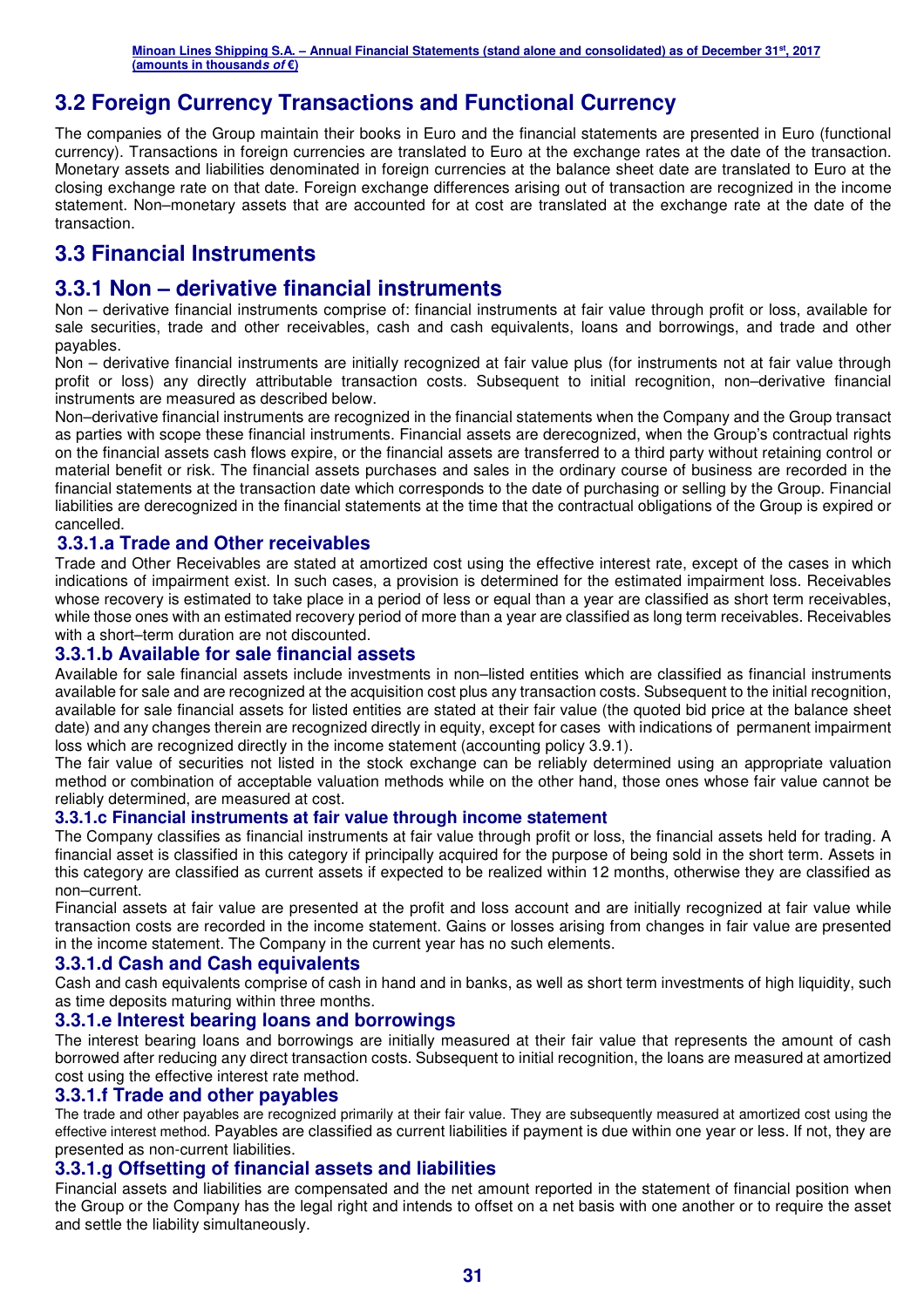## **3.4 Share capital**

Ordinary shares are classified as equity. Costs directly attributable to the issuance of ordinary shares are recognized as a deduction from share premium.

## **3.5 Tangible and intangible assets**

Items of property, plant and equipment are stated at cost less accumulated depreciation and impairment losses. Cost includes expenditure that is directly attributable to the acquisition of the asset. The carrying amount of the above items is increased by the subsequent expenditures incurred only if there is probability that the future economic benefits embodied within these expenditures will flow to the Group companies and its cost can be measured reliably. All other costs are recognized in the income statement.

Borrowing costs directly attributable to the acquisition or construction of property, for assets that are necessarily required for a substantial period of time to get ready for use are capitalized as part of the cost of ownership of the asset till the time that the assets are substantially ready for use or sale, comes.All other costs are recognized in the profit or loss as incurred. The net result from the assets disposal is determined by comparing the net sale proceeds reduced with the carrying value of the asset and the gain or loss is recognized in the income statement as other operating income/expense.

Depreciation is recognized in the income statement on a straight–line basis over the estimated useful life of each asset. Land is not depreciated. The residual and useful lives of assets are reviewed on an annual basis.

The depreciation of the vessels is calculated on the cost less the residual value, estimated at 15% of the acquisition cost. Management's estimates that may have an effect in the future on the financial statements relate to the useful lives and the residual value of vessels. The useful lives and the residual value are based on historical data and assumptions that, at the present time, are considered reasonable. The aforementioned assumptions are not expected to change within the next 12 months.

The estimated useful lives are as follows:

| Asset                            | Years                                                   |
|----------------------------------|---------------------------------------------------------|
| <b>Buildings</b>                 | 33                                                      |
| <b>Vessels</b>                   | 35                                                      |
| Vessels' spare parts             | 5                                                       |
| Vessels' equipment               | 4.16                                                    |
| <b>Drydockings</b>               | 4 (attributing in proportion to the period of validity) |
| <b>Transportation Means</b>      | 6.66                                                    |
| Furniture and relevant equipment | 6.66                                                    |
| <b>Computers and Software</b>    | 4.16                                                    |
| Mobile phones & tablets          | 2                                                       |

## **3.6 Investment property**

The Investment Property includes assets which are no longer self–own–used by the companies of the Group, is initially recognized and subsequently measured at cost, reduced by the relevant depreciation and increased by the subsequent additions. Depreciation is recorded in the income statement on a straight–line basis over the estimated useful lives of the property (33 years).

## **3.7 Leases**

Leases in terms of which the Company and the Group assume substantially all the risks and rewards of ownership are classified as finance leases. For the property, plant and equipment acquired through a finance lease, the relevant leased asset and liability are initially recognized at an amount equal to the fair value of leased asset or, if lower, the present value of the minimum lease payments that have been agreed to be paid to the lessor at the beginning of the lease. After the initial recognition the leased assets are depreciated over the shorter of the term of the lease agreement or the asset's useful life. The lease payments are apportioned between the finance charge and reduction of the outstanding liability for the duration of the lease agreement.

Other leases that do not fulfill the criteria of a finance lease, are operating leases and the leased assets are not recognized in the Company and Group's balance sheet. The lease payments to the lessor are recognized systematically in the income statement over the term of the lease agreement.

## **3.8 Inventories**

Inventories are stated at the lower of cost and net realisable value. The cost of inventories is based on the F.I.F.O. (First In First Out) method. Net realisable value is the estimated selling price in the ordinary course of business, less the selling expenses.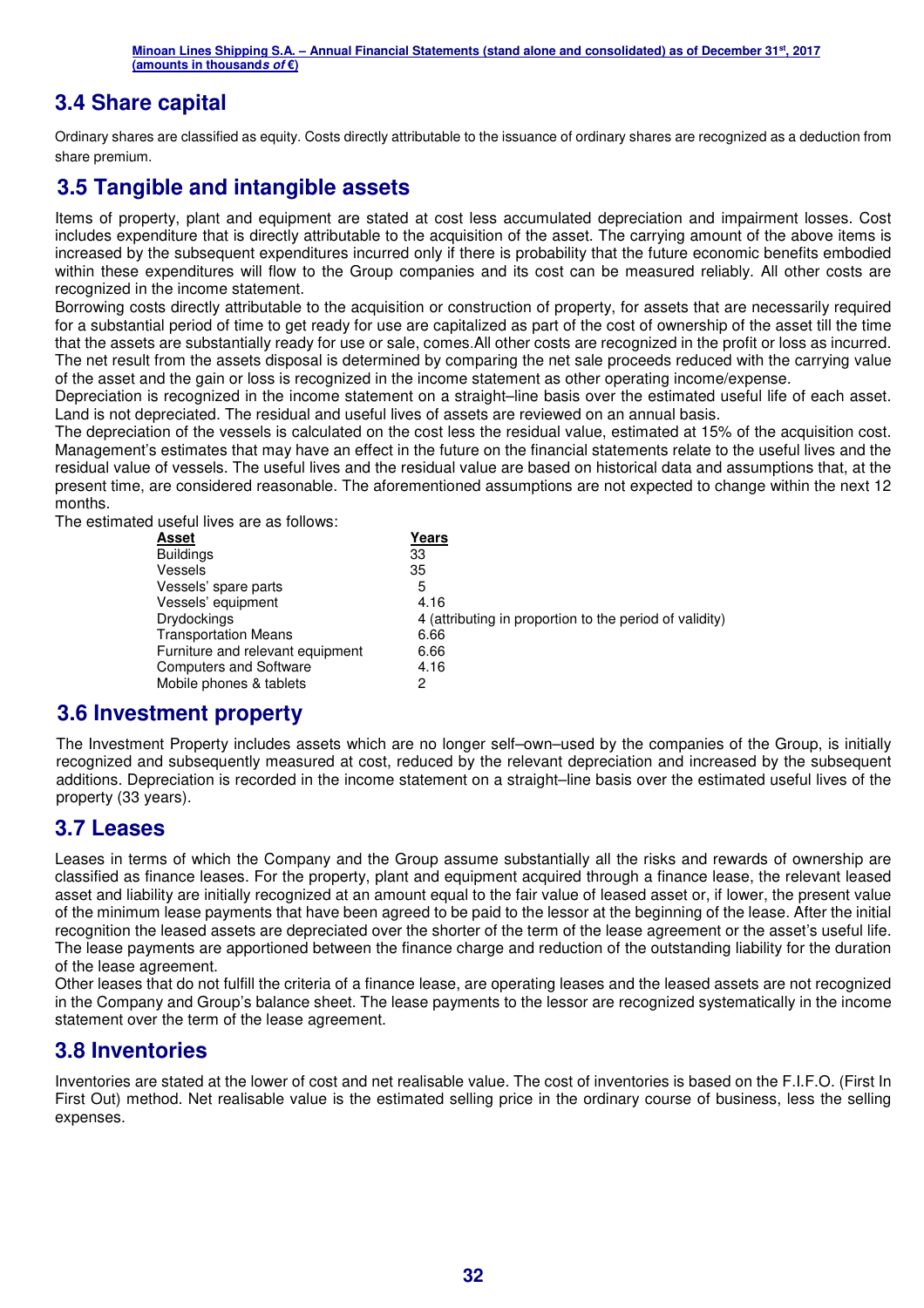## **3.9 Impairment**

## **3.9.1 Financial assets**

The financial assets–except those measured at fair value through the profit or loss–are valued at each reporting date to determine whether there is any objective indication of impairment. A financial asset is considered to be impaired if objective evidence indicates that one or more events have had a negative effect on the estimated future cash flows of that asset.

An impairment loss in respect of a financial asset measured at amortized cost is calculated as the difference between its carrying amount, and the present value of the estimated future cash flows discounted at the effective interest rate (accounting policy 3.3.1a). Impairment losses are recognized in the income statement.

In a subsequent period, an impairment loss is reversed in the financial results if the reversal can be related objectively to an event occurring after the impairment loss was recognized. In the calculation of the impairment of investments classified as available for sale, a significant or prolonged decline in the fair value of the investment below its cost is considered. Where such evidence is exists for available for sale financial assets, the cumulative loss which is measured as the difference between the acquisition cost and the current fair value less any impairment loss on the financial asset previously recognized in the income statement, is transferred from equity to results. Impairment losses on stocks which have been recognized as expenses in the income statement cannot be reversed through the income statement.

## **3.9.2 Non – Financial assets**

The carrying amounts of non – financial assets, other than inventories, are reviewed at each reporting date to determine whether there is any indication that their carrying value is greater than their recoverable amount. The impairment loss of non–financial assets is recognized directly in the income statement.

The recoverable amount of an asset is the greater of its fair value (decreased by selling costs) and its value in use. In assessing value in use, the estimated future cash flows are discounted to their present value using a pre–tax discount rate that reflects current market assessments of the time value of money and the risks specific to the asset.

Impairment losses recognized in prior periods are assessed at each reporting date for any indications that the loss has decreased. An impairment loss is reversed if there has been a change in the estimates used to determine the recoverable amount. An impairment loss is reversed only to the extent that the asset's carrying amount does not exceed the carrying amount that would have been determined, net of depreciation, if no impairment loss had been recognized.

## **3.10 Non – Current assets held for sale**

Non–current assets that are expected to be recovered primarily through sale rather than through continuing use are classified as held for sale. These assets are measured at the lower of their carrying amount and fair value (decreased by selling costs). The Company during the end of current use does not possess such assets.

## **3.11 Dividends**

Dividends payable are recognized as a liability at the time they are approved by the General Shareholder's Meeting of the companies that are included in the consolidation.

## **3.12 Employee benefits**

## **3.12.1 Defined contribution plans**

A defined contribution plan relates to contributions by the Company to independent pension funds for retirement benefits of the employees for which an entity will have no legal or constructive obligation to pay further future amounts. Obligations for contributions to defined contribution pension plans are recognized as an employee benefit expense in profit or loss on an accrual basis.

## **3.12.2 Defined benefit plans**

A defined benefit plan is a pension plan that defines an amount of pension benefit that an employee will receive a lump sum payment on retirement. The liability recognized in respect of defined benefit pension plans is the present value of the future benefit that employees have earned in return for their service in the current and prior years. The calculation is determined by discounting the expected future cash flows at the weighted average yield of high quality European corporate bonds which have an expiration date approaching the time limits of the obligations of the Company and the Group. The defined benefit obligation is calculated annually based on actuarial valuation performed by independent actuaries using the projected unit credit method.

Actuarial profit or loss are recognized directly in other comprehensive income aggregates for the period in which they occur and not be transferred to the income statement in a subsequent period but are recognized directly in equity of the Company and the Group.

## **3.12.3 Termination benefits**

Termination benefits are payable when the employees leave prior to retirement. The Group recognizes these benefits when committed to either terminating the employment of current employees according to a detailed formal plan without possibility of withdrawal, or upon provision of these benefits as an incentive for voluntary redundancy. Termination benefits falling due 12 months after the balance sheet date are discounted. Upon termination of employment and in cases where there is inability in determining the number of employees that will make use of these benefits, there is no accounting recording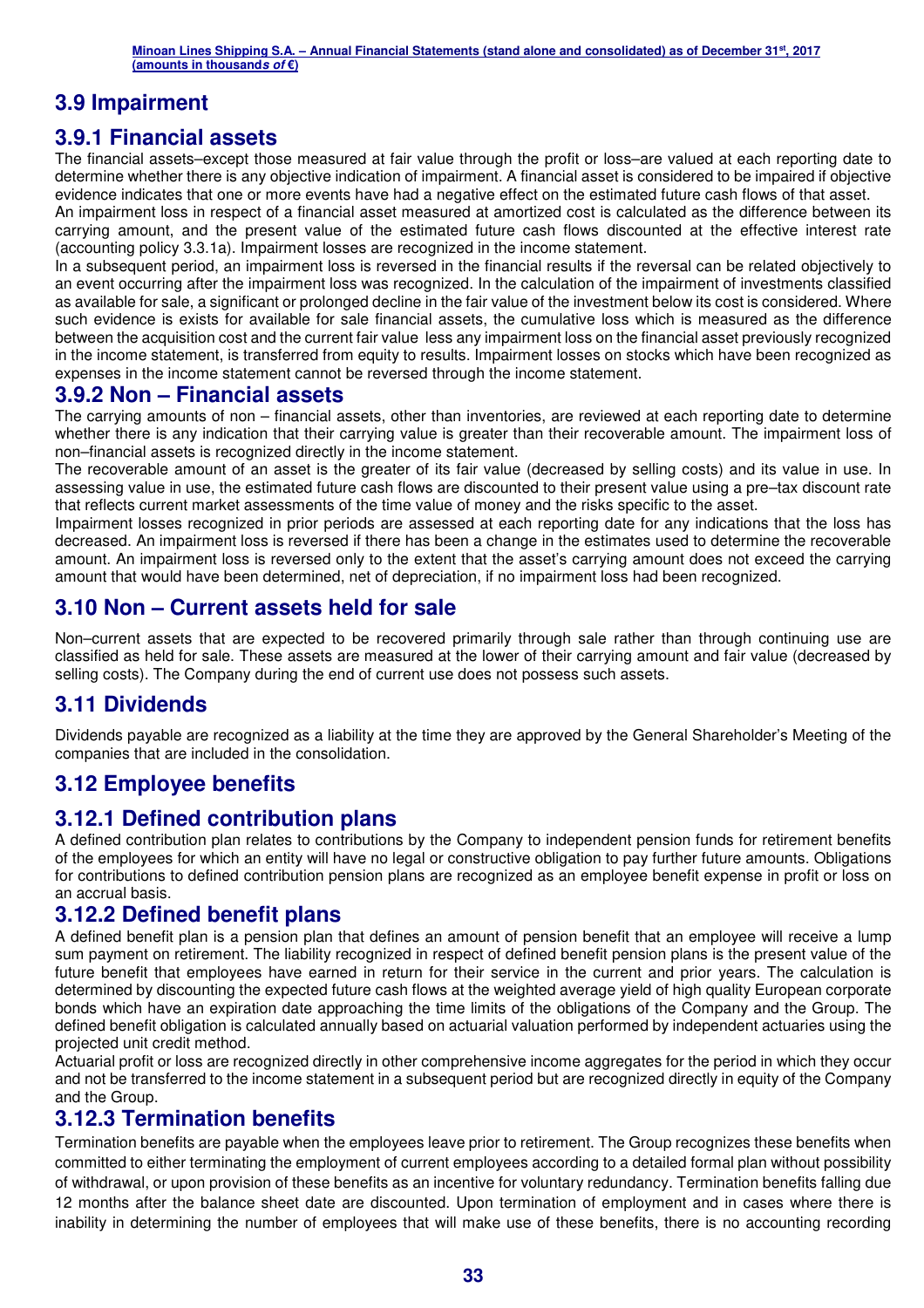made, however need to be disclosed as a contingent liability.

## **3.12.4 Short–term benefits**

Short–term employee benefits are expensed as incurred.

## **3.13 Provisions**

A provision is recognized when the Company and the Group have a present contractual or legal obligation as a result of a past event and it is probable that an outflow will be required to settle the obligation and the amount can be reliably estimated. Provisions are recognized at a discounted base with the use of a pre–tax rate which reflects current market assessments of the time value of money and the risks associated with the liability. Provisions are determined by discounting the expected future cash flows at a rate that reflects current market assessments of the time value of money. At each reporting period, provisions are re–assessed.

## **3.14 Revenue**

The Revenues consist of the following:

## **3.14.1 Operating revenue (fares – chartering – agency services)**

Income from vessel's services (passengers, vehicles and truck fares) is recognized in the income statement when the trip is realized which coincides with the time the services are rendered.

The Company implements the customer loyalty program "Minoan Lines Bonus Club", according to which each member, from any service rendered by the Company, receives points that can be redeemed as free tickets. The allocation of fares from each sale, in actual and un–realized future services, is based on the fair value of the earned points and calculated by the estimated rate of redemption according to historical data. The fair value amount is recognized as deferred income and recorded in the income statement at the time the points are redeemed.Similarly, depending on the time of the service provided, are recognized in the income statement also the revenue from agency services.Income from chartering is recognized in the income statement on a straight line the chartering period.

## **3.14.2 Revenue from on – board sales**

Revenue from on–board sales (shops, bars and restaurant services) is recognized in the income statement at their fair value less discounts and returns, when the risks and rewards of ownership have been transferred to the buyer and the collection is reasonably assured.

## **3.14.3 Other income**

Other income is recognized in the income statement when the services have been rendered except for revenues from slot machines that are recognized in the income statement at the time that the money is collected. Additionally the income coming from dividends and profit from sale of securities is included.

## **3.14.4 Dividend income**

Dividend income is recognized as income at the date the dividends are approved by the General Shareholder's Meeting.

## **3.14.5 Government grants**

Government grants are recognized in the financial statements if there is reasonable assurance that they will be received and that the companies of the Group will comply with the conditions attaching to them. Grants that compensate the Company and the Group for expenses incurred are recognized as income in the income statement on a systematic basis in the same periods in which the expenses are incurred. Grants that compensate the Company and the Group for the acquisition cost of an asset are recognized in the income statement as deferred income on a systematic basis over the useful life of the asset.

## **3.15 Net Financial Results**

Net financial results, comprise of accrued interest expense on borrowings recognized in the income statement using the effective interest rate method, interest income on funds invested and foreign exchange gains and losses.

## **3.16 Income Tax**

Income tax on profits is calculated in accordance with the tax laws established at the date of the publishing of the balance sheet in the countries where the Group of companies are registered and is recognized as an expense in the period in which profits arise. Income tax comprises current and deferred taxes. Current tax is the expected tax payable on the taxable income for the year using tax rates enacted or substantially enacted at the balance sheet date, and any adjustment to tax payable in respect of previous years. Current tax is measured at the tax rates that are applicable to the taxable income of each financial year.

The Company is a shipping company that operates self–owned vessels under Greek flag and chartered vessels. According to the article 72 par. 14 of the law 4172/2013, revenue from self–owned vessels operation are income tax exempted , and are subjected to a special fiscal regime related to the law 27/1975. The above exemption also applies to any dividend distribution. For revenues derived apart from the self–owned vessels' operation, (i.e. chartering, rental income, interest income, on board stores etc.), the provisions of the Law 27/1975 apply. In reference to the above, if a domestic or a foreign shipping company, which owns vessels under Greek, E.U. or Eurozone country's flag, operates additionally to other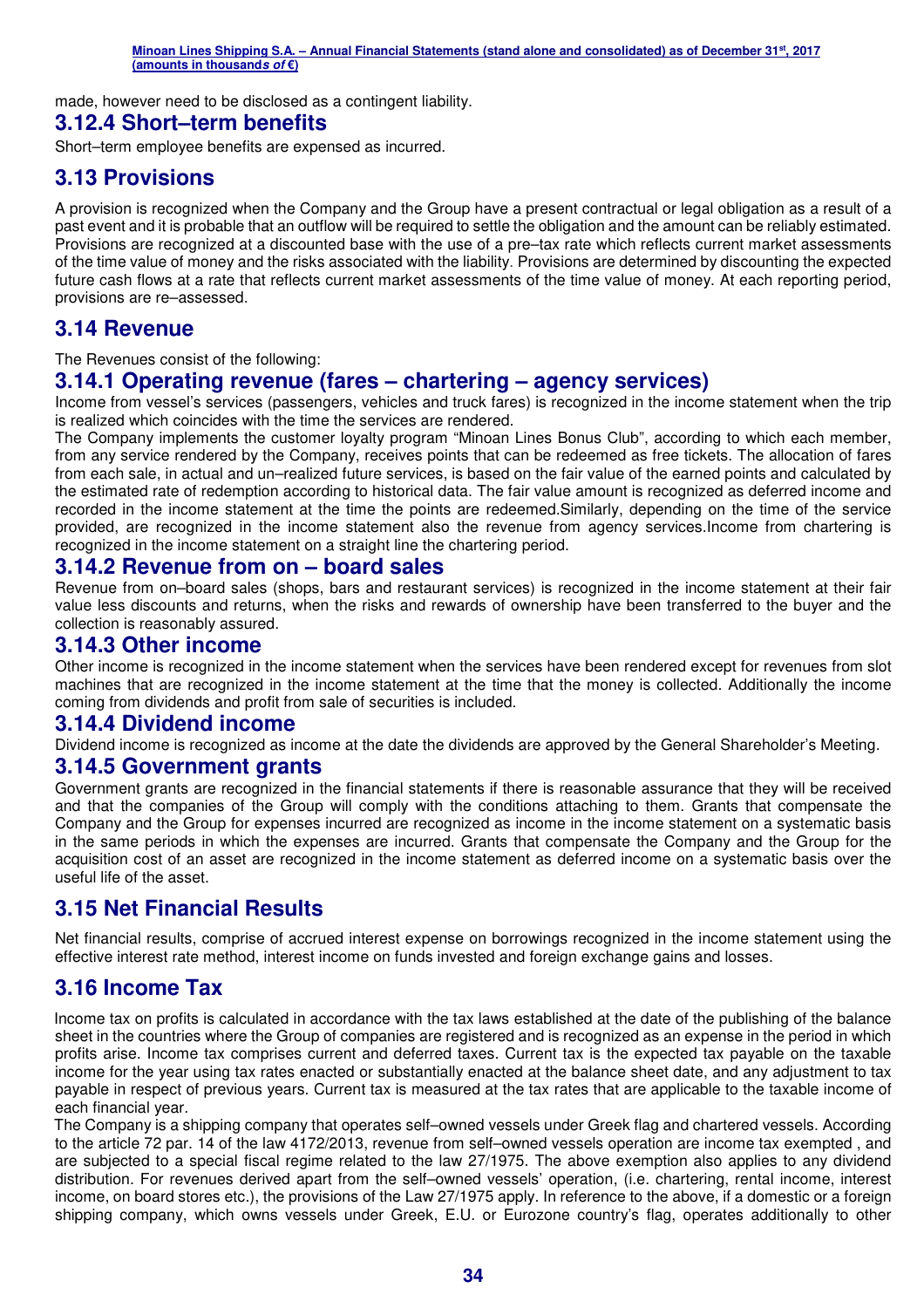activities, the tax exemption on the net profits or dividends equals to the ratio of vessels' revenue to the total gross revenue of the Company. The tax rate that applies in the computation of the income tax expense for profits other than vessels' operation is 29% for the year 2017 (art. 58 par. 1 of the law 4172/2013). On the distribution of profits that derive from income other than vessels' operation, a 10% withholding tax is applied (art. 64 par. 1 of the law 4172/2013).

In addition to the above mentioned, according to the art. 48 and 63 of tax law 4172/2013, in any dividend distribution takes place between companies of a group, since January 2014 and then, not only applies an income tax exemption, but a withholding tax exemption too. For all these to be at force, it is absolutely necessary the Company to be involved in the company that distributes the dividend at least 10% for two consecutive years.

Deferred income tax is the expected future tax that will be paid or recovered from income or expenses occurred during the closing period and considered deferred taxable income or expenses (temporary differences). Deferred tax is calculated using the tax rates expected to be applied in the period of which the taxable income or expense will be recognized. Temporary differences arising from the initial recognition of assets or liabilities that affect neither accounting nor taxable profit are not accounted for. A deferred tax asset is recognized only to the extent that it is probable that future taxable profits will be available against which the corresponding temporary differences can be deducted. Due to the specific tax regime, no deferred taxes are recognized in the Company's financial statements.

## **3.17 Earnings per share**

The Group and the Company presents basic and diluted earnings per share (EPS). Basic EPS is calculated by dividing the profit or loss attributable to ordinary shareholders of the Company by the weighted average number of ordinary shares outstanding during the year. Diluted EPS is determined by adjusting the profit or loss attributable to ordinary shareholders and the weighted average number of ordinary shares outstanding for the effects of all dilute potential ordinary shares, which comprise convertible notes and share options granted to employees.

## **3.18 Operating Segments**

A segment of the operations of the Group is a distinguishable business component that comprises of specific features related to the nature of the business and the related business risks.

The Group operates its business mainly in the passenger ferry shipping industry and has been engaged in the agency service of vessels / routes as well as on–board sales (bars–restaurants, shops etc.) on vessels owned by the group of the overlying parent company.

Following the discontinuation of operations on the Greece-Italy routes, the way of monitoring the operational sectors was modified. Hereinafter the Management monitors the Group's operations based on the type of exploitation and allocates these operations as follows:

•Vessels' operations that include an analysis of all operations / activities associated with the Group's owned vessels.

• Other activities that include an analysis of all operations related to vessels / routes agency services and to on–board sales on vessels of the overlying parent company's group.

The financial results of these segments are periodically monitored by the Board of Directors. The results, the assets and the liabilities of each geographic segment disclosed include amounts that are attributed directly to each segment and those that can be reasonably allocated.

## **3.19 New standards, interpretations and amendments of existing standards**

Certain new standards, amendments to standards and interpretations have been issued that are mandatory for periods beginning during the current financial year and subsequent years. The Group is in the process of assessing the impact of the implementations of the IFRS amendments in the financial statements. In any such case, unless otherwise stated, the Group considers that the following amendments have no or insignificant effect to the annual financial statements.

#### **Standards and Interpretations effective for the current financial year**

#### **IAS 7 (Amendments) "Disclosure initiative"**

These amendments require entities to provide disclosures that enable users of financial statements to evaluate changes in liabilities arising from financing activities.

#### **Standards and Interpretations effective for subsequent periods**

#### **IFRS 9 "Financial Instruments" and subsequent amendments to IFRS 9 and IFRS 7** (effective for annual periods beginning on or after 1 January 2018)

IFRS 9 replaces the guidance in IAS 39 which deals with the classification and measurement of financial assets and financial liabilities and it also includes an expected credit losses model that replaces the incurred loss impairment model used today. IFRS 9 establishes a more principles-based approach to hedge accounting and addresses inconsistencies and weaknesses in the current model in IAS 39. The Company plans to adopt the new standard on 1 January 2018 and will not restate the comparative information. On 31/12/2017, the Group holds equity instruments that have been classified under the current standard (IAS 39) as available for sale and are measured at fair value through profit or loss. Following this classification, the Group will continue to recognize these equity instruments, if they continue to meet the provisions of the new Standard, and measure them at fair value through profit or loss. Thus, based on the current information, the Management estimates that the new Standard, during the initial recognition as well as in the subsequent periods, in respect of the equity instruments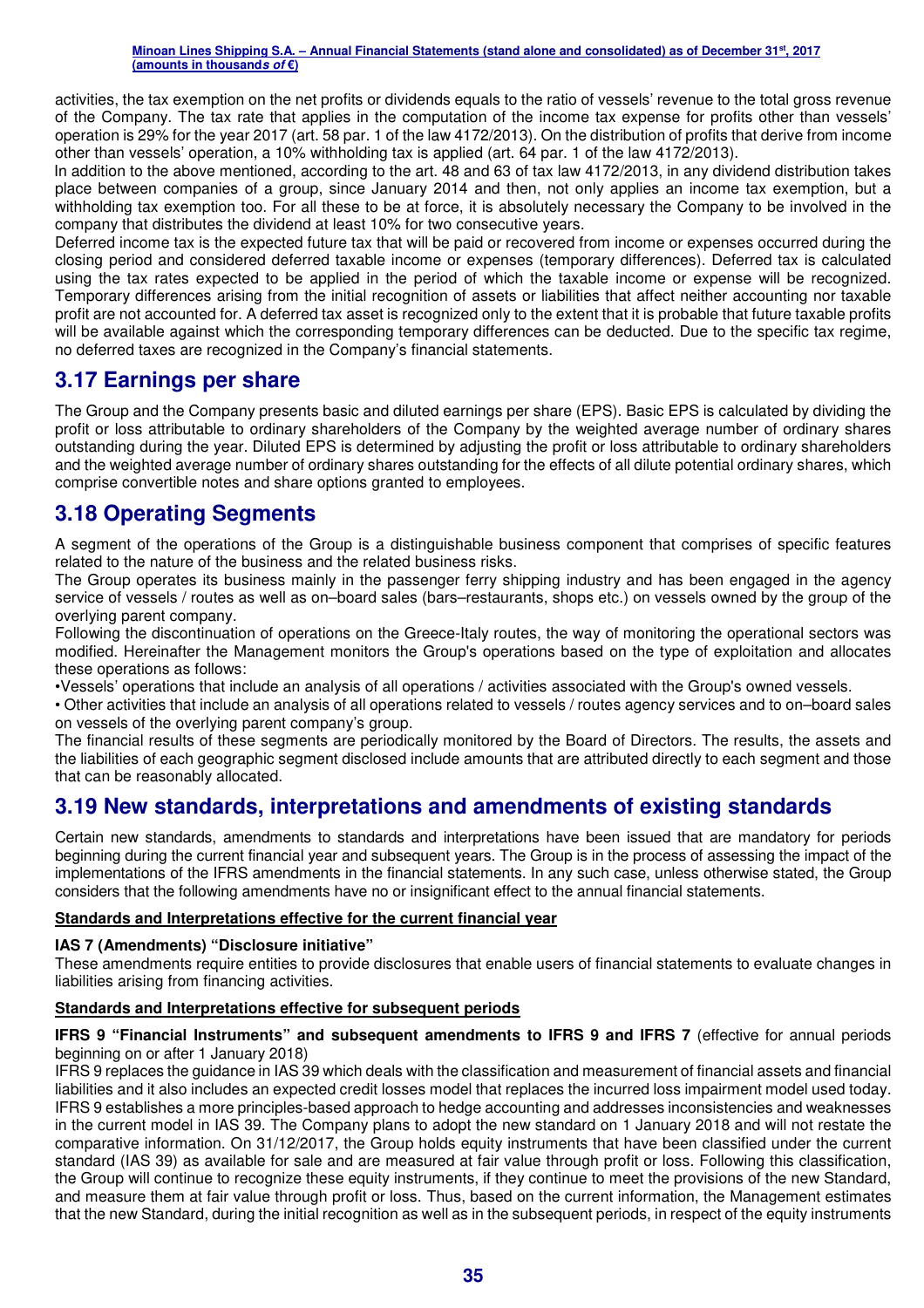it holds, is not expected to have a different effect on the Group's financial statements in relation to the applied until 31/12/2017.For trade receivables the Company will apply the simplified approach to providing for expected credit losses prescribed by IFRS 9, which requires the use of the lifetime expected loss provision for all trade receivables. The assessment performed is based on currently available information and may be subject to changes arising from further reasonable and supportable information being made available to the Company in 2018 when the Company will adopt IFRS 9. The Company expects an increase in the loss allowance resulting in a negative impact on its equity when the new standard is adopted in 2018 which is estimated to reach € 30.

**IFRS 9 (Amendments) "Prepayment Features with Negative Compensation" (effective for annual periods beginning on** or after 1 January 2019)

The amendments allow companies to measure particular prepayable financial assets with so-called negative compensation at amortised cost or at fair value through other comprehensive income if a specified condition is met—instead of at fair value through profit or loss. The Group cannot early adopt the amendments as **they have not yet been endorsed by the EU**.

**IFRS 15 "Revenue from Contracts with Customers"** (effective for annual periods beginning on or after 1 January 2018) IFRS 15 has been issued in May 2014. The objective of the standard is to provide a single, comprehensive revenue recognition model for all contracts with customers to improve comparability within industries, across industries, and across capital markets. It contains principles that an entity will apply to determine the measurement of revenue and timing of when it is recognised. The underlying principle is that an entity will recognise revenue to depict the transfer of goods or services to customers at an amount that the entity expects to be entitled to in exchange for those goods or services. The Company will adopt the standard using the modified retrospective approach which means that the cumulative impact of the adoption will be recognised in retained earnings as of 1 January 2018 and that comparatives will not be restated. he Company performed an assessment on its revenue streams based on the five steps prescribed in the standard in order to identify any impacted areas. Management has determined that contracts in general comprise of a single performance obligation and prices are fixed, based on stand-alone selling prices derived from price lists. Revenue is recognised at a point in time when the service is provided to the customer. Based on this assessment the Company concluded that this standard will have no significant effect on its Financial Statements.

**IFRS 16 "Leases"** (effective for annual periods beginning on or after 1 January 2019)

IFRS 16 has been issued in January 2016 and supersedes IAS 17. The objective of the standard is to ensure the lessees and lessors provide relevant information in a manner that faithfully represents those transactions. IFRS 16 introduces a single lessee accounting model and requires a lessee to recognise assets and liabilities for all leases with a term of more than 12 months, unless the underlying asset is of low value. IFRS 16 substantially carries forward the lessor accounting requirements in IAS 17. Accordingly, a lessor continues to classify its leases as operating leases or finance leases, and to account for those two types of leases differently.

**IAS 40 (Amendments) "Transfers of Investment Property"** (effective for annual periods beginning on or after 1 January 2018)

The amendments clarified that to transfer to, or from, investment properties there must be a change in use. To conclude if a property has changed use there should be an assessment of whether the property meets the definition and the change must be supported by evidence. **The amendments have not yet been endorsed by the EU**.

**IAS 28 (Amendments) "Long term interests in associates and joint ventures"** (effective for annual periods beginning on or after 1 January 2019)

The amendments clarify that companies account for long-term interests in an associate or joint venture—to which the equity method is not applied—using IFRS 9. **The amendments have not yet been endorsed by the EU**.

**IFRIC 22 "Foreign currency transactions and advance consideration"** (effective for annual periods beginning on or after 1 January 2018)

The interpretation provides guidance on how to determine the date of the transaction when applying the standard on foreign currency transactions, IAS 21. The Interpretation applies where an entity either pays or receives consideration in advance for foreign currency-denominated contracts. **The interpretation has not yet been endorsed by the EU**.

**IFRIC 23 "Uncertainty over income tax treatments"** (effective for annual periods beginning on or after 1 January 2019) The interpretation explains how to recognise and measure deferred and current income tax assets and liabilities where there is uncertainty over a tax treatment. IFRIC 23 applies to all aspects of income tax accounting where there is such uncertainty, including taxable profit or loss, the tax bases of assets and liabilities, tax losses and credits and tax rates. **The interpretation has not yet been endorsed by the EU**.

#### **Annual Improvements to IFRS (2014 – 2016 Cycle)**

The amendments set out below describe the key changes to two IFRSs. **The amendments have not yet been endorsed by the EU**.

#### **IFRS 12 "Disclosures of Interests in Other Entities"**

The amendment clarified that the disclosures requirement of IFRS 12 are applicable to interest in entities classified as held for sale except for summarised financial information. The amendment is effective for annual periods beginning on or after 1 January 2017.

#### **IAS 28 "Investments in associates and Joint ventures"**

The amendments clarified that when venture capital organisations, mutual funds, unit trusts and similar entities use the election to measure their investments in associates or joint ventures at fair value through profit or loss (FVTPL), this election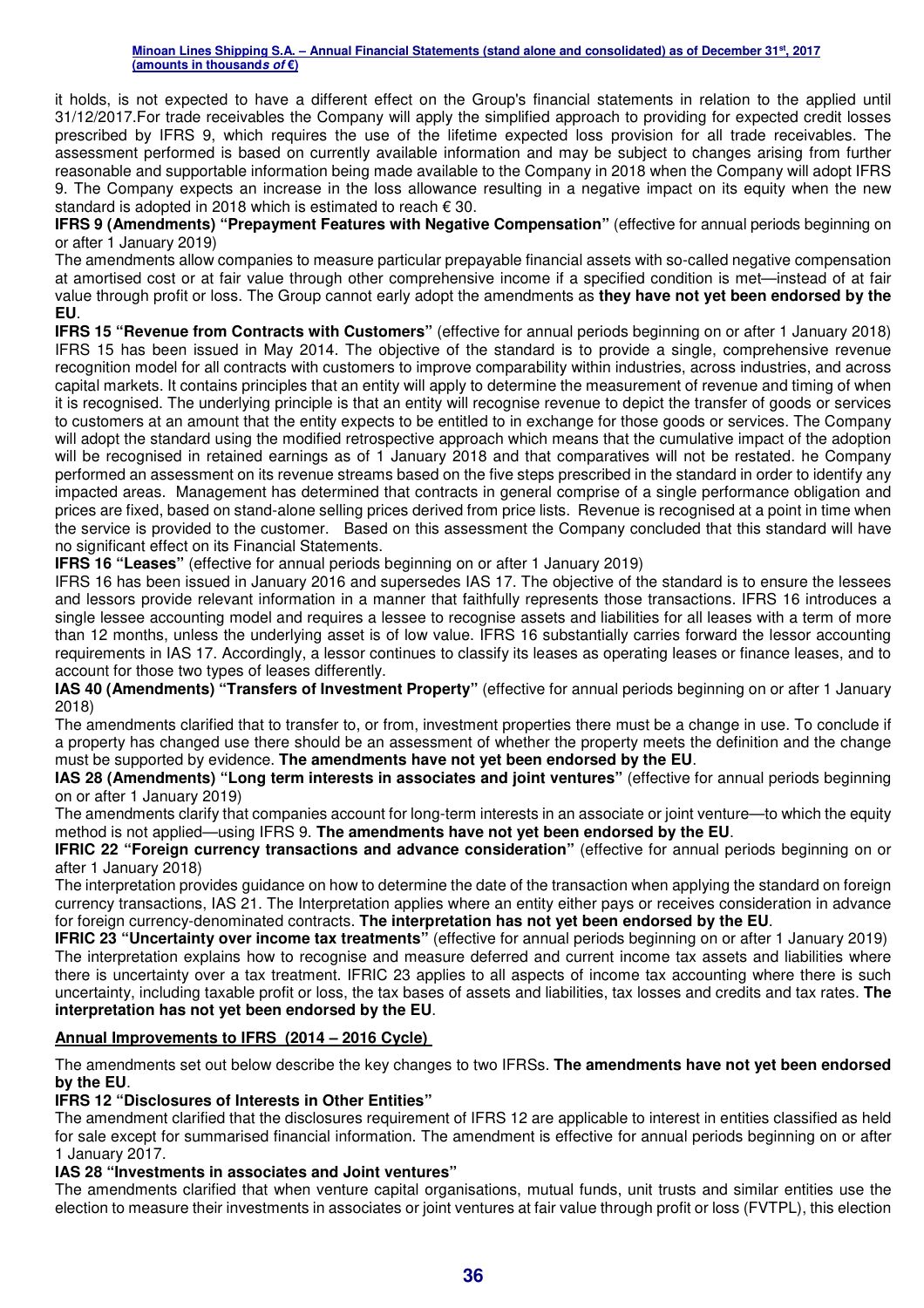should be made separately for each associate or joint venture at initial recognition. The amendment is effective for annual periods beginning on or after 1 January 2018.

**Annual Improvements to IFRS (2015 – 2017 Cycle)** (effective for annual periods beginning on or after 1 January 2019)

The amendments set out below include changes to four IFRS. **The amendments have not yet been endorsed by the EU**.

#### **IFRS 3 "Business combinations"**

The amendments clarify that a company remeasures its previously held interest in a joint operation when it obtains control of the business.

#### **IFRS 11 "Joint arrangements"**

The amendments clarify that a company does not remeasure its previously held interest in a joint operation when it obtains joint control of the business.

#### **IAS 12 "Income taxes"**

The amendments clarify that a company accounts for all income tax consequences of dividend payments in the same way. **IAS 23 "Borrowing costs"** 

The amendments clarify a company treats as part of general borrowings any borrowing originally made to develop an asset when the asset is ready for its intended use or sale.

## **4. Revenue**

|                                                     |            | <b>The Group</b> | The Company |            |
|-----------------------------------------------------|------------|------------------|-------------|------------|
| <b>Continuing operations</b>                        | 31/12/2017 | 31/12/2016       | 31/12/2017  | 31/12/2016 |
| Revenue from Vessel Operations (fares – chartering) | 49.152     | 51.472           | 38.796      | 41.090     |
| Revenue from restaurants - bars                     | 12.804     | 4.622            | 12.804      | 4.622      |
| Revenue from shops on board                         | 7.282      | 3.840            | 7.282       | 3.840      |
| Revenue from agency services                        | 10.221     | 2.483            | 10.221      | 2.483      |
| Totals                                              | 79.459     | 62.417           | 69,103      | 52.035     |

In the "Revenue from Vessel Operations" of 2016, and until the vessel's sale in May 2016, are included the proceeds from the charter of Icarus Palace.The variations in "Revenue from restaurants-–bars", "Revenue from shops on board " are mainly due to the to the exploitation of the corresponding places by the Company on vessels of subsidiaries of the ultimate parent company. The variation in "Revenue from agency services" is mainly due to the appointment of the Company as General Agent for the vessels of a subsidiary of the of the ultimate parent company, operated in Adriatic routes.

## **5. Cost of sales**

|                                            | <b>The Group</b> |            | <b>The Company</b> |            |
|--------------------------------------------|------------------|------------|--------------------|------------|
| <b>Continuing operations</b>               | 31/12/2017       | 31/12/2016 | 31/12/2017         | 31/12/2016 |
| Payroll cost                               | 9.732            | 10.279     | 9.732              | 10.279     |
| Bunkers and lubricants                     | 10,862           | 8,563      | 10,862             | 8,563      |
| Port expenses – Maintenances – Consumables | 1.440            | 2.247      | 1.440              | 2,247      |
| Food - Beverages - Shops merchandise       | 6,996            | 4.108      | 6.996              | 4.108      |
| Various other costs                        | 12.587           | 5,263      | 12.574             | 5.241      |
| Depreciation                               | 13,692           | 13,364     | 8.164              | 7,835      |
| Amortisation of government grant           |                  | -46        |                    | -46        |
| <b>Totals</b>                              | 55,309           | 43.778     | 49.768             | 38,227     |

The variations in "Food – Beverages – Shops merchandise" and "Various other costs" are mainly due to the to the exploitation of the corresponding places by the Company on vessels of subsidiaries of the ultimate parent company. The variation in "Bunkers and lubricants" is mainly due to the significant icrease of the fuel price.

## **6. Other operating income**

|                                                              | <b>The Group</b> |            | <b>The Company</b> |            |
|--------------------------------------------------------------|------------------|------------|--------------------|------------|
| <b>Continuing operations</b>                                 | 31/12/2017       | 31/12/2016 | 31/12/2017         | 31/12/2016 |
| Income from services rendered                                | 141              | 128        | 141                | 128        |
| Income from government grants                                | 67               | 18         | 67                 | 18         |
| Rental income                                                | 11               | 11         | 11                 |            |
| Gain from sale of tangible assets                            |                  | 3.518      |                    | 3,518      |
| Reversal of provisions for contingent liabilities            | 854              |            | 854                |            |
| Income from reversal of impairment loss due to debt recovery | 91               | 66         | 91                 | 66         |
| Other income                                                 |                  | 107        | 4                  | 107        |
| Totals                                                       | 1.168            | 3.848      | 1.168              | 3,848      |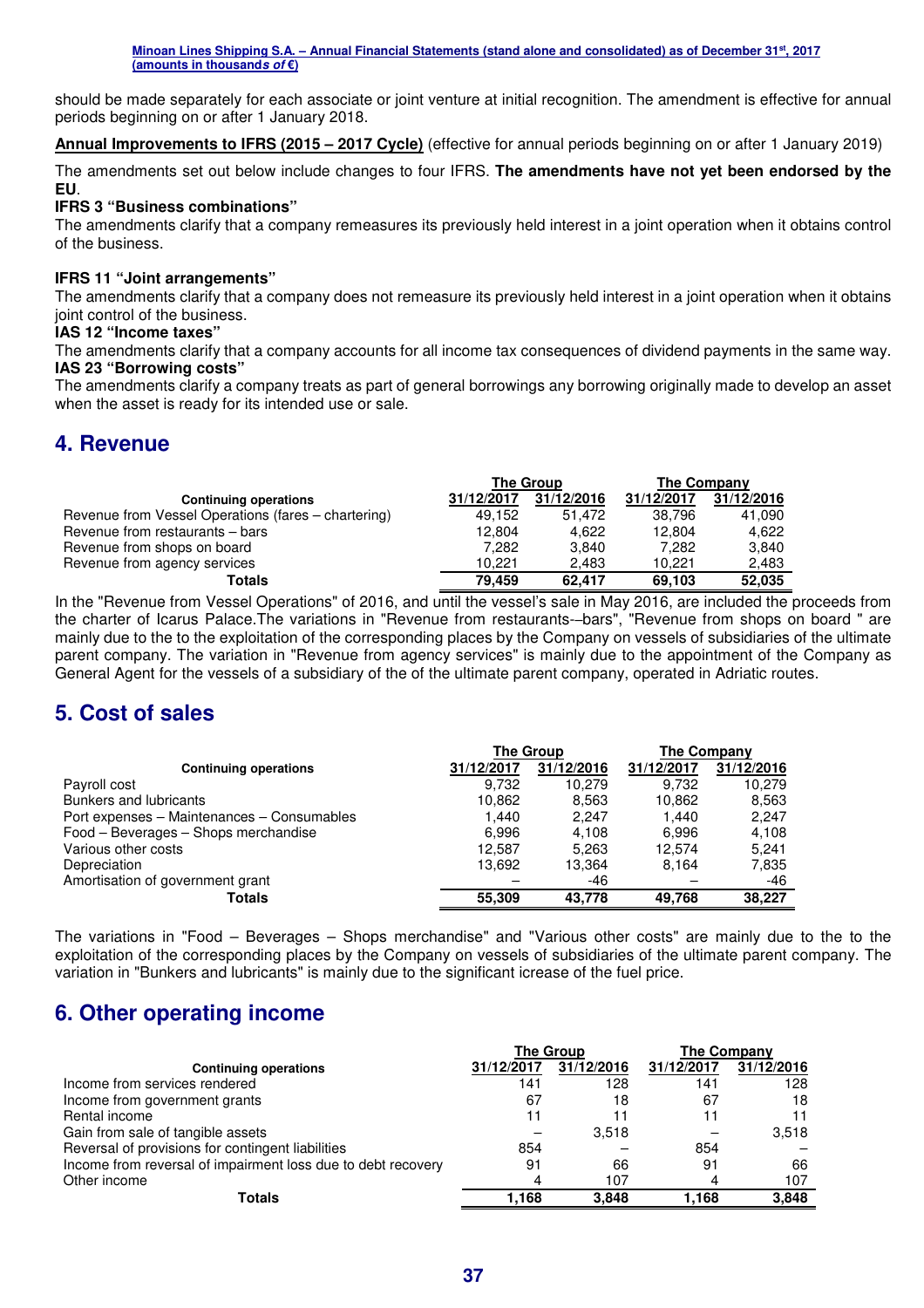# **7. Selling expenses**

|                                    |            | <b>The Group</b> | <b>The Company</b> |            |
|------------------------------------|------------|------------------|--------------------|------------|
| <b>Continuing operations</b>       | 31/12/2017 | 31/12/2016       | 31/12/2017         | 31/12/2016 |
| Payroll cost                       | 4,805      | 4,307            | 4,805              | 4,307      |
| Commissions paid                   | 4,656      | 1.896            | 4,539              | 1.783      |
| Advertising and promotion expenses | 1,209      | 2,139            | .209               | 2,139      |
| Various other expenses             | 502        | 586              | 502                | 586        |
| Depreciation                       | 82         | 69               | 82                 | 69         |
| Totals                             | 11.254     | 8.997            | 11.137             | 8,884      |

The variation in "Commissions paid" is mainly due to the appointment of the Company as General Agent for the vessels of a subsidiary of the of the ultimate parent company, operated in Adriatic routes.

## **8. Administrative expenses**

|                                 |            | The Group  | The Company |            |
|---------------------------------|------------|------------|-------------|------------|
| <b>Continuing operations</b>    | 31/12/2017 | 31/12/2016 | 31/12/2017  | 31/12/2016 |
| Payroll cost                    | 3,123      | 3.192      | 3.123       | 3.192      |
| Third parties fees and expenses | 624. ا     | 1.641      | 1.610       | 1.628      |
| Various other expenses          | 1.137      | 1.068      | 1.116       | 1.046      |
| Depreciation                    | 414        | 406        | 414         | 406        |
| Totals                          | 6,298      | 6,307      | 6.263       | 6.272      |

## **9. Other operating expenses**

|                                      |            | <b>The Group</b> | The Company |            |
|--------------------------------------|------------|------------------|-------------|------------|
| <b>Continuing operations</b>         | 31/12/2017 | 31/12/2016       | 31/12/2017  | 31/12/2016 |
| Impairment loss on trade receivables | 1.657      | 1.226            | .657        | 1.226      |
| Write off of receivables             |            | 379              |             | 379        |
| Various other expenses               | 165        | 109              | 165         | 108        |
| Totals                               | 1.822      | 1.714            | 1.822       | 1.713      |

## **10. Finance income**

|                                   |            | The Group  | The Company |            |
|-----------------------------------|------------|------------|-------------|------------|
| <b>Continuing operations</b>      | 31/12/2017 | 31/12/2016 | 31/12/2017  | 31/12/2016 |
| Income from time deposits         | 69         | 51         | 46          | ິດ-1       |
| Interest and other related income | 86         | 99         | 85          | 99         |
| Foreign exchange gains            | 36         | 19         | 36          | 19         |
| Totals                            | 191        | 169        | 167         | 139        |

## **11. Finance expenses**

|                                                                                   | <b>The Group</b> |            | <b>The Company</b> |            |
|-----------------------------------------------------------------------------------|------------------|------------|--------------------|------------|
| <b>Continuing operations</b>                                                      | 31/12/2017       | 31/12/2016 | 31/12/2017         | 31/12/2016 |
| Interest on bank overdraft and loans                                              | 299. ا           | 1.508      | . 299. ،           | 1.508      |
| Commissions – Bank charges and other expenses                                     | 82               | 94         | 82                 | 94         |
| Commissions on Letters of Guarantee and Credit Cards                              | 243              | 258        | 243                | 258        |
| Foreign exchange losses                                                           | 11               | 21         | 11                 | 21         |
| Amortization of deferred financing & waiver fees – expenses of<br>loan management | 161              | 232        | 161                | 232        |
| Totals                                                                            | 1.796            | 2.113      | 796. ا             | 2,113      |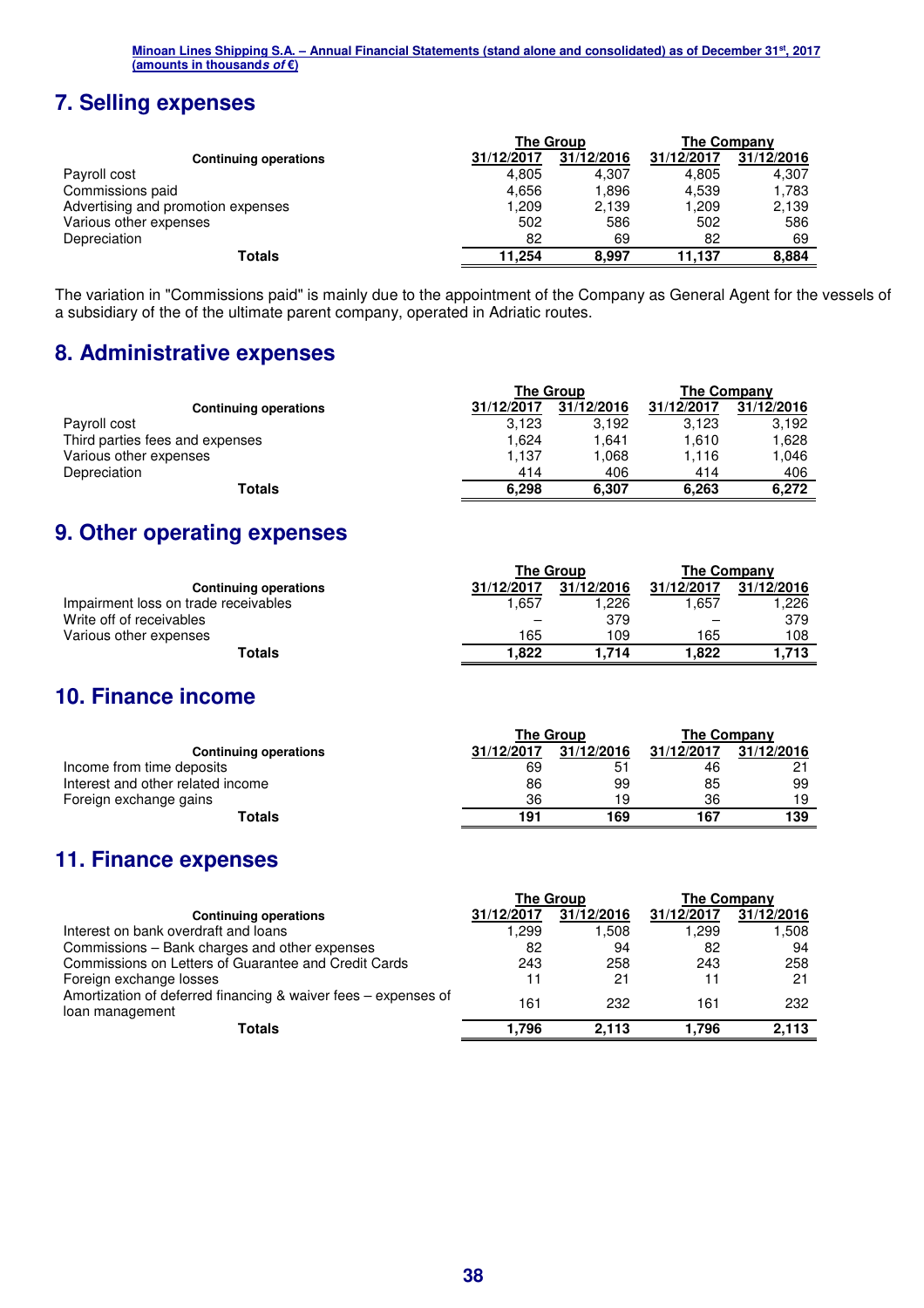## **12. Personnel expenses**

The number of personnel employed at the end of the years ended 31/12/2017 and 31/12/2016 was 318 and 308, respectively.

|                                                | <b>The Group</b> |            | The Company |            |
|------------------------------------------------|------------------|------------|-------------|------------|
| <b>Continuing operations</b>                   | 31/12/2017       | 31/12/2016 | 31/12/2017  | 31/12/2016 |
| Salaries and wages                             | 14.675           | 15.092     | 14.675      | 15,092     |
| Social security contributions                  | 2.419            | 2.435      | 2.419       | 2,435      |
| Other personnel benefits                       | 268              | 318        | 268         | 318        |
| Employee Defined Benefit obligations (note 26) | 298              | 87         | 298         | 87         |
| Totals                                         | 17.660           | 17.932     | 17.660      | 17.932     |

## **13. Income Tax**

The current fiscal framework for the Company is described in note 3.16. Regarding the foreign Group Company, the tax rate applicable in the country that operates and for the purpose of its activity is 4.80% while on 2016 was 5.50%.

|                                                           | <b>The Group</b> |            | The Company              |            |
|-----------------------------------------------------------|------------------|------------|--------------------------|------------|
| <b>Continuing operations</b>                              | 31/12/2017       | 31/12/2016 | 31/12/2017               | 31/12/2016 |
| Income tax expense                                        | 246              | 262        |                          |            |
| Deferred tax                                              | -66              | $-19$      |                          | –          |
| Provision for contigent tax obligation of unaudited years |                  | 1.031      |                          | .031       |
| Totals                                                    | 180              | 1.274      | $\overline{\phantom{0}}$ | 1,031      |

In the statement of financial position under current liabilities are shown the amounts of the "Income tax obligations" which on 31/12/2017 present no outstanding balance while on  $31/12/2016$  amounted to  $\epsilon$  1,072.

On 2016 a provision made by the Company for tax liability expected to arise due to the submission of the amending tax declarations for the previous years (2006 – 2015), based on the provisions of Law 4446/2016 as well as for tax differences that might arise from previous tax audits. In 2017, the submission of amended tax declarations and the full payment of the resulting tax amount of € 1,017 were completed. In addition, the tax audits of fiscal years 2006 and 2008–2011 were also completed in 2017 and the additional tax amounts established and paid reached to  $\epsilon$  14 respectively. The aforementioned amounts were fully covered by the provision made in the year 2016 for contingent tax liabilities, thus the financial results for the year ended 31/12/2017 are not affected. Finally, in the long–term liabilities of financial position are shown the amounts of "Deferred tax liabilities" of the Company which at 31/12/2017 were amounted to € 179 while on 31/12/2016 at  $€$  246, and because of the special tax regime no deferred taxes in the parent company (note 3.16).

**The Group** 

## **14. Tangible and intangible assets**

|                                                                                    | Land  | <b>Buildings</b><br>Technical<br>works | Transportation<br>equipment | Vessels –<br><b>Spare parts</b><br>- Vessels'<br>other<br>equipment | Furniture -<br><b>Computers</b><br>- Other<br>equipment<br>- Mobile<br>phones &<br>tablets | Computer<br><b>Software</b> | <b>Totals</b> |
|------------------------------------------------------------------------------------|-------|----------------------------------------|-----------------------------|---------------------------------------------------------------------|--------------------------------------------------------------------------------------------|-----------------------------|---------------|
| Cost at 1/1/2016                                                                   | 2,110 | 6,278                                  | 8                           | 535,886                                                             | 3,379                                                                                      | 3,244                       | 550.905       |
| Acquisitions and additions $1/1 - 31/12/2016$                                      |       | 19                                     |                             | 879                                                                 | 147                                                                                        | 41                          | 1,086         |
| Less: Disposals - Transfers - Write offs<br>$1/1 - 31/12/2016$                     |       |                                        |                             | 84,481                                                              | 23                                                                                         |                             | 84,504        |
| Costs at 31/12/2016                                                                | 2,110 | 6,297                                  | 8                           | 452,284                                                             | 3,503                                                                                      | 3,285                       | 467,487       |
| Cost at 1/1/2017                                                                   | 2,110 | 6,297                                  | 8                           | 452,284                                                             | 3,503                                                                                      | 3,285                       | 467,487       |
| Acquisitions and additions $1/1 - 31/12/2017$                                      |       | 23                                     |                             | 1,131                                                               | 151                                                                                        | 105                         | 1,410         |
| Less / (plus): Disposals $-$ Transfers $-$ Write<br>offs $1/1 - 31/12/2017$        |       |                                        |                             | $-1,524$                                                            | 70                                                                                         |                             | $-1,454$      |
| Costs at 31/12/2017                                                                | 2,110 | 6,320                                  | 8                           | 454,939                                                             | 3,584                                                                                      | 3,390                       | 470,351       |
| Accumulated Depreciation at 1/1/2016                                               |       | 2,863                                  | 7                           | 171,584                                                             | 2,958                                                                                      | 3,121                       | 180,533       |
| Depreciation for the year $1/1 - 31/12/2016$                                       |       | 256                                    |                             | 13,501                                                              | 148                                                                                        | 59                          | 13,965        |
| Less: Disposed / Transferred assets<br>accumulated depreciation $1/1 - 31/12/2016$ |       |                                        |                             | 30,401                                                              | 23                                                                                         |                             | 30,424        |
| Accumulated Depreciation at 31/12/2016                                             | -     | 3,119                                  | 8                           | 154,684                                                             | 3,083                                                                                      | 3,180                       | 164,074       |
| Accumulated Depreciation at 1/1/2017                                               |       | 3,119                                  | 8                           | 154.684                                                             | 3,083                                                                                      | 3,180                       | 164.074       |
| Depreciation for the year $1/1 - 31/12/2017$                                       |       | 257                                    |                             | 13,660                                                              | 160                                                                                        | 72                          | 14,149        |
| Less: Disposed / Transferred assets<br>accumulated depreciation $1/1 - 31/12/2017$ |       |                                        |                             | 6                                                                   | 71                                                                                         |                             | 77            |
| Accumulated Depreciation at 31/12/2017                                             | -     | 3,376                                  | 8                           | 168,338                                                             | 3,172                                                                                      | 3,252                       | 178,146       |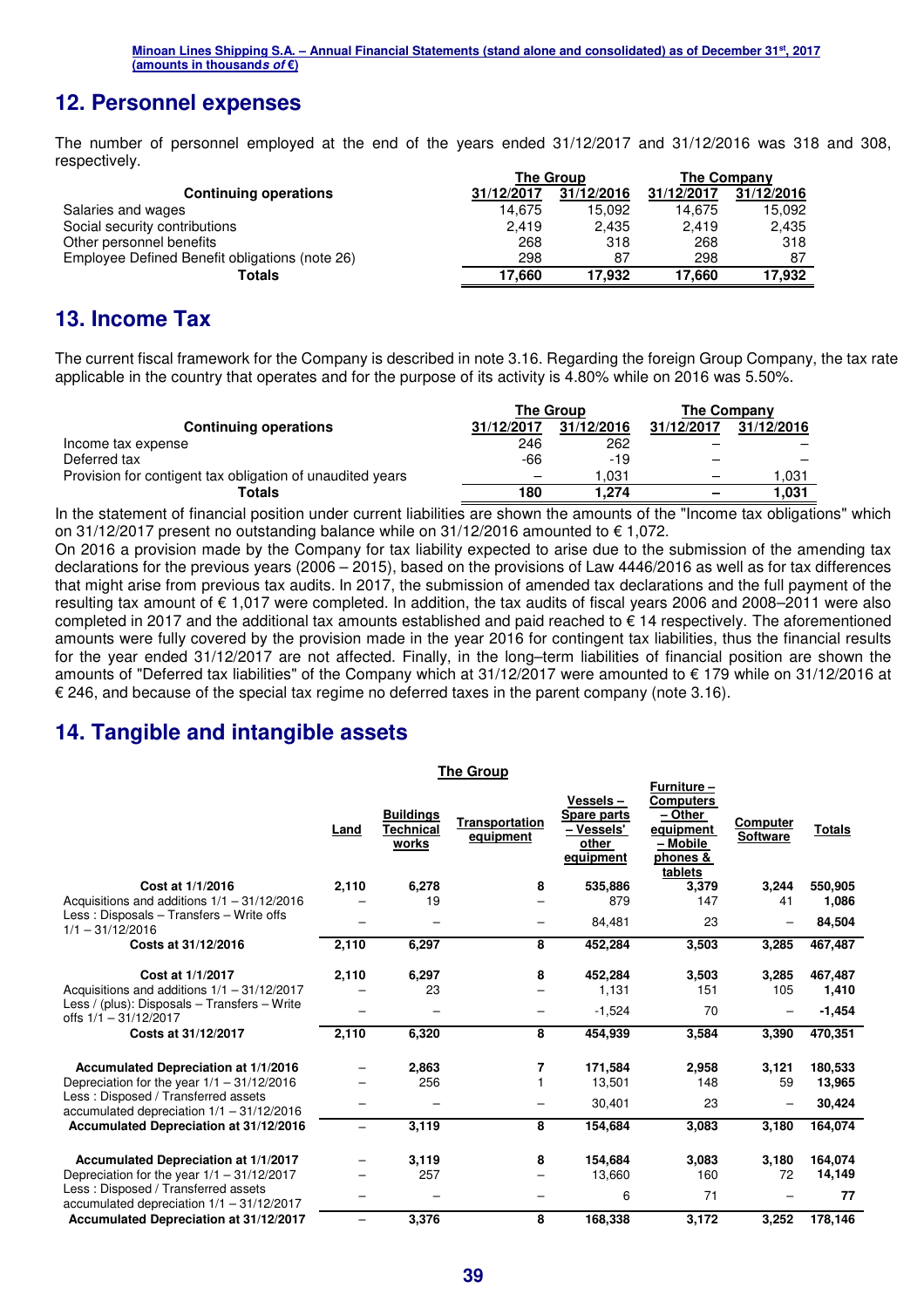|                                     | Minoan Lines Shipping S.A. – Annual Financial Statements (stand alone and consolidated) as of December 31st, 2017 |  |
|-------------------------------------|-------------------------------------------------------------------------------------------------------------------|--|
| (amounts in thousand <i>s of</i> €) |                                                                                                                   |  |

| Net book value at : |       |       |                          |         |     |     |         |
|---------------------|-------|-------|--------------------------|---------|-----|-----|---------|
| 1/1/2016            | 2.110 | 3.415 |                          | 364.302 | 421 | 123 | 370.372 |
| 31/12/2016          | 2.110 | 3.178 | $\overline{\phantom{0}}$ | 297.600 | 420 | 105 | 303.413 |
| 31/12/2017          | 2.110 | 2.944 | $\overline{\phantom{0}}$ | 286.601 | 412 | 138 | 292.205 |

**The Company** 

|                                                                                      |                |                                               | The Company                        |                                                                    |                                                                                            |                             |                    |
|--------------------------------------------------------------------------------------|----------------|-----------------------------------------------|------------------------------------|--------------------------------------------------------------------|--------------------------------------------------------------------------------------------|-----------------------------|--------------------|
|                                                                                      | Land           | <b>Buildings</b><br><b>Technical</b><br>works | <b>Transportation</b><br>equipment | Vessels-<br><b>Spare parts</b><br>- Vessels'<br>other<br>equipment | Furniture -<br><b>Computers</b><br>– Other<br>equipment<br>- Mobile<br>phones &<br>tablets | Computer<br><b>Software</b> | <b>Totals</b>      |
| Cost at 1/1/2016                                                                     | 2,110          | 6,278                                         | 8                                  | 322,165                                                            | 3,379                                                                                      | 3.244                       | 337,184            |
| Acquisitions and additions $1/1 - 31/12/2016$                                        |                | 19                                            |                                    | 879                                                                | 147                                                                                        | 41                          | 1,086              |
| Less: Disposals / Transfers / Write offs<br>$1/1 - 31/12/2016$                       |                |                                               | $\overbrace{\phantom{12322111}}$   | 84,481                                                             | 23                                                                                         |                             | 84,504             |
| Costs at 31/12/2016                                                                  | 2,110          | 6,297                                         | 8                                  | 238,563                                                            | 3,503                                                                                      | 3,285                       | 253,766            |
| Cost at 1/1/2017                                                                     | 2,110          | 6,297                                         | 8                                  | 238,563                                                            | 3,503                                                                                      | 3,285                       | 253.766            |
| Acquisitions and additions $1/1 - 31/12/2017$                                        |                | 23                                            |                                    | 1,131                                                              | 151                                                                                        | 105                         | 1,410              |
| Less / (plus): Disposals / Transfers / Write<br>offs 1/1 - 31/12/2017                |                |                                               | $\qquad \qquad -$                  | $-1,524$                                                           | 70                                                                                         |                             | $-1,454$           |
| Costs at 31/12/2017                                                                  | 2,110          | 6,320                                         | 8                                  | 241,218                                                            | 3,584                                                                                      | 3,390                       | 256,630            |
| Accumulated Depreciation at 1/1/2016<br>Depreciation for the year $1/1 - 31/12/2016$ |                | 2,863<br>256                                  | 7<br>$\mathbf{1}$                  | 106,017<br>7,973                                                   | 2,958<br>148                                                                               | 3,121<br>59                 | 114,966<br>8,437   |
| Less: Disposed / Transferred assets<br>accumulated depreciation 1/1 - 31/12/2016     |                |                                               |                                    | 30,401                                                             | 23                                                                                         |                             | 30,424             |
| Accumulated Depreciation at 31/12/2016                                               | -              | 3,119                                         | 8                                  | 83,589                                                             | 3,083                                                                                      | 3.180                       | 92,979             |
| Accumulated Depreciation at 1/1/2017<br>Depreciation for the year $1/1 - 31/12/2017$ |                | 3.119<br>257                                  | 8                                  | 83,589<br>8,131                                                    | 3.083<br>160                                                                               | 3,180<br>72                 | 92.979<br>8,620    |
| Less: Disposed / Transferred assets<br>accumulated depreciation 1/1 - 31/12/2017     |                |                                               |                                    | 6                                                                  | 71                                                                                         |                             | 77                 |
| Accumulated Depreciation at 31/12/2017                                               |                | 3,376                                         | 8                                  | 91,714                                                             | 3,172                                                                                      | 3,252                       | 101,522            |
| Net book value at :<br>1/1/2016<br>31/12/2016                                        | 2,110<br>2,110 | 3,415<br>3,178                                | 1                                  | 216,148<br>154,974                                                 | 421<br>420                                                                                 | 123<br>105                  | 222,218<br>160,787 |
| 31/12/2017                                                                           | 2,110          | 2,944                                         |                                    | 149,504                                                            | 412                                                                                        | 138                         | 155,108            |

The fair value of the Croup's vessels on 31/12/2017, as determined by independent appraisers, amounted to € 298,000, while the fair value of the property is € 7,173. Was examined whether there are any indications of impairment and no reason for impairment arisen. Information relating to mortgages and liens on assets is included in note 25.

The depreciation of property plant and equipment is recorded in the following captions of the statement of profit or loss and other comprehensive income:

|                              |            | The Group  | The Company |            |  |
|------------------------------|------------|------------|-------------|------------|--|
| <b>Continuing operations</b> | 31/12/2017 | 31/12/2016 | 31/12/2017  | 31/12/2016 |  |
| Cost of sales                | 13.692     | 13.531     | 8.164       | 8,002      |  |
| Administrative expenses      | 82         | 69         | 82          | 69         |  |
| Selling expenses             | 373        | 365        | 373         | 365        |  |
| Totals                       | 14.147     | 13,965     | 8.619       | 8.436      |  |

## **15. Investment Property**

The movement of the above caption is presented on the table below:

|                                              | <b>The Group</b> |                  |        |             | The Company      |        |  |
|----------------------------------------------|------------------|------------------|--------|-------------|------------------|--------|--|
|                                              | Land             | <b>Buildings</b> | Totals | <u>Land</u> | <b>Buildings</b> | Totals |  |
| Cost at 1/1/2016                             | 557              | 1.195            | 1,752  | 557         | 1.195            | 1,752  |  |
| Costs at 31/12/2016                          | 557              | 1.195            | 1,752  | 557         | 1.195            | 1,752  |  |
| Cost at 1/1/2017                             | 557              | 1.195            | 1.752  | 557         | 1.195            | 1,752  |  |
| Costs at 31/12/2017                          | 557              | 1.195            | 1,752  | 557         | 1.195            | 1,752  |  |
| Accumulated Depreciation at 1/1/2016         |                  | 494              | 494    |             | 494              | 494    |  |
| Depreciation for the year $1/1 - 31/12/2016$ |                  | 41               | 41     |             | 41               | 41     |  |
| Accumulated Depreciation at 31/12/2016       |                  | 535              | 535    |             | 535              | 535    |  |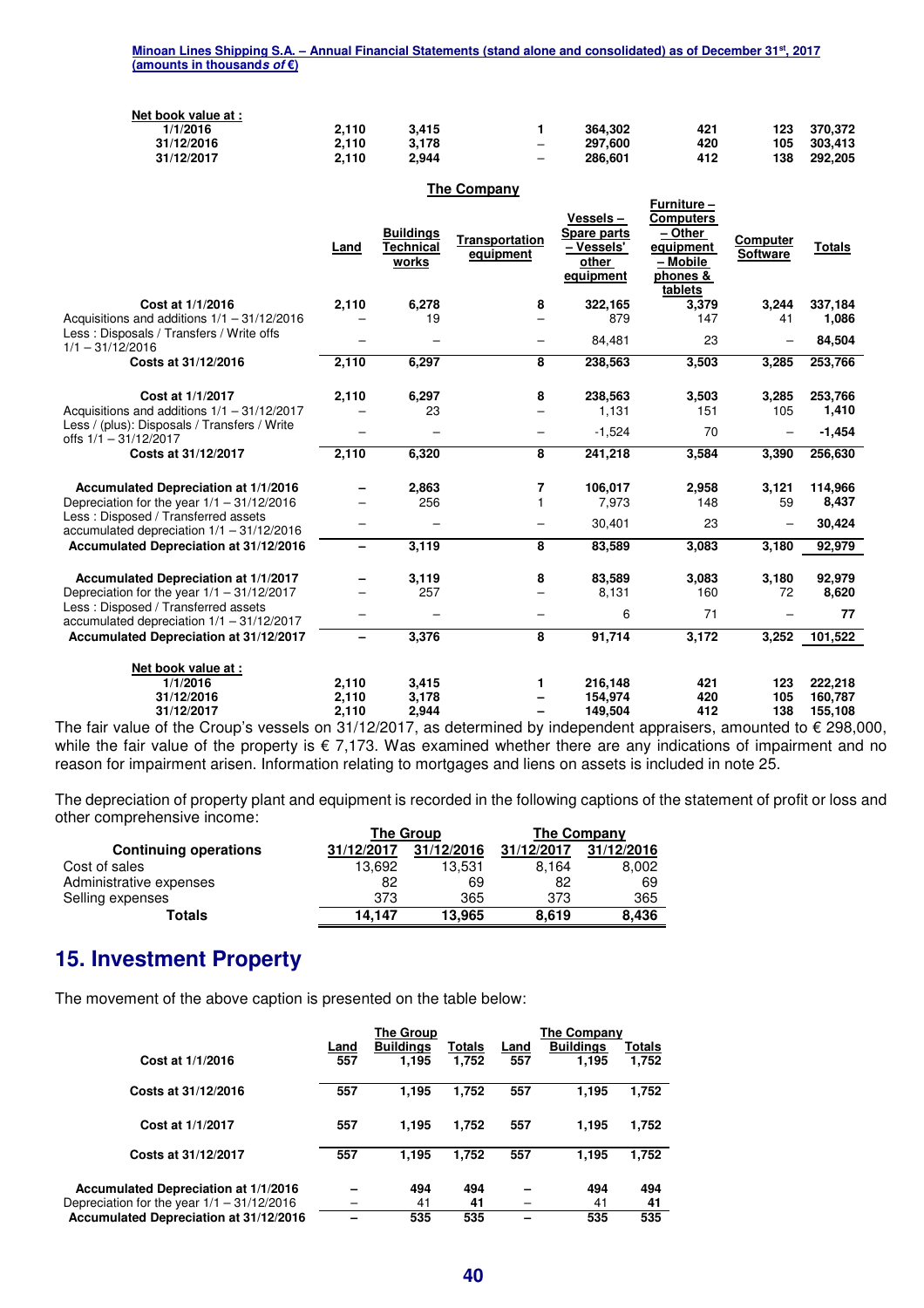| Accumulated Depreciation at 1/1/2017<br>Depreciation for the year $1/1 - 31/12/2017$ |     | 535<br>41 | 535<br>41 |     | 535<br>41 | 535<br>41 |
|--------------------------------------------------------------------------------------|-----|-----------|-----------|-----|-----------|-----------|
| Accumulated Depreciation at 31/12/2017                                               |     | 576       | 576       |     | 576       | 576       |
| Net book value at :                                                                  |     |           |           |     |           |           |
| 1/1/2016                                                                             | 557 | 701       | 1.258     | 557 | 701       | 1.258     |
| 31/12/2016                                                                           | 557 | 660       | 1.217     | 557 | 660       | 1.217     |
| 31/12/2017                                                                           | 557 | 619       | 1.176     | 557 | 619       | 1.176     |

After an impairment test was carried out by the Company based on a study by an independent appraiser the property's fair value at 31/12/2017 is € 1,198 while there was no reason for any impairment of the property. The above property is recorded lien to secure the obligations of the Company.

## **16. Investments in subsidiaries**

Investments in subsidiaries are as follows :

|                      | <b>Participation amount</b> |            |  |  |  |
|----------------------|-----------------------------|------------|--|--|--|
| company              | 31/12/2017                  | 31/12/2016 |  |  |  |
| Minoan Italia S.p.A. | 125.643                     | 132,243    |  |  |  |
| <b>Totals</b>        | 125.643                     | 132,243    |  |  |  |

At 17/11/2017 a decision was taken by the Extraordinary General Meeting of 100% subsidiary Minoan Italia S.p.A. to reduce its share capital by the amount of  $\epsilon$  6,600 and the return of that amount to the parent company.

In order for the bond loan to be secured, the shares of Minoan Italia S.p.A. have been pledged (note 25).

The amount of € 4,274 included in the Company's results in the category "Dividend income from participations" is dividend for the fiscal year 2016 received by the parent from the subsidiary Minoan Italia S.p.A. The decision was taken in the regular General Assembly of the company held in April 2017.

## **17. Available for sale financial assets**

The available for sale financial assets amounting € 83,414 on 31/12/2017 and € 82,907 on 31/12/2016 refer mainly to the Company's investment in the non–listed company Hellenic Seaways Shipping S.A.Up to 31/12/2017 the Company's participation is shapping to 48.53%.

The Company, despite this increase, believes that it has no significant influence in the management / financial policy of the company. More specific, the existence of significant influence by an investor is usually evidenced in one or more of the following ways: (a) representation on the board of directors or equivalent governing body of the investee, (b) participation in the policy–making process, (c) material transactions between the investor and the investee, (d) interchange of managerial personnel, (e) provision of essential technical information. As at 31/12/2017 none from the above mentioned criteria, is met. On 26/10/2017, a framework agreement with ATTICA Holdings S.A. was executed in principle, in order to proceed with the transfer of all the shares it currently holds at the Hellenic Seaways Shipping S.A.as well as to the sale of 2 vessels. More specifically, this framework agreement includes the following individual and interrelated (en bloc) transactions:

• The sale to ATTICA Holdings S.A. of 37,667,504 shares of Hellenic Seaways Shipping S.A.which currently represent 48,53% of the paid up share capital, for a consideration to the amount of  $\epsilon$  78,500.

• The purchase of the vessel "HIGHSPEED 7", that is owned by Hellenic Seaways Shipping S.A., for a total purchasing price of € 25,000. Along with this purchase the Company acquires the right to operate on the "Heraklion-Cyclades" route.

• The purchase by a company owned by the Grimaldi Group, the main shareholder of Minoan Lines SA, of the vessel "SUPERFAST XII" that is owned by ATTICA FERRIES MARITIME COMPANY, a 100% subsidiary of ATTICA Holdings SA, for a total purchasing price of €74,500.

The implementation of the agreement is, inter alia, conditional on the approval of the Hellenic Competition Commission and on securing the necessary corporate and other approvals. The aforementioned transactions will be completed upon the acquisition of control of Hellenic Seaways Shipping S.A. by ATTICA Holdings SA, for which the latter has submitted a notice to the Hellenic Competition Commission on the grounds of another transaction, which is currently being examined. Due to uncertainty regarding the outcome of the agreement as well as the timing of its completion, the Management concluded that maintaining the classification of the investment in non-current assets is the most appropriate.

The Company has received a valuation study from an independent recognized valuator that was conducted in accordance with methods accepted by IFRS (method of discounted free cash flow and method of related transactions performed - note 30) and no reason for impairment arisen. The Management estimates that, if the pending transaction finally concluded, a positive effect for the Company will be realized, considering the significant benefits of the operation of the "Heraklion-Cyclades" route.

The remaining available for sale financial assets are related to investments in stocks of two non–listed cooperative banks and one non–listed domestic company in which the Group holds negligible shares. Their valuation is based on their financial statements, which reflect the assets at fair value. On 31/12/2017 for these financial assets no impairment loss arisen.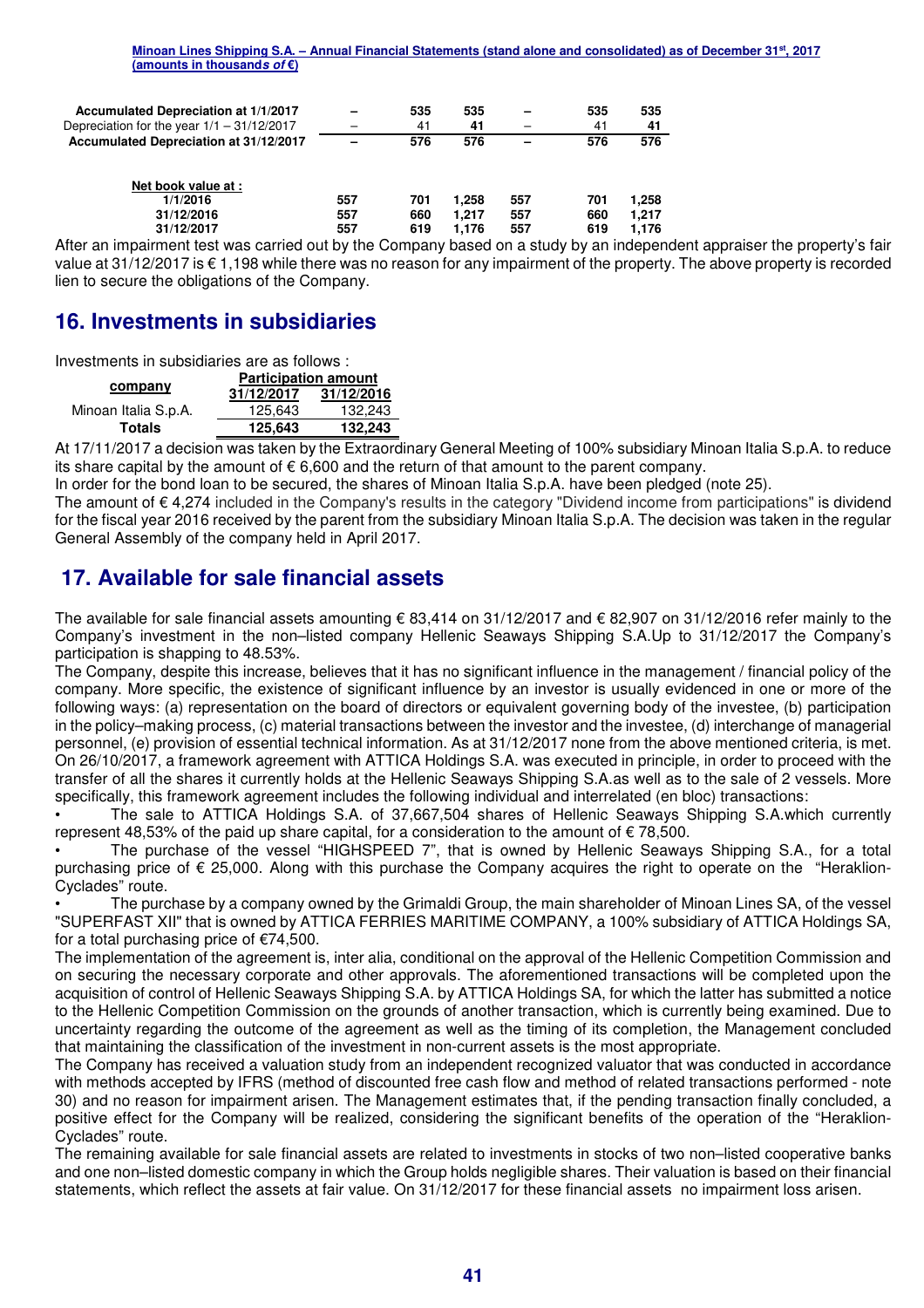## **18. Other non–current assets**

In the other non–current assets, mainly included receivables of value  $\epsilon$  25,817 which are expected to be collected in a period of over a year, have been transferred. For these receivables during the previous and the current fiscal years, the Company has respectively recorded provisions and adjustments to present value amounting to € 12,578. The respective amounts for 2016 were for the receivables  $\epsilon$  26,556 and for the provisions – adjustments to present value  $\epsilon$  11,436.

## **19. Inventories**

|             |            | The Group  | The Company |            |  |
|-------------|------------|------------|-------------|------------|--|
|             | 31/12/2017 | 31/12/2016 | 31/12/2017  | 31/12/2016 |  |
| Merchandise | 1.910      | 1.981      | 1.910       | 1.981      |  |
| Consumables | 566        | 1.280      | 566         | 1.280      |  |
| Totals      | 2.476      | 3.261      | 2.476       | 3.261      |  |

## **20. Trade and Other receivables–Other current assets**

|                                       | <b>Trade and Other Receivables</b> |                             |                    |            |  |  |
|---------------------------------------|------------------------------------|-----------------------------|--------------------|------------|--|--|
|                                       |                                    | <b>The Group</b>            | The Company        |            |  |  |
|                                       | 31/12/2017                         | 31/12/2016                  | 31/12/2017         | 31/12/2016 |  |  |
| Customers - Cheques Receivable        | 11,994                             | 38,905                      | 11,994             | 38,905     |  |  |
| Trade receivables due from affiliates |                                    |                             | 6,600              | 471        |  |  |
| <b>Other Receivables</b>              | 1,008                              | 2,733                       | 993                | 2,733      |  |  |
| <b>Totals</b>                         | 13,002                             | 41,638                      | 19,587             | 42,109     |  |  |
|                                       |                                    | <b>Other current assets</b> |                    |            |  |  |
|                                       |                                    | <b>The Group</b>            | <b>The Company</b> |            |  |  |
|                                       | 31/12/2017                         | 31/12/2016                  | 31/12/2017         | 31/12/2016 |  |  |
| <b>Prepaid Expenses</b>               | 265                                | 1.920                       | 265                | 1,920      |  |  |
| Accrued Income                        | 305                                | 1,481                       | 241                | 86         |  |  |
| Totals                                | 570                                | 3,401                       | 506                | 2.006      |  |  |

The Company and the Group's exposure to credit risks, as well as the impairment losses related to trade and other receivables are analyzed in note 29.3.

## **21. Cash and Cash equivalents**

|                                 |            | The Group  | The Company |            |  |
|---------------------------------|------------|------------|-------------|------------|--|
|                                 | 31/12/2017 | 31/12/2016 | 31/12/2017  | 31/12/2016 |  |
| Cash on hand                    | 6.736      | 587        | 286         | 481        |  |
| Cash in banks and time deposits | 27.103     | 28.792     | 27.103      | 28.792     |  |
| Totals                          | 33,839     | 29,379     | 27.389      | 29.273     |  |

Deposits are located mainly in banks with high credit rating index.

## **22. Share capital**

(The amounts of note 22 are presented in  $\epsilon$ )

The share capital of the Company is divided into 106,980,050 ordinary shares with a nominal value of  $\epsilon$  2.25 each. The equity holders of ordinary shares receive dividend when it is approved for distribution by the General Shareholders' Meeting. Every ordinary share carries one voting right at the General Shareholders' Meetings. The weighted average number of shares on 31/12/2017 and on 31/12/2016 was 106,980,050. Both the Company and its subsidiary did not held own shares during the year.

## **23. Reserves**

|                                                    | <b>The Group</b> |            | The Company |            |  |
|----------------------------------------------------|------------------|------------|-------------|------------|--|
|                                                    | 31/12/2017       | 31/12/2016 | 31/12/2017  | 31/12/2016 |  |
| Statutory reserve                                  | 13.488           | 13.264     | 12.779      | 12.779     |  |
| Accumulated actuarial results recognized in equity | 330              | 294        | 329         | 294        |  |
| <b>Totals</b>                                      | 13,818           | 13.558     | 13.108      | 13.073     |  |

**Statutory reserve:** According to the Greek corporate law, the Company is required to transfer an amount equal to at least 5% of its net realized profit to a statutory reserve, until such a reserve equals 1/3 of the issued share capital. This reserve can be used exclusively before any distribution of dividends to off–set a deficit.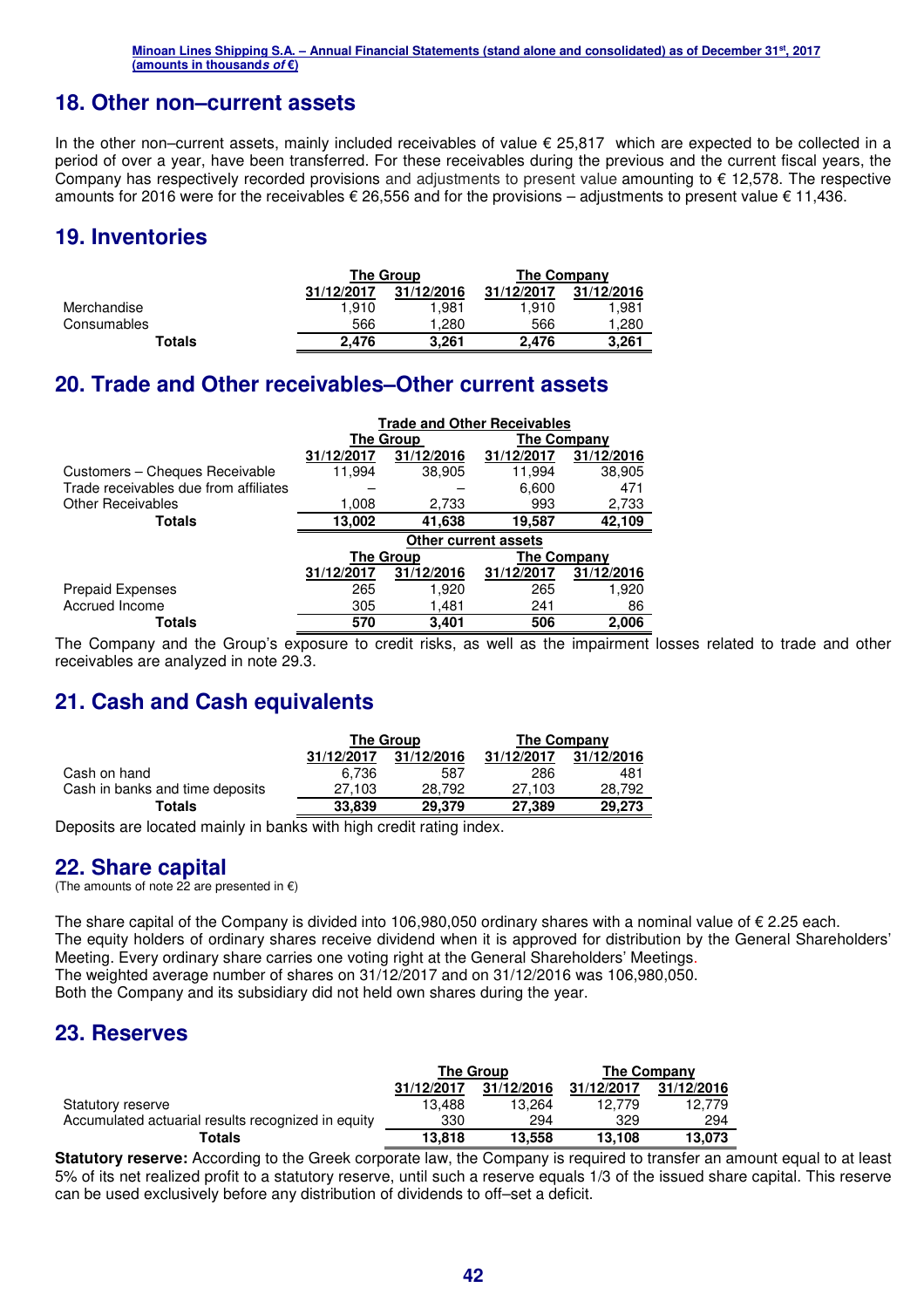**Accumulated actuarial results recognized in equity:** As defined in IAS 19 are recognized directly in the other comprehensive income of the period in which they occur and not be transferred to the income statement in a subsequent period but are recognized directly in equity of the Company and the Group (note 26).

## **24. Dividends**

According to the Greek Corporate law, companies should distribute as dividend to their shareholders, provided there is a positive balance of retained earnings, at least an amount equal to 35% of the annual net realized profits (after the deduction of the statutory reserve). Nil dividend distribution can be approved by the General Assembly by shareholders representing the 70% of the paid–in share capital. Under the above terms, for the year 2017 the Company is not entitled to distribute dividend.

## **25. Loans–Short term bank borrowings**

The long–term debt of the Company is analyzed as follows:

|                                           | Average       |            | Average       |            |
|-------------------------------------------|---------------|------------|---------------|------------|
|                                           | interest rate | 31/12/2017 | interest rate | 31/12/2016 |
|                                           | <u>2017</u>   |            | 2016          |            |
| Bond Loan – Agent National Bank of Greece | 0.85%         | 139.300    | 0.85%         | 153,230    |
| Less: Net book value of transaction costs |               | $-261$     |               | -372       |
| <b>Total bond loan</b>                    |               | 139,039    |               | 152,858    |
| Less: current portion of long-term loan   |               | $-13.818$  |               | $-13,930$  |
| <b>Total Long term debt</b>               |               | 125.221    |               | 138,928    |

The bond loan agreement is denominated in Euro with a variable interest rate (euribor), plus a spread as defined in the particular agreement. The loan is repayable until 2019. Nevertheless, a partial or full early repayment of the loan is permitted provided that there are no other legal restrictions.

The above bond loan agreement sets certain terms and limitations (the prior consent of the participated banks is required) regarding the following: change of business, mergers, negative pledge, disposals and acquisitions, additional or repayment of borrowings, dividends distribution (other than minimum required by law), reducing or repurchasing the share capital. Failure to comply with the terms of the agreement or breach of any of its obligations may result in a mandatory full repayment of the loan and accrued interest. Furthermore, the bond loan agreement sets certain financial covenants that the Company must meet at the end of each financial year. These financial covenants are: a) the ratio of total consolidated liabilities (government grants excluded) to total consolidated assets (adjusted to market value of the vessels) shall not exceed 0.65:1.0 , b) the ratio of total consolidated earnings before interest, taxes, depreciation and amortization to net interest expenses shall not be less that 2.0:1.0 and c) the liquid funds shall not be less that € 15,000. On 31/12/2017, the Company complied with all the above covenants.

The interest expenses of the above long term debt for the period ended 1/1–31/12/2017 and 1/1–31/12/2016, amounted to € 1,299 and  $€$  1,516 respectively.

In order to secure the aforementioned debt, first preferred mortgages amounting to € 375,000 have been registered on the Company's vessels. Moreover, the shares of Minoan Italia S.p.A. have been pledged for an amount of € 138,000.

There are no short–term borrowings at as 31/12/2017 and 31/12/2016, while to be secured any future withdrawals two of the Company's properties have been mortgaged.

Information regarding the Company's liquidity and interest rate risk exposure is included in note 29.

## **26. Employee defined benefit obligations**

According to the Greek Labour Law, employees upon retirement are entitled to compensation which amounts to 40% of the amount that would become payable upon dismissal.

The table below shows the present value of the employee defined benefit obligations:

|                                              | 31/12/2017 | 31/12/2016 |
|----------------------------------------------|------------|------------|
| Present value of defined benefit obligations | 1.420      | 1.473      |
| <b>Total liability</b>                       | 1.420      | 1.473      |

The amount, recorded as an expense at 31/12/2017 and 31/12/2016 respectively, is analyzed as follows:

|                                                                 | The Group | The Company |
|-----------------------------------------------------------------|-----------|-------------|
| Balance as at 1/1/2016                                          | 1,386     | 1,386       |
| <b>Current Service Cost</b>                                     | 55        | 55          |
| Interest Cost                                                   | 26        | 26          |
| Benefits paid                                                   | -28       | $-28$       |
| Cost of settlement                                              | 6         | 6           |
| Actuarial loss recognized in the statement of changes in equity | 28        | 28          |
| Balance as at 31/12/2016                                        | 1.473     | 1.473       |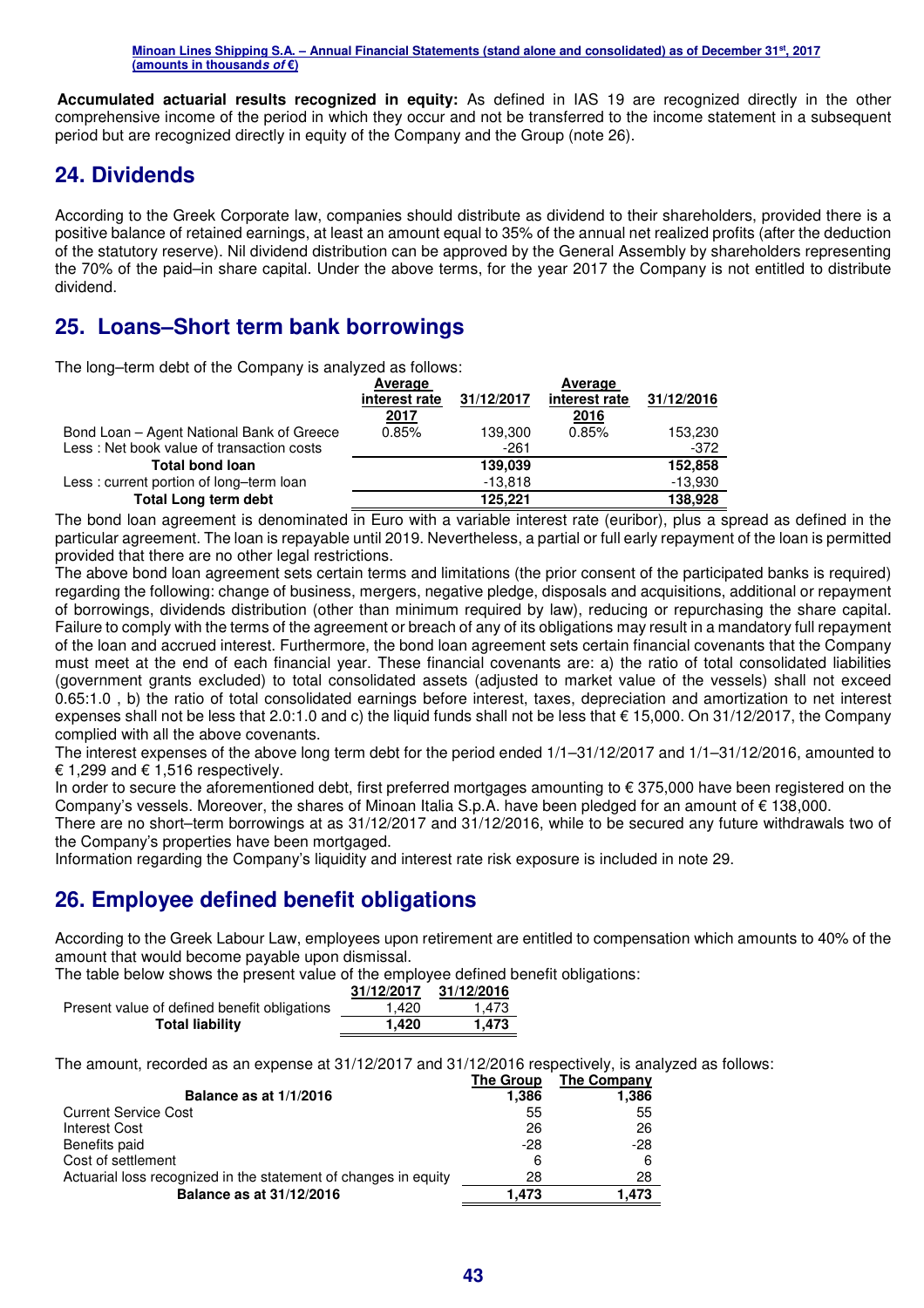| Balance as at 1/1/2017                                            | 1.473  | 1.473  |
|-------------------------------------------------------------------|--------|--------|
| <b>Current Service Cost</b>                                       | 51     | 51     |
| <b>Interest Cost</b>                                              | 22     | 22     |
| Benefits paid                                                     | $-316$ | $-316$ |
| Cost of settlement                                                | 225    | 225    |
| Actuarial (gain) recognized in the statement of changes in equity | -35    | -35    |
| <b>Balance as at 31/12/2017</b>                                   | 1.420  | 1.420  |

The amount, recorded as an expense at 31/12/2017 and 31/12/2016 respectively, is analyzed as follows:

|                             |            | <b>The Group</b> | The Company |            |
|-----------------------------|------------|------------------|-------------|------------|
|                             | 31/12/2017 | 31/12/2016       | 31/12/2017  | 31/12/2016 |
| <b>Current Service Cost</b> | 51         | 55               | 51          | 55         |
| Interest Cost               | 22         | 26               | 22          | 26         |
| Benefits paid               | 225        | 6                | 225         |            |
| <b>Totals</b>               | 298        | 87               | 298         | 87         |

The above expenditure is included in the following categories of the income statement:

|                         |            | <b>The Group</b> | The Company |            |
|-------------------------|------------|------------------|-------------|------------|
|                         | 31/12/2017 | 31/12/2016       | 31/12/2017  | 31/12/2016 |
| Administrative expenses | 100        | 44               | 100         | 44         |
| Selling expenses        | 198        | 43               | 198         | 43         |
| Totals                  | 298        | 87               | 298         | 87         |

The movement of the defined benefit obligations for the years 2013–2017 is presented below:

|                             |       |       |       | 31/12/2017 31/12/2016 31/12/2015 31/12/2014 31/12/2013 |       |
|-----------------------------|-------|-------|-------|--------------------------------------------------------|-------|
| Defined Benefit Obligations | 1.420 | 1.473 | 1.386 | 1.362                                                  | 1,360 |

The total amount of Employee Defined Benefit Obligations is unfunded. The main assumptions used are as follows:

- Discount Rate for 2017 is 1.60% while for 2016 is 1.50%
- Long–term average annual salaries increase by 1.75% for 2017 while for 2016 is 1.75%
- The average annual long term inflation rate for 2017 is 1.75% while for 2016 is 1.75%
- Average expected future employee services 15.43 years.

The benefits payments expected to take place during the next 5 years for the Company amount to  $\epsilon$  47. If the discount rate used in the valuation was 0.50% higher, then the defined benefit obligation for staff retirement indemnities for the Company would decrease by € 88. If the discount rate used in the valuation was 0.50% lower, then the defined benefit obligation for staff retirement indemnities for the Company would increase by  $\epsilon$  97.

## **27. Trade and Other payables**

|                                                         | <b>The Group</b> |            | <b>The Company</b> |            |
|---------------------------------------------------------|------------------|------------|--------------------|------------|
|                                                         | 31/12/2017       | 31/12/2016 | 31/12/2017         | 31/12/2016 |
| Suppliers – cheque payables                             | 4.290            | 10,263     | 4.286              | 10,263     |
| Withholding taxes-social security contributions payable | 3,688            | 4.167      | 3.688              | 4.167      |
| Sundry creditors                                        | 2.239            | 3.231      | 2.239              | 3.231      |
| Accrued expenses                                        | 1.615            | 21.886     | 1.615              | 21,886     |
| Customer advances                                       | 1.247            | 1.640      | 1.247              | 1.640      |
| Deferred income                                         | 1.742            | 3.179      | 1,153              | 2,431      |
| Totals                                                  | 14.821           | 44.366     | 14.228             | 43.618     |

In the amount representing "Accrued Expenses" it is included an amount of € 575 (2016: € 17,091), which it is not invoiced till 31/12 and for this reason it is not included in the liabilities to related parties, but instead it is presented in the transactions for the same period (note 33.1).

## **28. Offsetting of financial assets and liabilities**

The following table shows the compensation of financial assets and liabilities held in current and previous year:

|                                                             | <b>Initial Balances</b> |                                | <b>Balances to be offset</b> |            | <b>Net Balances as</b><br>presented in the<br><b>Financial Statements</b> |            |
|-------------------------------------------------------------|-------------------------|--------------------------------|------------------------------|------------|---------------------------------------------------------------------------|------------|
|                                                             | 31/12/2017              | 31/12/2016<br><b>The Group</b> | 31/12/2017                   | 31/12/2016 | 31/12/2017                                                                | 31/12/2016 |
| <b>Financial assets</b>                                     |                         |                                |                              |            |                                                                           |            |
| Trade and other receivables<br><b>Financial liabilities</b> | 21.289                  | 51.694                         | $-8.287$                     | $-10.056$  | 13.002                                                                    | 41.638     |
| Trade and other payables                                    | 23.108                  | 54.422                         | 8.287                        | 10.056     | 14.821                                                                    | 44.366     |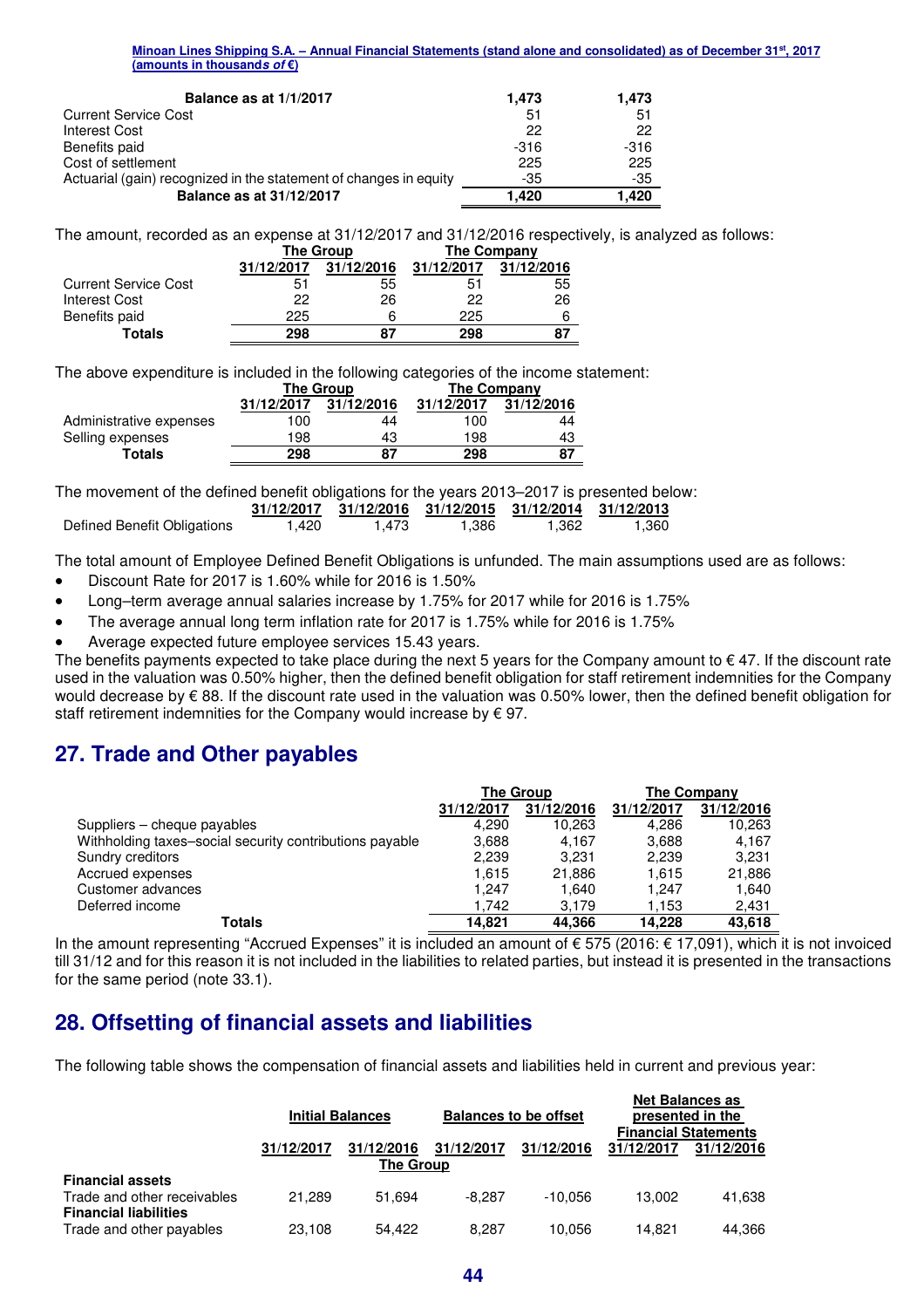|                              |        | The Company |        |         |        |        |
|------------------------------|--------|-------------|--------|---------|--------|--------|
| <b>Financial assets</b>      |        |             |        |         |        |        |
| Trade and other receivables  | 27.874 | 52.165      | -8.287 | -10.056 | 19.587 | 42.109 |
| <b>Financial liabilities</b> |        |             |        |         |        |        |
| Trade and other payables     | 22.516 | 53.674      | 8.287  | 10.056  | 14.229 | 43.618 |

# **29. Financial Risk Management**

## **29.1 General**

The Company and the Group are exposed mainly to the following financial risks which might possibly be affected by the macroeconomic and operating environment as analyzed below.

This note presents information about the Group's exposure to each of these risks, the Group's objectives, policies and processes for measuring and managing risk, and the Group's management of capital. Further quantitative disclosures are included throughout these financial statements.

The Board of Directors has overall responsibility for the establishment and oversight of the Company's and the Group's risk management framework. The Board has delegated authority to the finance division for monitoring of financial risks. The Company's and Group's risk management policies are established to identify and analyze the risks faced by the Group, to set appropriate risk limits and controls, and to monitor risks, adherence to limits and to hedge such risk depending on the prevailing market conditions each period of time. Risk management policies and systems are reviewed regularly to reflect changes in market conditions and the Group's activities. Cash and cash equivalents are also elements with high credit risk as the current conditions in Greece exert considerable pressure on domestic banks. In order for the risk to be reduced, the Company's and Group's cash and cash equivalents are only deposited for a short amount of time.

## **29.2 Macroeconomic conditions in Greece – Capital controls**

The macroeconomic and financial environment in Greece has become volatile especially after the enforcement of capital controls on June 2015, which include constraints affecting domestic transactions and intra-community & international transactions originating from Greece. Capital controls' continuing enforcement, despite the relaxation of relevant legal framework, is gradually presenting a significant effect on national economy.

In 2017 the position of the Greek economy was improved, a fact that contributed positively both to the growth of employment and to private consumption. In addition, there was an increase in the level of trust and confidence of our country which contributed significantly to the de-escalation of Greek bond yields.

Nevertheless, there are still the contry's banking system is sallow, mainly with defaulting loans, as well as the financing of the country following the completion of the agreement with the European Stability Mechanism (E.S.M.) in August 2018, which has a negative impact on its outlook.

Within this political and economic framework, as described above, Group's operations continue without any disruption. while all necessary measures are being taken as to secure a smooth operation

Consequently, the Management has assessed that at 31/12/2017 no additional provisions for impairment of financial and non–financial assets are required, than those conducted and reported in note 9.

## **29.3 Credit risk**

The Company's turnover comes from a range of categories like passenger and private vehicles transportation, on board sales (restaurants, bars and shops), transportation of freight units and vessels' chartering. Hence, the Company's customer base is analyzed as follows:

- a) Those with professional collaboration such as:
- Travel Agents
- Central Agents
- Cargo Companies
- Cargo Owners
- Car rental companies
- Shipping Companies
- b) Individuals-Passengers

There are ongoing efforts to attract more potential customers (in all the above categories) in order to enhance sales and develop the Company's customer base. Under the Company's set credit policy, every new customer is analyzed individually for creditworthiness before the Company's standard payment and credit terms and conditions are offered. The Company constantly monitors the balance of its clients and examines the prospect of forming provisions. Hence, a possible failure of the clients to meet their obligations, may affect the Company's results through the creation of relevant provisions. It should be noted that the current economic conditions both in Greece and internationally, create cases of high credit risk, resulting in an increasingly imperative need for provisioning of impairment losses, having adverse effects in the financial results and financial condition of the Company.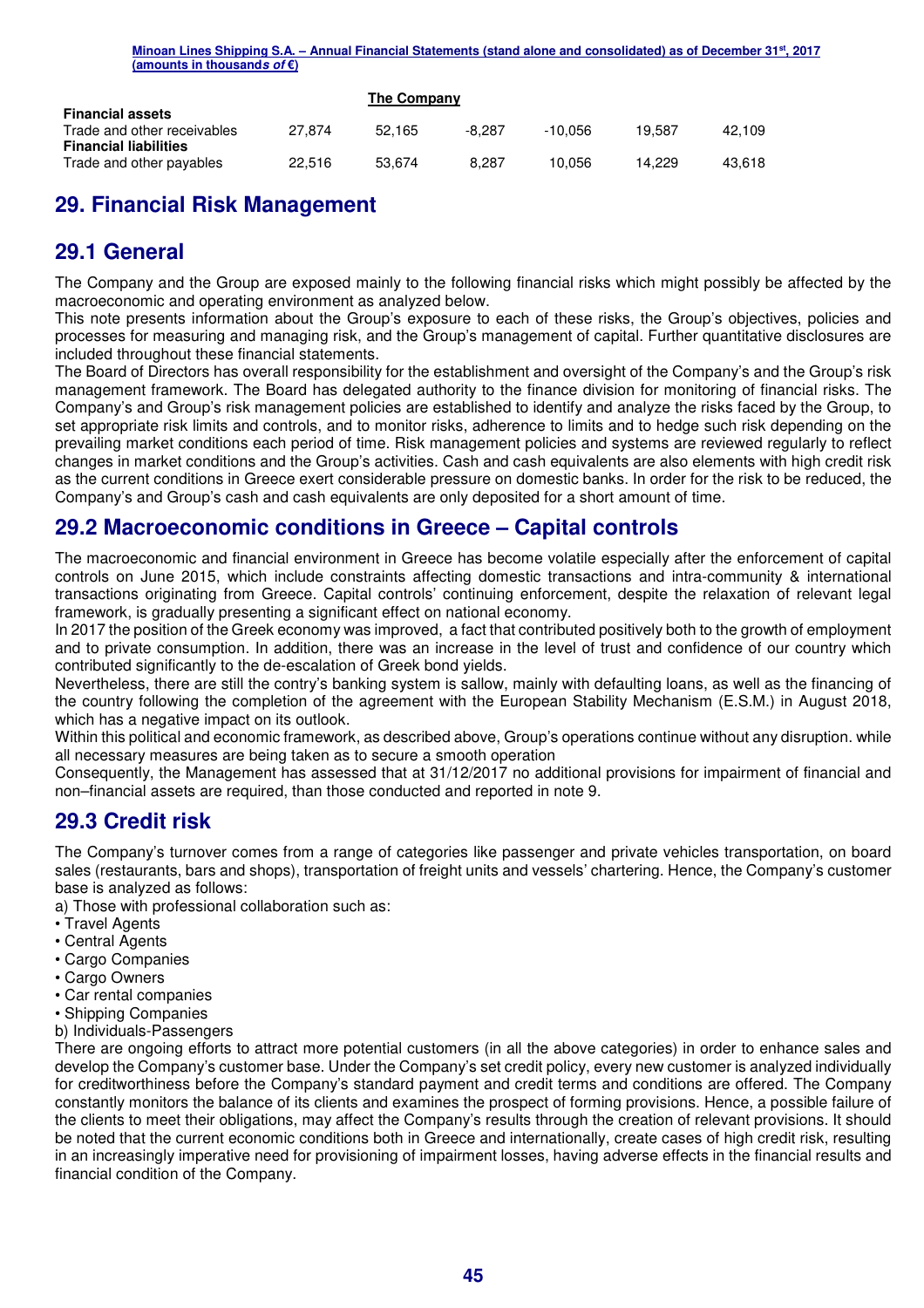## **29.3.1 Credit risk exposure**

The carrying value of "Trade and Other Receivables" and "Other investments" indicate the maximum exposure to credit risk. In order to secure the aforementioned trade risk exposure, the Company receives letters of guarantee, pre–notations and shares pledged from its customers. The carrying value of "Trade and Other Receivables" along with the received guarantees, are presented below:

|                        | <b>The Group</b> |            | <b>The Company</b> |            |
|------------------------|------------------|------------|--------------------|------------|
|                        | 31/12/2017       | 31/12/2016 | 31/12/2017         | 31/12/2016 |
| Long term receivables  | 13.239           | 15.120     | 13.239             | 15.120     |
| Short term receivables | 13.002           | 41.638     | 19.587             | 42.109     |
| Guarantees received    | $-5.394$         | $-9.282$   | -5.394             | $-9.282$   |

For securing long–term doubtful receivables net amounting to € 9,853, the Company has received pledges on shares of non–listed companies. Moreover, legal proceedings are in progress against property of the debtors and property pre– notations have received.

The maximum exposure to credit risk per customer group is as follows:

|                           | <b>The Group</b> |            | The Company |            |
|---------------------------|------------------|------------|-------------|------------|
|                           | 31/12/2017       | 31/12/2016 | 31/12/2017  | 31/12/2016 |
| Port Agents               | 622              | 197        | 622         | 197        |
| Travel agencies           | 1.899            | 2.214      | 1,899       | 2.214      |
| Truck customers           | 3,875            | 13,717     | 3,875       | 13,717     |
| Agency services customers | 2,149            | 2,882      | 2,149       | 2,882      |
| Other receivables         | 4,457            | 22,628     | 11,042      | 23,099     |
| <b>Totals</b>             | 13,002           | 41,638     | 19,587      | 42,109     |
| Long term receivables     | 13,239           | 15,120     | 13,239      | 15,120     |
| <b>Totals</b>             | 26.241           | 56,758     | 32,826      | 57,229     |

## **29.3.2 Impairment loss**

The aging of the trade and other receivables, at the balance sheet dates were as follows:

|                        | <b>The Group</b> |            | <b>The Company</b> |            |
|------------------------|------------------|------------|--------------------|------------|
|                        | 31/12/2017       | 31/12/2016 | 31/12/2017         | 31/12/2016 |
| Short term receivables |                  |            |                    |            |
| Not past due           | 5,116            | 34,849     | 11,701             | 35,320     |
| Past due 1-30 days     | 2,483            | 2,319      | 2,483              | 2.319      |
| Past due 31-120 days   | 3,983            | 2,827      | 3,983              | 2,827      |
| Past due 121-365 days  | 344              | 413        | 344                | 413        |
| Past due over a year * | 1,076            | 1,230      | 1,076              | 1,230      |
| <b>Totals</b>          | 13,002           | 41,638     | 19,587             | 42,109     |
| Long term receivables* | 13,239           | 15,120     | 13,239             | 15,120     |
| <b>Totals</b>          | 26,241           | 56,758     | 32,826             | 57,229     |

\* including debtors in litigation and settlement agreements

The allowance for impairment losses which has reduced the "Trade and Other Receivables" caption, relates to receivables that are past due for over one year. The movement of the allowance is analysed in the table below:

|                                                        | <b>The Group</b> |            |            | <b>The Company</b> |
|--------------------------------------------------------|------------------|------------|------------|--------------------|
|                                                        | 31/12/2017       | 31/12/2016 | 31/12/2017 | 31/12/2016         |
| <b>Opening Balance</b>                                 | 20.478           | 19.318     | 20.478     | 19,318             |
| Plus: Impairment loss                                  | 1.777            | 1.226      | 1.777      | 1,226              |
| Less: Transfer of impairment on long-term receivables  | 278              | 93         | 278        | 93                 |
| Less: Write off of Impairment loss                     |                  |            |            |                    |
| Less: Reversal of impairment loss due to debt recovery | 91               | 66         | 91         | 66                 |
| <b>Closing Balance</b>                                 | 21.885           | 20.385     | 21.885     | 20,385             |
| Impairment on long-term receivables                    | 278              | 93         | 278        | 93                 |
| <b>Closing Balance</b>                                 | 22.163           | 20.478     | 22.163     | 20.478             |

The allowance for impairment is used to record impairment losses, unless the Company estimates that no recovery of the pending amount is expected, where in such cases the non–recoverable amounts are directly written–off against the receivables.

## **29.4 Liquidity risk**

The liquidity risk is referred to the Company's or the Group's ability to meet their financial obligations as they fall due.The approach adopted by the Company and the Group regarding liquidity management is to ensure the necessary liquidity to meet their liabilities when due. Therefore, it has ensured an appropriate combination of cash, cash equivalents and approved bank credits.

At 31/12/2017 the Group's cash and cash equivalents amounted to € 33,839 while at 31/12/2016 amounted to € 29,379. Furthermore, the Group maintaining credit lines with cooperating banks, which as at 31/12/2017 and 31/12/2016 amounting to € 7,000, which in total were unused. The interest on the credit lines charged is based on the sum of the EURIBOR rate and the banks' margin and are mainly secured by post–dated cheques. Moreover, a lien has been registered on two of the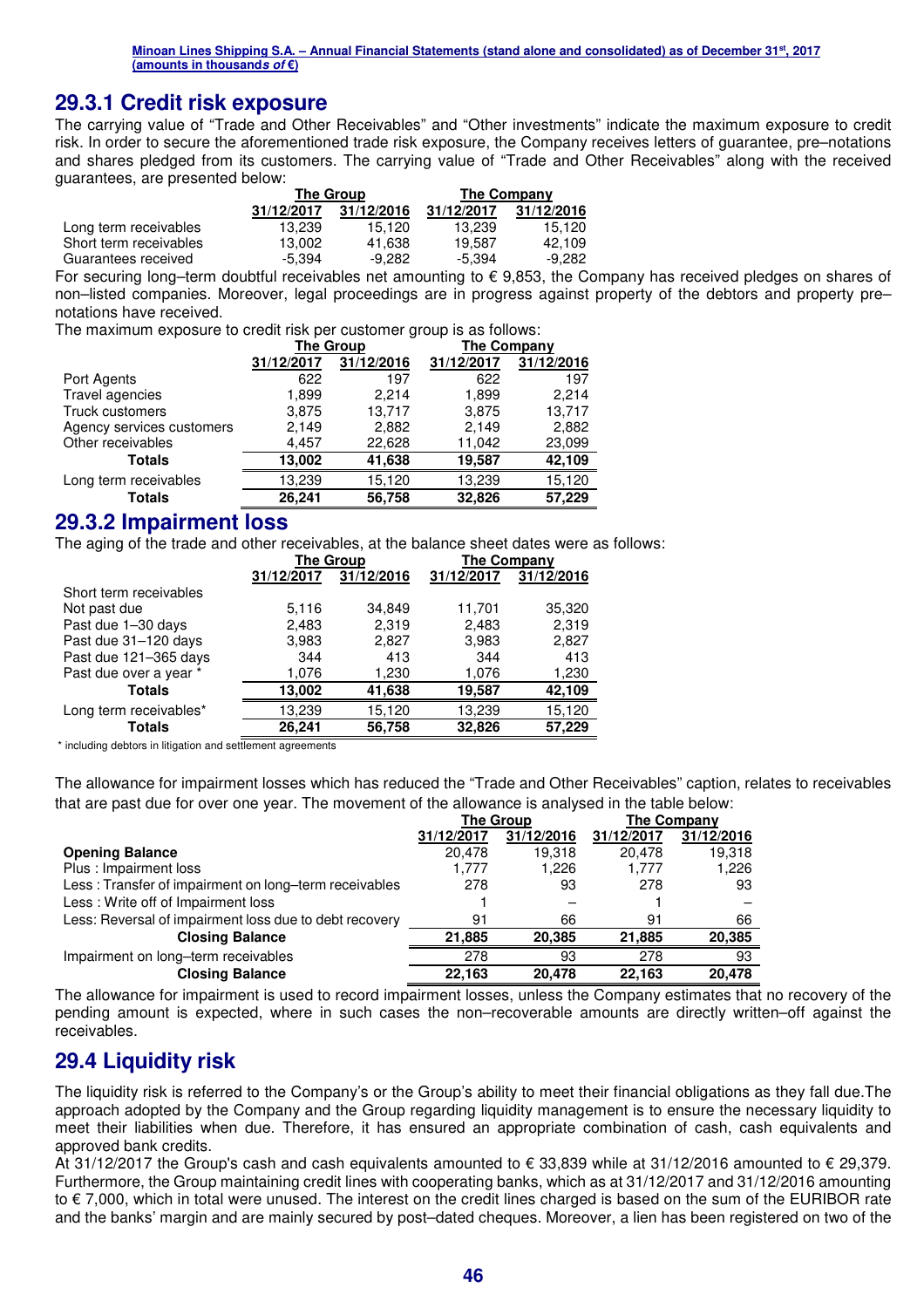Company's properties. Considering that the available to the Company bank credit balances as of 31/12/2017 and the level of the Group's cash balance, the Management is in a position to claim the non–existence of liquidity risk in the foreseeable future.

The contractual expiry dates of the Company's financial liabilities based on the agreements effective on the balance sheet date and also based on the negotiations with the lending banks are as follows :

| Total   | within<br>one year | $2 - 3$ years |
|---------|--------------------|---------------|
| 10,541  | 10,541             |               |
| 139,300 | 13,930             | 125,370       |
|         |                    |               |
|         |                    |               |
| Total   | within<br>one year | $2 - 3$ years |
| 39,451  | 39,451             |               |
|         |                    |               |

\* excluded future interest payments

The table below presents the contractual expiry dates of the Bond Loan Agreement of the Company, and the relevant interests (1–month euribor at 31/12/2017 plus the specified spread rate under the terms of the bond loan agreement) until the maturity of the facility commencing from 2018 and thereafter based on management estimations:

|           | Total   | within<br>one year | 2-3 years |
|-----------|---------|--------------------|-----------|
| Bond loan | 141.539 | 15.110             | 126.429   |

## **29.5 Market conditions risk**

A common feature of a perfectly competitive market is the freedom of entry and exit. Thus, the deliberate routes in which the Company operates are highly competitive. The effort for growth and increase of each company's market shares could possibly create an overwhelming competition reflected to the financial results of the sector. In this respect the Company, in cooperation with the overlying parent company's Group, reschedules its itineraries seeking efficiency and profit while remaining competitive in terms of pricing, and also, maintains branches in Greece and abroad. A possible intensification of the market conditions in the routes the Company operates could lead to adverse impacts on its operating results, cash position and financial performance. The Company, in cooperation with the overlying parent company's Group, monitors closely the above mentioned competition and acts accordingly.

#### **29.5.1 Currency risk**

Considering the fact that all transactions performed abroad are mainly in the Euro currency, after the adoption of the common European currency, the company's foreign exchange risk is almost eliminated.

Furthermore, the Company is not subject to foreign currency risk regarding its loans, taking under consideration that these are denominated in Euro. Indirectly, the Company is exposed to currency risk from the bunkers supplies.

## **29.5.2 Interest rate risk**

The long-term borrowings of the Company have agreed to be remunerated in a floating interest rate of Euribor plus margin. Therefore, the Company is exposed to interest rate risk since in case of a Euribor increase, the Company shall be incurred with additional interest expenses. During 2017, the continuation of interest rates at very low levels, contributed positively to the reduction of Company's borrowing costs.The exposure to the risk of the increase of interest rates is closely monitored and the Company calculates the effect on its operation. Hedging activities have already been considered and financial instruments could be used in case conditions allow it.

At the balance sheet date, the financial instruments of the Company and the Group, subject to interest rate fluctuations, were as follows:

|                                                           | <b>The Group</b> |            | The Company |            |
|-----------------------------------------------------------|------------------|------------|-------------|------------|
|                                                           | 31/12/2017       | 31/12/2016 | 31/12/2017  | 31/12/2016 |
| <b>Fixed rate instruments</b>                             |                  |            |             |            |
| Cash and cash equivalents                                 | 33.839           | 29.379     | 27.389      | 29.273     |
| <b>Floating rate instruments</b>                          |                  |            |             |            |
| Long-term borrowings and bank overdrafts                  | 139.039          | 152.858    | 139.039     | 152,858    |
| 29.5.2.a Sensitivity analysis on interest rate cash flows |                  |            |             |            |

#### At the balance sheet date, a 0.5% fluctuation of the interest rates, would have proportionally increased or decreased the financial results of the Company, as presented by the amounts below :

|                                          | <b>Financial Results Sensitivity</b> |     |  |  |
|------------------------------------------|--------------------------------------|-----|--|--|
|                                          | 0.5%<br>0.5%<br>decrease<br>increase |     |  |  |
|                                          |                                      |     |  |  |
| 31/12/2017                               |                                      |     |  |  |
| Long-term borrowings and bank overdrafts | -696                                 | 696 |  |  |
| <b>Cash flow sensitivity</b>             | -696                                 | 696 |  |  |
| 31/12/2016                               |                                      |     |  |  |
| Long-term borrowings and bank overdrafts | -766                                 | 766 |  |  |
| <b>Cash flow sensitivity</b>             | $-766$                               | 766 |  |  |

The table above does not include the positive effect from interest rate fluctuations on cash deposits.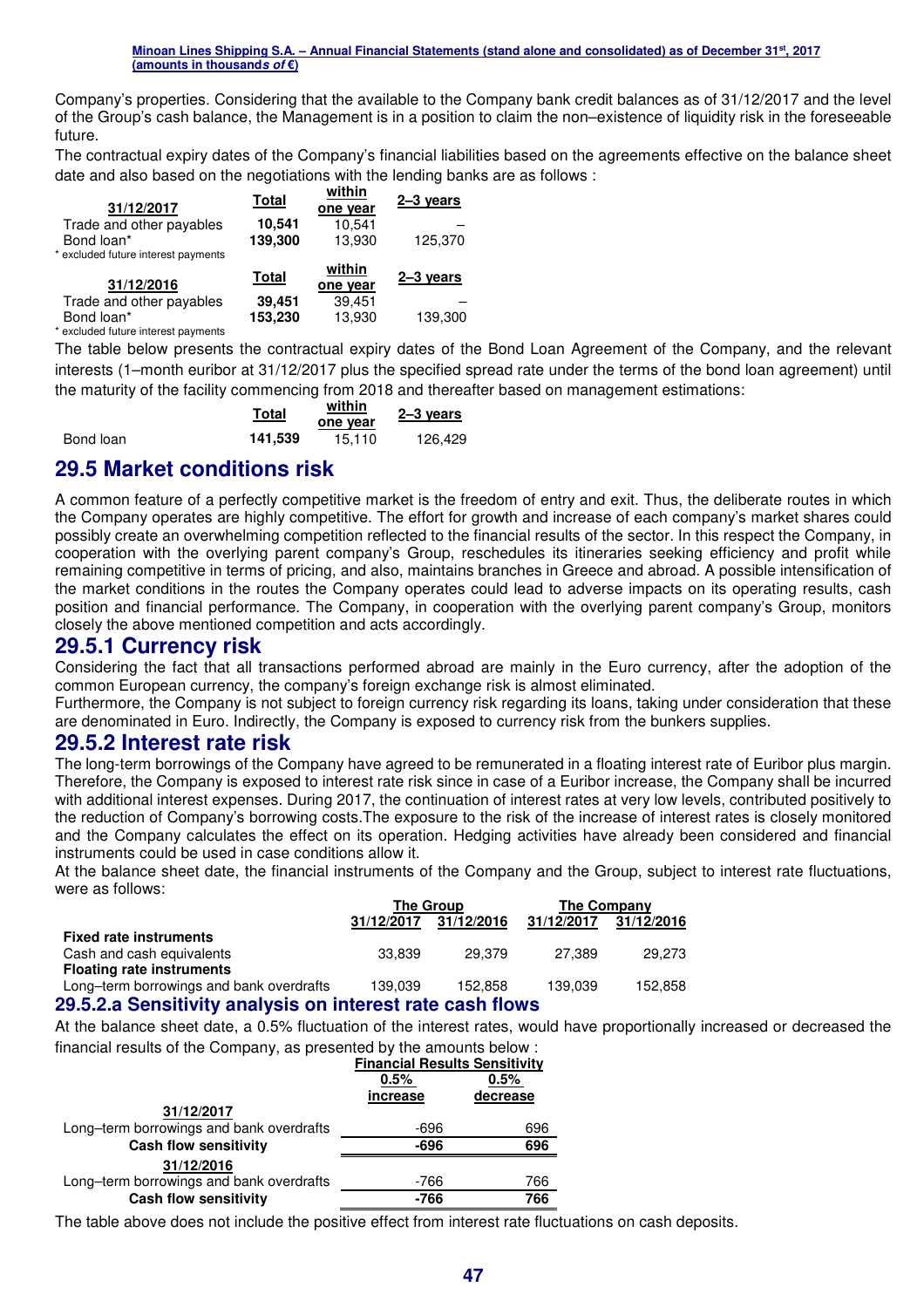## **29.6 Capital management**

The Board of Directors' policy is to maintain a strong capital base so as to maintain investor, creditor and market confidence and to sustain future development of the business. The Board of Directors monitors the return on invested capital, aiming to its maximization so as to ensure the distribution of dividends according to the relevant legislation and meeting its borrowing commitments.

The Company, in order to meet its borrowing commitments and the relation with the operating results under the loan agreement, monitors the following ratios:

- Total Assets / Total Liabilities
- Consolidated Earnings Before Interest Taxes Depreciation and Amortization / Net Consolidated Interest Expense.

## **29.7 Supply chain**

The Company has developed a supply chain in order to serve both the needs for its marine operation (fuel supplies, spare parts, etc.) as well as the needs of its hotelier business (stores, restaurants and bars). No particular difficulty or delay in the supply of goods and services has been observed. The capital controls imposed on Greek banking system since June 2015 have not produced any significant delays in Company's supply chain performance.

In addition, the long-term cooperation and the trust relationship that has been developed amongst the Company and its suppliers facilitate all parties to overcome any difficulty that may arise

## **29.8 Fuel prices**

The main risk in which the Company is exposed is the sensitivity of fuel prices. Due to the nature of the sector and as fuel cost is the most significant part of cost of sales, the Company is exposed to the said risk. Moreover, the Company considers several financial derivatives' strategies that will be used accordingly in case the proper situation arises.

Having already taken a series of actions, the Company has succeeded in reducing substantially the fuel consumption in the current financial year. Additionally, on 1/1/2017 the time-charter agreements of vessels "Cruise Europa" and "Cruise Olympia", operating in the north Adriatic market, were expired without to be renewed. Hence, the Company depends on a lesser degree from fuel prices fluctuation. It is noted that during 2017 there was a significant increase in the level of international fuel prices in comparison with the respective period of 2016

## **29.9 Compliance with new Regulation**

Based on the decisions of the IMO Marine Environment Protection Commission, ships are permitted to supply marine fuel with a sulfur content of 3.5% and 1.5% untill 31/12/2019. However, according to regulation enforced, starting form 1/1//2020 it becomes mandatory the use of low-sulfur marine fuel of 0.5% sulfur content for all vessels. The introduction of low sulfur regulation requires that Group's existing fleet should adapt to new fuel standards. Compliance of existing fleet with lowsulfur regulation may involve investments (application of scrubbers technology), or alternatively, the consumption exclusively of low-sulfur marine fuel. In any case, it is not expected low sulfur regulation to have a significant impact on Group's financial position

## **29.10 Environmental risk**

The Company attributes great attention to environmental issues. In this context, being aware of how important it is to safeguard and to protect the environment from human activities, business evolution and technological progress, it has been created an environmental policy, which complies not only with the IMO ISM Code and ISO 14001:2004 but also with the environmental regulatory framework

## **30. Fair value estimation**

The Group uses the following hierarchy for determining and disclosing the fair value of financial instruments by valuation technique:

Level 1: quoted (unadjusted) prices in active markets for identical assets or liabilities.

Level 2: other techniques for which all data with significant effect on the recorded fair value are visible, either directly or indirectly.

Level 3: techniques which use data with significant effect on the recorded fair value and are based on apparent market data.

On 31/12/2017 and 31/12/2016 respectively, the Group and the Company held the following financial instruments measured at fair value: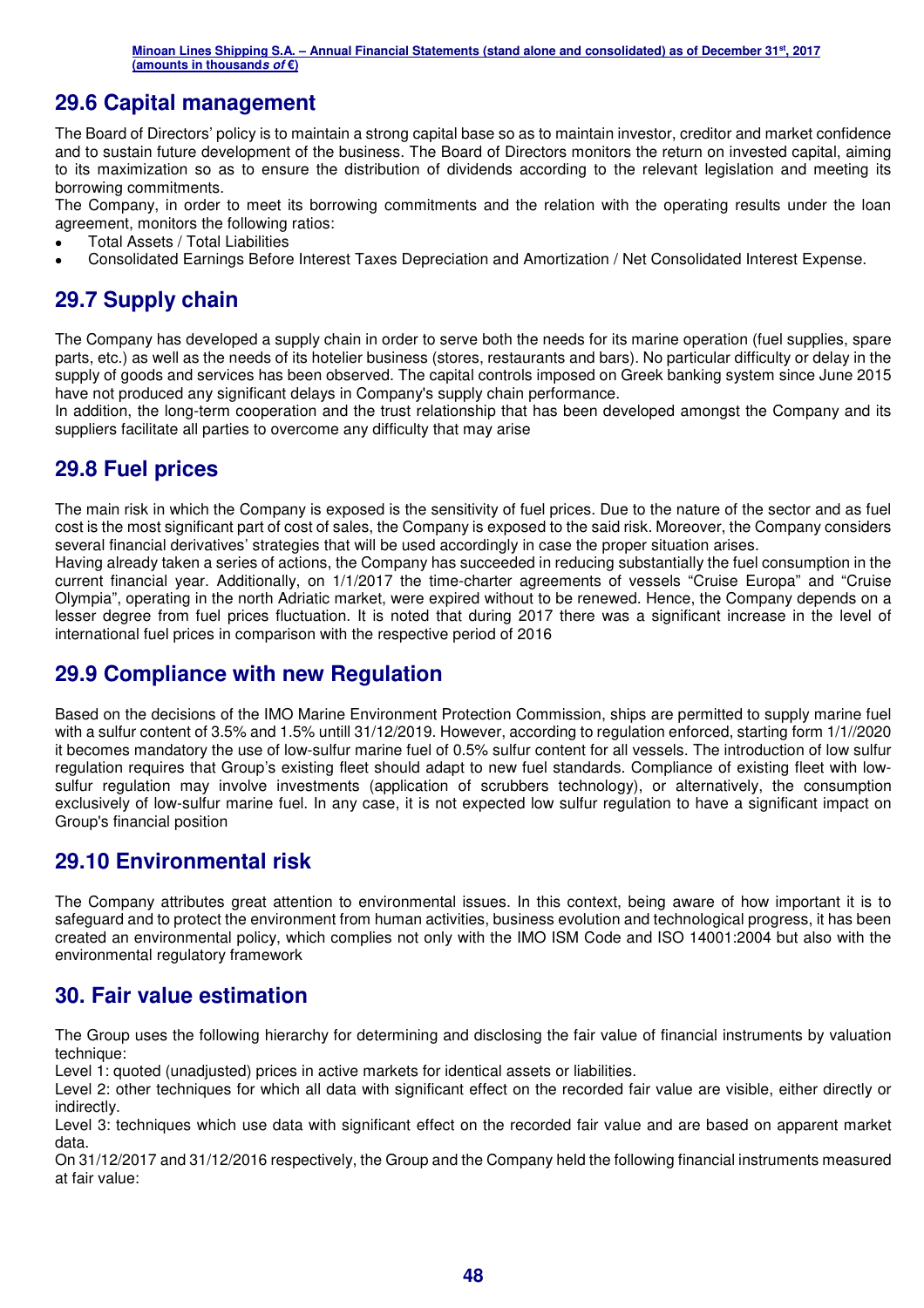|                                     |       | <b>The Group</b> |            | The Company |            |  |  |
|-------------------------------------|-------|------------------|------------|-------------|------------|--|--|
|                                     | Level | 31/12/2017       | 31/12/2016 | 31/12/2017  | 31/12/2016 |  |  |
| <b>Financial instruments</b>        |       |                  |            |             |            |  |  |
| Available for sale financial assets |       | 83.414           | 82.907     | 83.414      | 82,907     |  |  |

During the year there were no transfers into and out of Level 3 fair value measurement. Available for sale financial assets are mainly concerned with the Company's investment to Hellenic Seaways S.A. Until 31/12/2017 the Company shaped its stake to 48.53%. Detailed information on the Company's participation in Hellenic Seaways S.A. is presented at note 17.

The Company's management bases the valuation on a study by an independent appraiser who takes into account all available appraising methods in order to reach the fair value of the investment. The available methods being used during the year 2017 is the discounted cash flow method (D.C.F.), which obtained with increased weight, and the comparative transactions. Furthermore, concerning the factors of the D.C.F. method, both the growth rate and the discount rate are assessed. o determine the fair value of this investment and based, according to the above–mentioned, on a study by an independent qualified valuator on 31/12/2017 no impairment loss arisen.

The remaining available for sale financial assets of Level 3 are related to investments in stocks of two non–listed cooperative banks and one non–listed domestic company in which the Group holds negligible shares. Their valuation is based on their financial statements, which reflect the assets at fair value. On 31/12/2017 for these financial assets no impairment loss arisen.

Finally, the fair value of the following financial assets and liabilities is reflected in their book value:

- Trade and other receivables
- Other current assets
- Cash and cash equivalents (other than bank overdrafts)
- Trade and other payables
- The following assets and liabilities of the Group are held for sale:
- Cash and cash equivalents
- Other current assets
- Trade and other payables
- Other current liabilities

## **31. Operating segments**

Due to the nature of its business activities, the Group encounters the effect of seasonality relating to the revenue from passengers' and private cars' fares, the commissions received for agency services as well as the revenue from on–board services (bars–restaurants, shops etc). On the contrary, the revenue from truck fares is evenly spread throughout the year.

|  |  |  |  | ne Group |
|--|--|--|--|----------|
|--|--|--|--|----------|

**Other** 

**Other** 

|                                                                               | <b>Vessels'</b> | -…<br>commercial | <b>Unallocated</b> |          |
|-------------------------------------------------------------------------------|-----------------|------------------|--------------------|----------|
| 31/12/2017                                                                    | operations      | activities       | items              | Totals   |
| <b>Continuing operations</b>                                                  |                 |                  |                    |          |
| Revenue                                                                       | 53,556          | 25,903           |                    | 79,459   |
| Gross Profit of the year                                                      | 13,180          | 10,970           | -                  | 24,150   |
| Profit / (loss) before depreciation, taxation, financing and investment costs |                 |                  |                    |          |
| (e.b.i.t.d.a.)                                                                | 25,330          | 7,100            | $-12,298$          | 20,132   |
| Net depreciation                                                              | $-13,660$       | -68              | -460               | -14,188  |
| Profit / (loss) of the year before taxation, financing and investment costs   | 11,670          | 7,032            | $-12,758$          | 5,944    |
| Financial income                                                              | 24              |                  | 167                | 191      |
| Financial expense                                                             | $-1,100$        | $-312$           | $-384$             | $-1,796$ |
| Profit / (loss) of the year before taxes                                      | 10,594          | 6,720            | $-12,975$          | 4,339    |
| Income tax                                                                    | $-180$          |                  |                    | -180     |
| Profit / (loss) of the year after taxes                                       |                 |                  |                    |          |
| from continuing operations                                                    | 10,414          | 6,720            | $-12,975$          | 4,159    |
| (Loss) of the year after taxes                                                |                 |                  |                    |          |
| from dicontinued operations                                                   | $-78$           |                  |                    | $-78$    |
| Profit / (loss) of the year after taxes                                       | 10,336          | 6,720            | $-12,975$          | 4,081    |
| Total assets                                                                  | 306,407         | 94,697           | 38,855             | 439,958  |
| <b>Total liabilities</b>                                                      | 108,333         | 31,356           | 15,958             | 155,647  |
| Capital expenditure                                                           | 1,207           | 38               | 165                | 1,410    |

#### **The Group**

| 31/12/2016                                                                    | <b>Vessels</b><br>operations | <b>VUIT</b><br>commercial<br>activities | Unallocated<br>items | Totals |
|-------------------------------------------------------------------------------|------------------------------|-----------------------------------------|----------------------|--------|
| Continuing operations                                                         |                              |                                         |                      |        |
| Revenue                                                                       | 55.182                       | 7.235                                   |                      | 62.417 |
| Gross Profit of the year                                                      | 15.724                       | 2.915                                   |                      | 18.639 |
| Profit / (loss) before depreciation, taxation, financing and investment costs |                              |                                         |                      |        |
| (e.b.i.t.d.a.)                                                                | 30.848                       | 2.003                                   | $-13.589$            | 19.262 |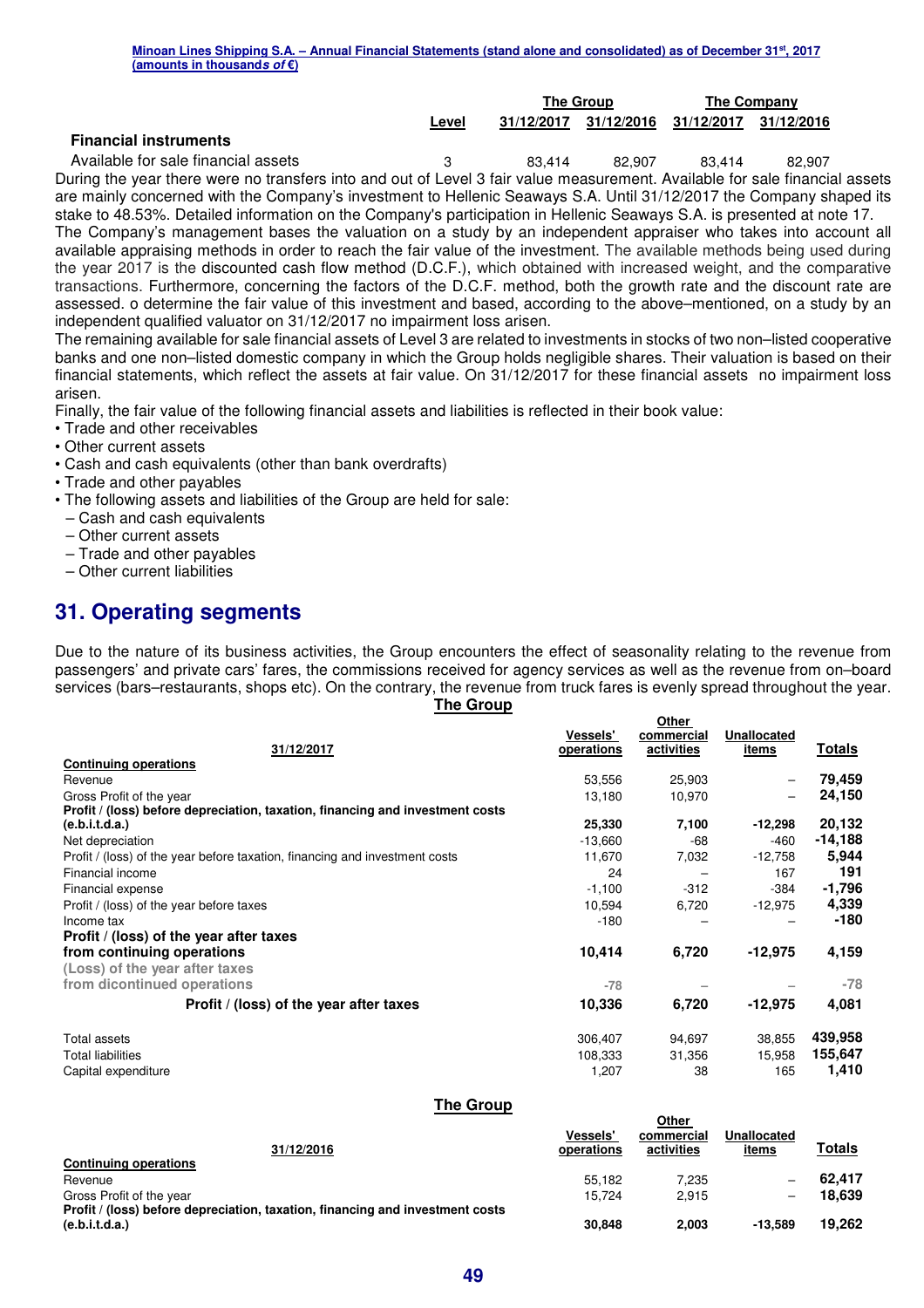| Net depreciation                                                            | $-13.315$ | $-36$  | $-442$    | -13,793  |
|-----------------------------------------------------------------------------|-----------|--------|-----------|----------|
| Profit / (loss) of the year before taxation, financing and investment costs | 17.533    | 1,967  | $-14.031$ | 5.469    |
| Financial income                                                            | 31        |        | 138       | 169      |
| Financial expense                                                           | $-1.261$  | -433   | $-419$    | $-2.113$ |
| Profit / (loss) of the year before taxes                                    | 16.303    | 1,534  | $-14,312$ | 3,525    |
| Income tax                                                                  | -1.274    |        |           | $-1.274$ |
| Profit / (loss) of the year after taxes from continuing operations          | 15.029    | 1,534  | $-14,312$ | 2.251    |
| Profit of the year after taxes from dicontinued operations                  | 18.407    |        |           | 18.407   |
| Profit / (loss) of the year after taxes                                     | 33.436    | 1,534  | $-14.312$ | 20,658   |
| Total assets                                                                | 344.889   | 82.917 | 52.565    | 480,371  |
| <b>Total liabilities</b>                                                    | 136.686   | 39.527 | 23,963    | 200,176  |
| Capital expenditure                                                         | 905       | 9      | 172       | 1.086    |
| $\sim$ $\sim$<br>$\cdots$                                                   |           |        |           |          |

The Unallocated items which cannot be reasonably alloc ated, thus are totally monitored by Management analyzed as follows:

- Total profit / loss before depreciation, tax, financing and investing costs, mainly relate to administrative and selling expenses.
- Total financial income / expenses refer to interest income and general financial expenses.
- Total assets relate mainly the cash and cash equivalents as well as receivables from customers / debtors who operate in both operation categories.
- Total liabilities include mainly the suppliers and creditors who provide services / goods that are also related to both operation categories.

## **32. Earnings per share**

Earnings per share (after income taxes) are calculated by dividing the profit attributable to the owners of the Company by the weighted average number of shares outstanding during the year including (for the diluted earnings per share) the number of share options outstanding at the end of the year that have a dilutive effect on earnings per share. Earnings per share are analyzed as follows:

|                                                                          | <b>The Group</b> |             | The Company |             |
|--------------------------------------------------------------------------|------------------|-------------|-------------|-------------|
|                                                                          | 31/12/2017       | 31/12/2016  | 31/12/2017  | 31/12/2016  |
| Profit / (loss) of the period attributable to shareholders of the Parent |                  |             |             |             |
| from continuing operations                                               | 4,159            | 2.251       | 3,926       | 1,392       |
| from discontinued operations                                             | -78              | 18.407      | -78         | 18,407      |
| <b>Total Profit</b>                                                      | 4,081            | 20,658      | 3.848       | 19,799      |
|                                                                          |                  |             |             |             |
| Weighted average number of shares outstanding                            | 106.980.050      | 106.980.050 | 106.980.050 | 106,980,050 |
| Basic Earnings of the period per share after taxes (in $\epsilon$ )      |                  |             |             |             |
| from continuing operations                                               | 0.0388           | 0.0210      | 0.0367      | 0.0130      |
| from discontinued operations                                             | $-0.0007$        | 0.1721      | $-0.0007$   | 0.1721      |
| <b>Total Earnings per share</b>                                          | 0.0381           | 0.1931      | 0.0360      | 0.1851      |

## **33. Related Party transactions**

During 2008, the company "Grimaldi Group S.p.A." having its registered address in Palermo Italy, acquired the majority of the Company's shares, and thus became the ultimate controlling party exercising control on the Company and the Group. Related parties are considered the Group of the ultimate parent company, the members of the Board of Directors and management of subsidiaries of the Group, as well as the financially dependent members and first–degree relatives of the members of the Board of Directors and Management, and the associate companies.

Presented in the tables below are the receivable and payable balances between the related parties on 31/12/2017 and 31/12/2016, as well as purchases (services received) and sales (services provided) for the years 2017 and 2016:

## **33.1 Group of Ultimate Parent Company**

| 31/12/2017                                 |                             |                                      |                                       |                                | The<br>Company | The Group     |
|--------------------------------------------|-----------------------------|--------------------------------------|---------------------------------------|--------------------------------|----------------|---------------|
|                                            |                             |                                      | Minoan Lines Shipping S.A.            |                                |                |               |
| company                                    | Grimaldi<br>Group<br>S.p.A. | Grimaldi<br><b>Euromed</b><br>S.p.A. | Grimaldi<br>Deep Sea<br><u>S.p.A.</u> | <b>Finnlines</b><br><u>Plc</u> | <b>Totals</b>  | <b>Totals</b> |
| due from                                   | 29                          | 1.243                                | 49                                    |                                | 1,321          | 1,321         |
| payable to<br>* Grimaldi Tours is included |                             |                                      | -                                     | 13                             | 13             | 13            |

**50**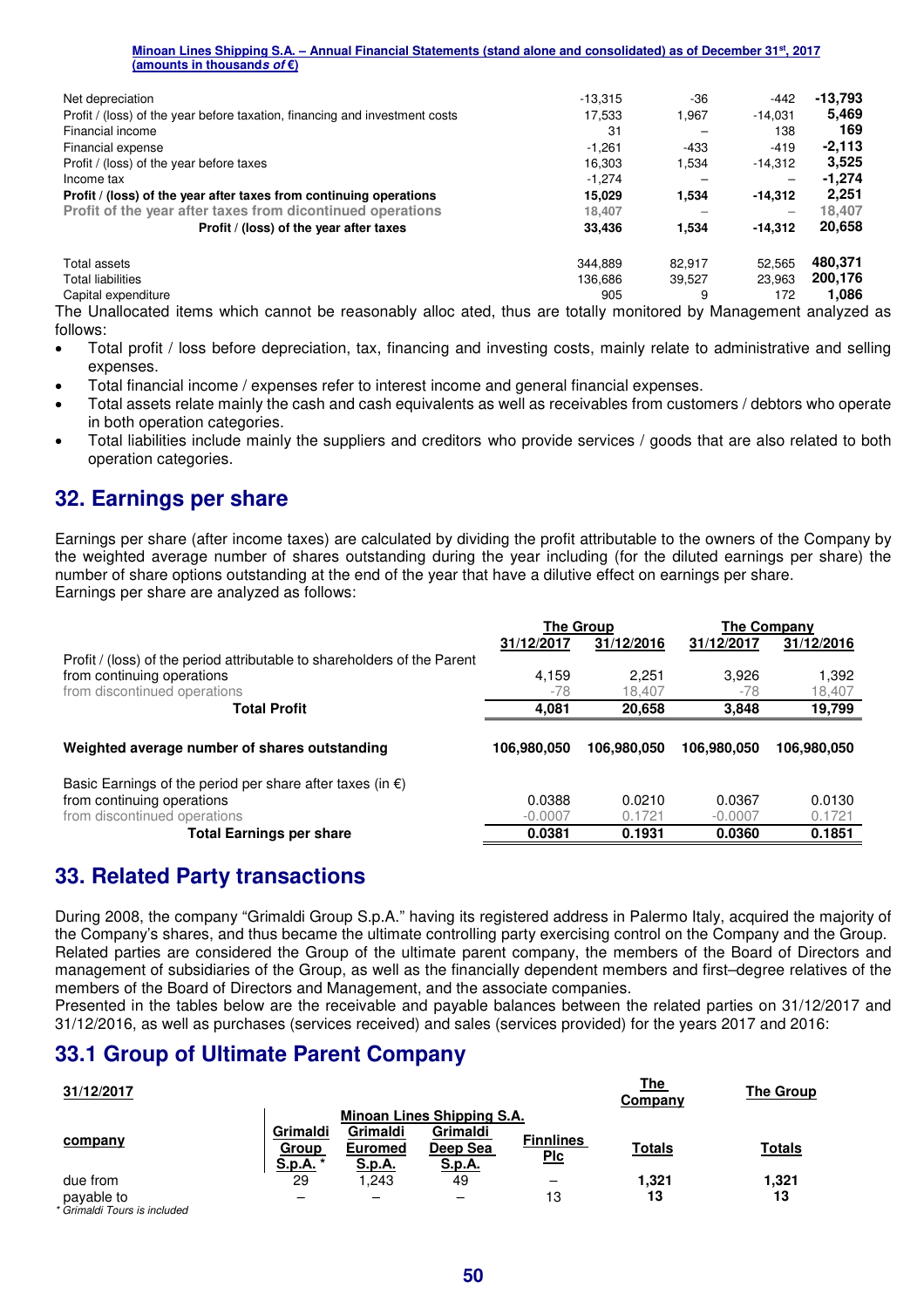| 31/12/2016 |                             |                                      |                                       |                                | The Company   | <b>The Group</b> |
|------------|-----------------------------|--------------------------------------|---------------------------------------|--------------------------------|---------------|------------------|
|            |                             |                                      | Minoan Lines Shipping S.A.            |                                |               |                  |
| company    | Grimaldi<br>Group<br>S.p.A. | Grimaldi<br><b>Euromed</b><br>S.p.A. | Grimaldi<br>Deep Sea<br><u>S.p.A.</u> | <b>Finnlines</b><br><u>Plc</u> | <b>Totals</b> | <b>Totals</b>    |
| due from   | 2.423                       | 16.837                               |                                       |                                | 19.261        | 19,261           |
| payable to | -                           |                                      | 48                                    |                                | 48            | 48               |

*\* Grimaldi Tours is included* 

| 1/1-31/12/2017                                                                                                        |                                    |                                             |                                                        |                                           |                                  |                                    | <u>The</u><br>Company |                                          | <u>The</u><br>Group |
|-----------------------------------------------------------------------------------------------------------------------|------------------------------------|---------------------------------------------|--------------------------------------------------------|-------------------------------------------|----------------------------------|------------------------------------|-----------------------|------------------------------------------|---------------------|
|                                                                                                                       |                                    |                                             | <b>Minoan Lines Shipping S.A.</b>                      |                                           |                                  |                                    |                       | <b>Minoan</b><br><b>Italia</b><br>S.p.A. |                     |
| company                                                                                                               | Grimaldi<br>Group<br><b>S.p.A.</b> | Grimaldi<br><b>Euromed</b><br><b>S.p.A.</b> | Grimaldi<br><b>Deep</b><br><b>Sea</b><br><u>S.p.A.</u> | Grimaldi<br><u>Germany</u><br><b>GBMH</b> | <b>Finnlines</b><br>$P_{\rm LC}$ | Grimaldi<br><b>Belgium</b><br>n.v. | <b>Totals</b>         | Grimaldi<br><b>Group</b><br>S.p.A.       | <b>Totals</b>       |
| Expenses<br>related to the on<br>board sales<br>(concession<br>fees etc)                                              |                                    | 9,484                                       |                                                        |                                           | 14                               |                                    | 9,498                 |                                          | 9,498               |
| Attributing                                                                                                           |                                    | $-2,398$                                    | $-110$                                                 | 20                                        |                                  |                                    | $-2,488$              |                                          | $-2,488$            |
| agency costs<br>Other expenses                                                                                        | -1                                 | -8                                          | $\overline{\phantom{0}}$                               |                                           |                                  |                                    | -8                    | 20                                       | 12                  |
| <b>Totals</b>                                                                                                         | $-1$                               | 7,078                                       | $-110$                                                 | 20                                        | 14                               | 1                                  | 7,002                 | 20                                       | 7,022               |
| Revenue from<br>services<br>rendered<br>(commissions,<br>fees and other<br>revenue related<br>to agency<br>operation) | 128                                | 9,142                                       | 25                                                     |                                           |                                  |                                    | 9,295                 |                                          | 9,295               |
| Revenue related<br>to the on board<br>sales                                                                           | 37                                 | 3,600                                       |                                                        |                                           |                                  |                                    | 3,637                 |                                          | 3,637               |
| Revenue from<br>bunker disposal                                                                                       | 318                                | 275                                         |                                                        |                                           |                                  |                                    | 593                   |                                          | 593                 |
| <b>Totals</b>                                                                                                         | 483                                | 13,017                                      | 25                                                     | -                                         |                                  | -                                  | 13,525                |                                          | 13,525              |

*\* Grimaldi Tours is included* 

| $1/1 - 31/12/2016$                                            |                                      |                                      |                                       | The Company   |                                 | <b>The Group</b> |
|---------------------------------------------------------------|--------------------------------------|--------------------------------------|---------------------------------------|---------------|---------------------------------|------------------|
|                                                               |                                      | <b>Minoan Lines Shipping S.A.</b>    |                                       |               | Minoan Italia<br>S.p.A.         |                  |
| company                                                       | Grimaldi<br><b>Group</b><br>S.p.A. * | Grimaldi<br><b>Euromed</b><br>S.p.A. | Grimaldi<br>Deep Sea<br><u>S.p.A.</u> | <b>Totals</b> | <b>Grimaldi Group</b><br>S.p.A. | <u>Totals</u>    |
| Chartering cost                                               | 16,163                               | 15,438                               |                                       | 31,601        |                                 | 31,601           |
| Crew wages cost<br>Adjustment of the on-board                 | 216                                  | 204                                  |                                       | 420           |                                 | 420              |
| operating result<br>Attributing crew wages cost of            | 1,171                                | 1,156                                |                                       | 2,327         |                                 | 2,327            |
| chartered owned vessels                                       |                                      | $-372$                               |                                       | $-372$        |                                 | $-372$           |
| Attributing agency costs                                      |                                      | $-1,746$                             | -34                                   | -1,780        |                                 | $-1,780$         |
| Bunkers cost                                                  |                                      | 268                                  |                                       | 268           |                                 | 268              |
| Other expenses                                                | 4                                    | 2,056                                | —                                     | 2,060         | 20                              | 2,080            |
| <b>Totals</b>                                                 | 17,554                               | 17,004                               | $-34$                                 | 34,524        | 20                              | 34,544           |
| Chartering revenue<br>Revenue from crew coat                  |                                      | 2,098                                |                                       | 2,098         |                                 | 2,098            |
| reduction of chartered vessels<br>Other revenue from services | 165                                  | 364                                  |                                       | 529           |                                 | 529              |
| rendered<br>Proceeds from sale of tangible                    | 60                                   | 1,778                                | 12                                    | 1,850         |                                 | 1,850            |
| asset                                                         |                                      | 55,000                               |                                       | 55,000        |                                 | 55,000           |
| Revenue from bunker disposal                                  |                                      | 431                                  |                                       | 431           |                                 | 431              |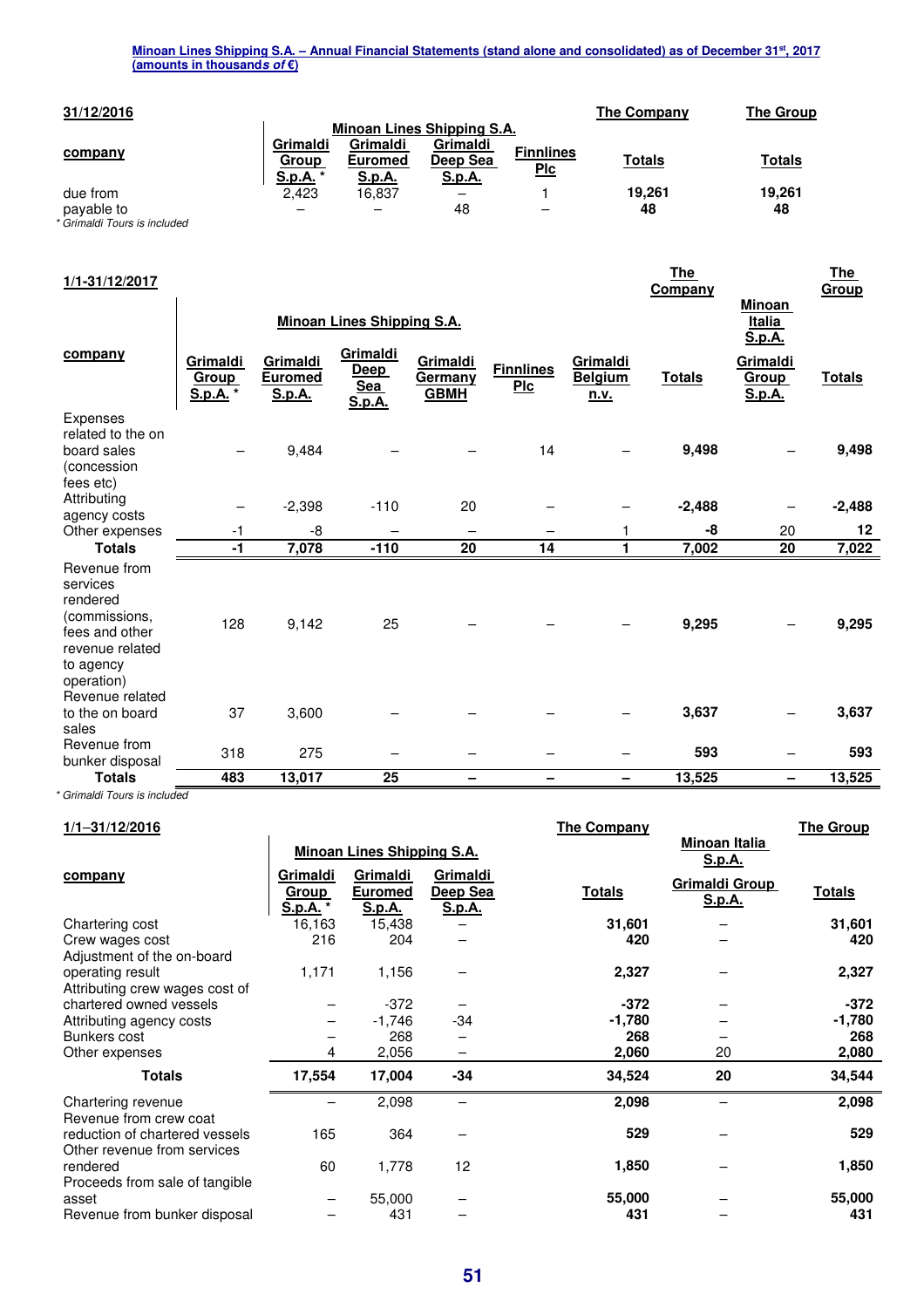| Minoan Lines Shipping S.A. - Annual Financial Statements (stand alone and consolidated) as of December 31st, 2017<br>(amounts in thousands of $\varepsilon$ ) |     |                      |               |        |                 |        |
|---------------------------------------------------------------------------------------------------------------------------------------------------------------|-----|----------------------|---------------|--------|-----------------|--------|
| Other revenue                                                                                                                                                 | 37  | 719                  |               | 756    |                 | 756    |
| <b>Totals</b>                                                                                                                                                 | 262 | 60,390               | 12            | 60,664 | $\qquad \qquad$ | 60,664 |
| * Grimaldi Tours is included                                                                                                                                  |     |                      |               |        |                 |        |
| <b>33.2 Subsidiaries</b>                                                                                                                                      |     |                      |               |        |                 |        |
| 31/12/2017                                                                                                                                                    |     |                      |               |        |                 |        |
| company                                                                                                                                                       |     | Minoan Italia        | <b>Totals</b> |        |                 |        |
| <b>Minoan Lines Shipping S.A.</b>                                                                                                                             |     | <b>S.p.A.</b>        |               |        |                 |        |
| due from                                                                                                                                                      |     | 6,600                | 6,600         |        |                 |        |
| 31/12/2016                                                                                                                                                    |     |                      |               |        |                 |        |
|                                                                                                                                                               |     | <b>Minoan Italia</b> |               |        |                 |        |
| company                                                                                                                                                       |     | S.p.A.               | <b>Totals</b> |        |                 |        |
| <b>Minoan Lines Shipping S.A.</b>                                                                                                                             |     |                      |               |        |                 |        |
| due from                                                                                                                                                      |     | 471                  | 471           |        |                 |        |
| 1/1-31/12/2017                                                                                                                                                |     |                      |               |        |                 |        |
|                                                                                                                                                               |     | <b>Minoan Italia</b> | <b>Totals</b> |        |                 |        |
| company                                                                                                                                                       |     | S.p.A.               |               |        |                 |        |
| <b>Minoan Lines Shipping S.A.</b><br>Dividend received for the year 2016                                                                                      |     | 4,274                | 4,274         |        |                 |        |
| <b>Totals</b>                                                                                                                                                 |     | 4,274                | 4,274         |        |                 |        |
|                                                                                                                                                               |     |                      |               |        |                 |        |
| $1/1 - 31/12/2016$                                                                                                                                            |     |                      |               |        |                 |        |
| company                                                                                                                                                       |     | <b>Minoan Italia</b> | <b>Totals</b> |        |                 |        |
| Minoan Lines Shipping S.A.                                                                                                                                    |     | S.p.A.               |               |        |                 |        |
| Dividend received for the year 2015                                                                                                                           |     | 3,610                | 3,610         |        |                 |        |
| <b>Totals</b>                                                                                                                                                 |     | 3,610                | 3,610         |        |                 |        |

All the above transactions, as referred in notes 33.1 and 33.2, were entered into at arm's length.

## **33.3 Members of the Board of Directors and Management**

The remuneration to the Members of the Board of Directors and the Company's management are analysed as follows:

|                             | 31/12/2017 | 31/12/2016 |
|-----------------------------|------------|------------|
| Executive directors         | 477        | 511        |
| $Non - executive$ directors | 274        | 190        |
| Management                  | 905        | 915        |
| <b>Totals</b>               | 1.656      | 1,616      |

Of the total remunerations above, an amount of € 64 and € 63 remains unpaid as of 31/12/2017 and 31/12/2016 respectively. Moreover, for the year ended 31/12/2017, the Company concluded commercial transactions with BoD members amounting to € 202, of which an amount of € 201 was receivable, as of 31/12/2017. Finally, for the year ended 31/12/2017, transactions with relatives of the management and of executives amounted to € 228, while it was unpaid the amount of € 28, as of 31/12/2017. The nature of these transactions was mainly labour (payroll) and commercial cooperation (compensation for goods and services received).

## **34. Discontinued operations**

As at 1/1/2017 the time–charter agreements made between the Company and Grimaldi Group for the vessels "Cruise Europa" and "Cruise Olympia", operated in the Adriatic route, concluded. Consequently, from 1/1/2017 a subsidiary of the ultimate parent company took over the operation of those ships, while simultaneously the Company appointed as Grimaldi Group's General Sales Agency. Due to the aforementioned business restructuring, the Company's activity on the Adriatic routes has been classified as discontinued.

The results from this operation for the period of activity in 2017 as well as the comparatives of the previous year 1/1– 31/12/2016 are presented below:

| <b>Discontinued operations</b>                   | <b>The Group</b>   |                    | <b>The Company</b> |                    |  |
|--------------------------------------------------|--------------------|--------------------|--------------------|--------------------|--|
|                                                  | $1/1 - 31/12/2017$ | $1/1 - 31/12/2016$ | $1/1 - 31/12/2017$ | $1/1 - 31/12/2016$ |  |
| Revenue                                          | 594                | 97.829             | 594                | 97,829             |  |
| Cost of sales                                    | $-635$             | $-68.614$          | $-635$             | $-68,614$          |  |
| Gross (Loss) / profit                            | $-41$              | 29.215             | $-41$              | 29,215             |  |
| Other operating income                           | 268                | 45                 | 268                | 45                 |  |
| Selling expenses                                 |                    | $-10.839$          |                    | $-10.839$          |  |
| Administrative expenses                          |                    |                    |                    |                    |  |
| Other operating expenses                         | $-305$             |                    | $-305$             |                    |  |
| Operating (Loss) / profit before financing costs | $-78$              | 18.421             | $-78$              | 18.421             |  |
| Finance income                                   |                    |                    |                    |                    |  |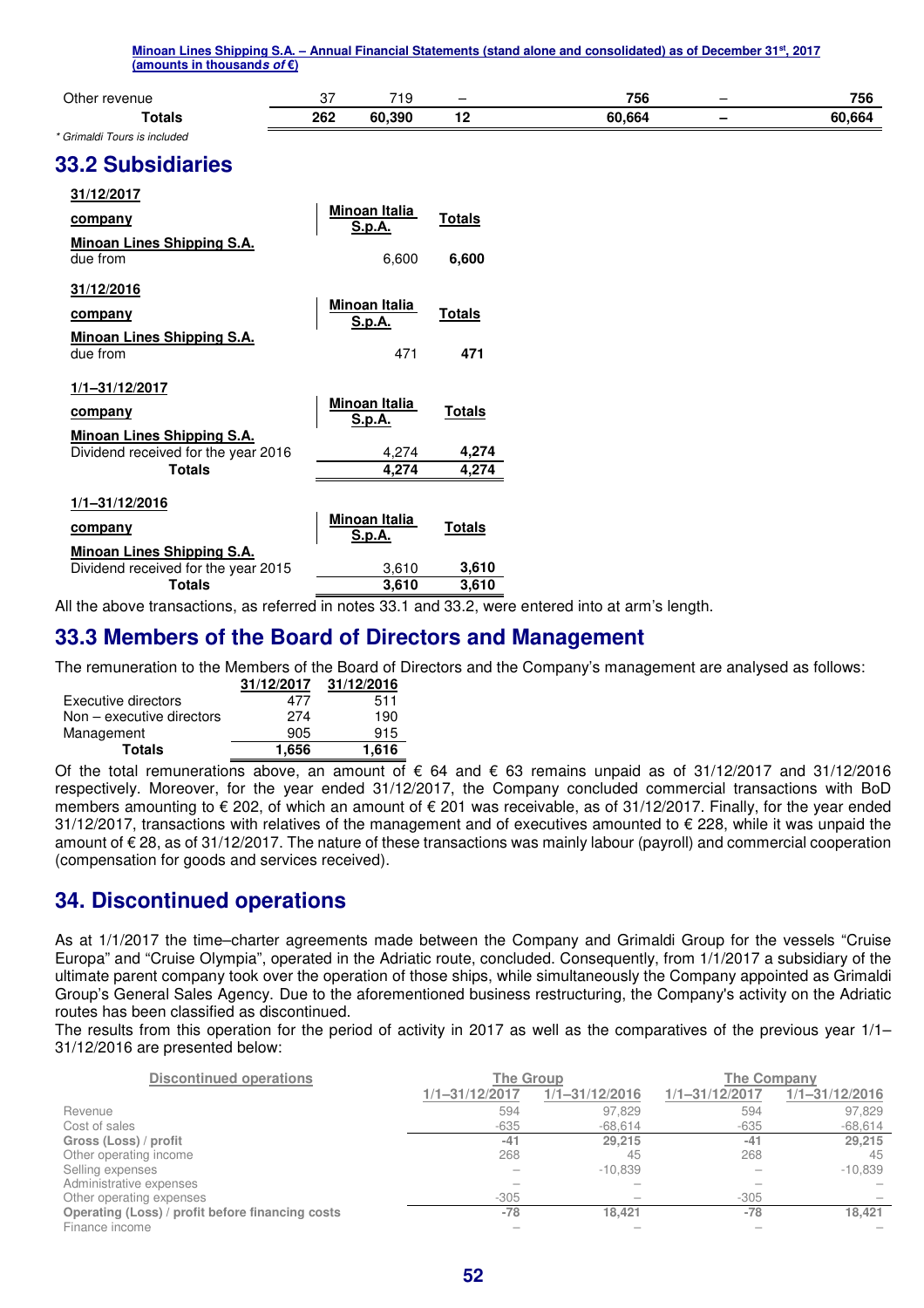| Finance expenses                                                                             |       | $-14$  |       | $-14$  |
|----------------------------------------------------------------------------------------------|-------|--------|-------|--------|
| Net finance results                                                                          |       | $-14$  |       | $-14$  |
| (Loss) / profit of the year before taxes                                                     | $-78$ | 18,407 | $-78$ | 18,407 |
| Income tax                                                                                   |       |        |       |        |
| (Loss) / profit of the year after taxes                                                      |       |        |       |        |
| from dicontinued operations                                                                  | -78   | 18,407 | $-78$ | 18,407 |
| The (Loss) / profit of the year after taxes is attributable<br><u>to :</u>                   |       |        |       |        |
| Owners of the parent company<br>Non-controlling Interests                                    | $-78$ | 18,407 | -78   | 18,407 |
| (Loss) / profit of the year after taxes                                                      | $-78$ | 18,407 | $-78$ | 18,407 |
|                                                                                              |       |        |       |        |
| Operating cash flow from discontinued operations                                             | 3,828 | 12.153 | 3,828 | 12,153 |
| (Loss) / profit of the year before depreciation,<br>taxation, financing and investment costs |       |        |       |        |
| (e.b.i.t.d.a.) from discontinued operations                                                  | $-78$ | 18,580 | -78   | 18,580 |

## **35. Contingent liabilities**

(amounts of note 35 are presented in millions  $\epsilon$ )

#### The contingent liabilities are the following:

**(a)** A court order was issued whereby the Company was imposed to pay an amount of € 0.8 plus interest. The nature of the contingent liability is commercial (claim for damages by a former port agent of the Company). The Company appealed against this court decision and its appeal was accepted by the Supreme Court. After this decision the case will be heard again by the competent appeal court, but in a different to the initial composition, as determined by the decision of the Supreme Court. Based on the progress of the case, the Company believes that will be fully justified and therefore no relevant provision has been established.

**(b)** By letter dated 15/6/2015, the Greek Capital Market Commission informed the Company, that as a consequence of its shareholding structure as of 31/12/2014, falls under par. 4 of article 7 of the Ministerial Decision 54138/B΄ 2197 (Government Gazette 1913Β'–09/12/2010) provided an increased periodical contribution, amounting, for the year 2015, to € 0.25. The Company, by calling into question that the conditions for being subject to the said provisions are met, has taken legal steps against this decision before the competent Administrative Courts. The Company is convinced that the Courts will rule in its favor, and for that reason no relevant provision has been established.

 **(c)** On 30/11/2012, the Company received notification from the company A.N.E.K. S.A. that the latter appealed against arbitration before the London Maritime Arbitration Association. The arbitration alleges claims against the Company by the contract of selling shares of Hellenic Seaways Shipping S.A, dated 18/5/2009. After completion of the selection of the arbitrators, A.N.E.K. S.A. tabled in June 2013 a Claim Submission for this arbitration proceeding against the Company which shall deliver its demands. Specifically, A.N.E.K. S.A invokes alleged loss on behalf of the Company termination / cancellation of the above memorandum of sale of shares. It is noted that the Company was forced to withdraw from the agreement because of A.N.E.K. S.A being unable to pay the balance of the agreed amount. Subsequently, the Company withheld as clearly stated in a special clause of the relevant agreement, the deposited amount of  $\epsilon$  47.5. A.N.E.K. S.A. is requesting the payment of twice the amount given as deposit or alternatively the same amount or further alternatively whichever amount is deemed reasonable by the Arbitration Court to be withhold by the seller. Furthermore, A.N.E.K. S.A. is not only requesting the legitimate interest on the amount to be awarded but also its legal expenses. The Company on 11/10/2013 submitted its own response and, subsequently on 12/12/2015 has proceeded by filing a counterclaim against A.N.E.K. S.A requesting initially an amount of  $\epsilon$  17.7 plus interest as compensation under the provisions of tort, subject of claiming further amount. In the alternative, if the Court accepts, in whole or in part the application of A.N.E.K. S.A. the Company requests, under the provisions of the Civil Code on the withdrawal, as reasonable compensation the amount of € 46,25 at least plus statutory interest. A.N.E.K. S.A. has responsed on the Company's rebuttal, while on the substance of the counterclaim, according to the legal advisors of the Company, has not replied. The Company acted in accordance with what was explicitly committed by the parties at the completion of the private agreement. Furthermore, the legal advisors of the Company consider that A.N.E.K. S.A. claim submission will be dismissed thus would not have any impact on the Company. Hence, no relevant provision has been formed.

**(d)** As at 31/12/2017 there are operating lease contracts in force signed by the Company related to installments which expire by the year 2019. The particular operating lease costs that were included in the income statement for the current fiscal year amounted to € 20 (31/12/2016: € 20).The future minimum lease payments for those operating lease contracts will reach € 24 and will proportionally registered within the following years from 2018 to 2019.

**(e)** The companies of the Group, which are either consolidated or integrated by the equity method in the financial statements, have not been audited and consequently their tax obligations have not yet been finalized by the tax authorities, for the financial years presented below:

Minoan Lines Shipping S.A. 2012–2017<br>Minoan Italia S.p.A. 2012–2017 Minoan Italia S.p.A.

**<u>Unaudited tax years</u>**<br>2012–2017